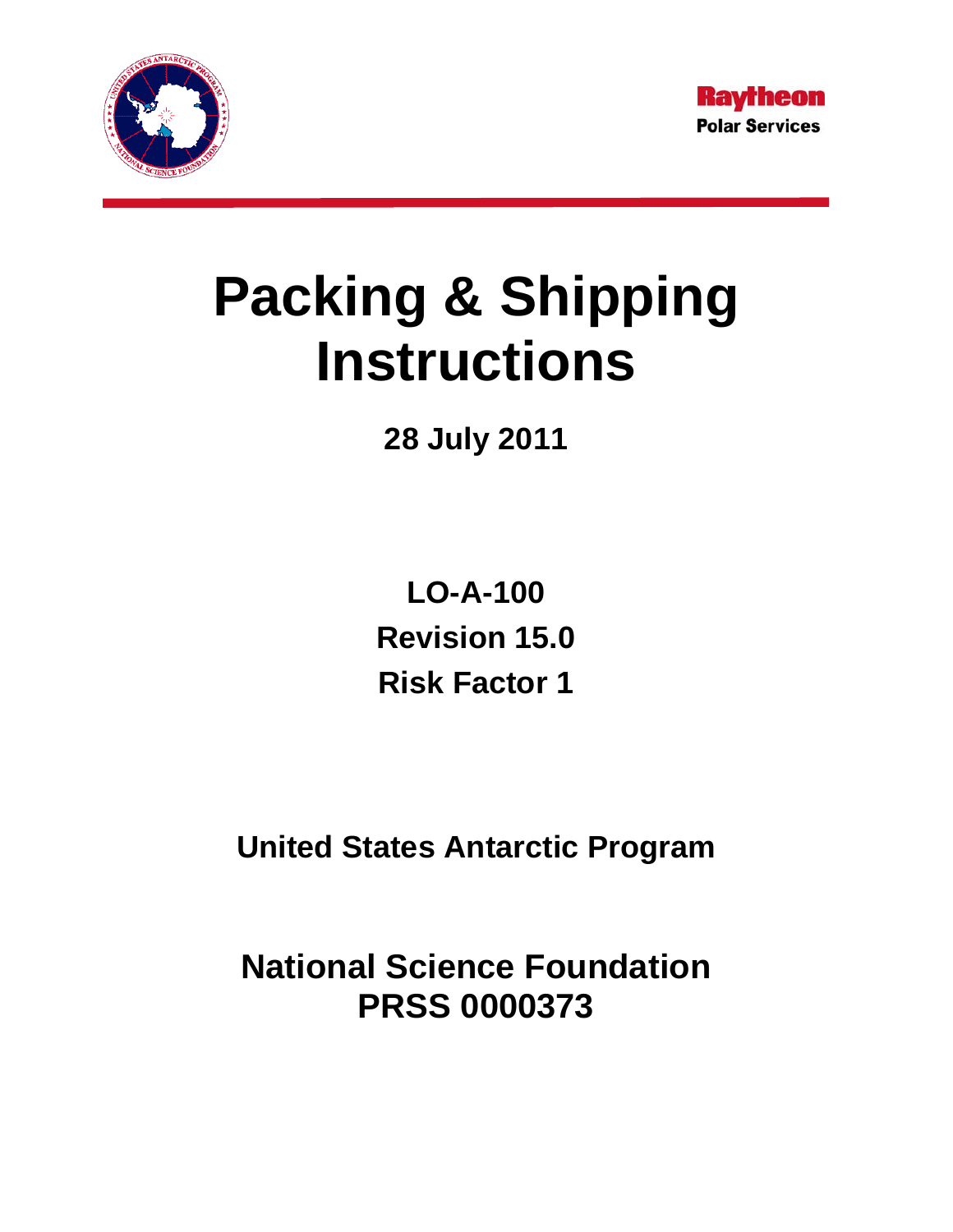Office of Primary Responsibility: Supply Chain Management

Offices of Corollary Responsibility: Area Directorate, DSG, Science Support

This publication may contain copyrighted material, which remains the property of respective owners. Permission for any further use or reproduction of copyrighted material must be obtained directly from the copyright holder. All trademarks mentioned in this document are the property of their respective owners.

ABF<sup>®</sup> and ABF Freight Systems, Inc. are a registered trademarks of Arkansas Best Corporation

Coleman™ containers are trademarked by The Coleman Company, Inc., a subsidiary of Jarden Corporation

Con-way® , Con-way Freight® , and Con-way Truckload® are registered trademarks with Con-way Inc. cordstrap® is a registered trademark with epCordstrap, Gmbh

FedEx<sup>®</sup> is a registered trademark with Federal Express Corp.

HP, *Compaq*® , and related service names are trademarks of Hewlett-Packard Development Company, L.P.

Microsoft Word™, Microsoft Excel®, Microsoft Access® — all Microsoft products and services, including images, text, and software downloads, are owned by Microsoft Corporation.

Old Dominion<sup>®</sup> and the Old Dominion logo are trademarks or registered trademarks of Old Dominion Freight Line, Inc. ORT and OSCR were programmed using Adobe® ColdFusion® software. All rights reserved.

ThermoSafe® is a registered trademark with ThermoSafe Brands of Tegrant Corporation, in the United States and other countries.

UPS® is a registered trademark of United Parcel Service of America, Inc.

YRC™ is trademarked by Yellow and Roadway Corporation, Inc.

USAP partners or use of the word partner does not imply a trademark partnership between the USAP or any other company. The absence of an identification of third party marks or the lack of an attribution of ownership by such marks should not be construed as any claim of rights.

Reference to any products, services, processes, or other information, by trade name, trademark, or otherwise does not constitute or imply any endorsement, sponsorship, nor recommendation by the USAP.

Recommendations or suggested services which may be stated in this document do not reference nor imply any partnership nor endorsement with the United States Antarctic Program.

Any material downloaded by or on behalf of the United States of America, its agencies, and/or instrumentalities, are subject to the provisions of FAR 12.211 *Technical Data*, and FAR 12.212 *Computer Software*, and/or other clauses providing equivalent protections. Use, duplication, or disclosure of software by the U.S. government is subject to the restricted rights applicable to commercial computer software under FAR 52.227-19 *Restricted Rights for Commercial Computer Software*, and DFARS 252.227- 7013 *Rights in Technical Data for Non-Commercial Items*.

Printed in the U. S. A.

Information contained in this document may be subject to change without notice.

#### **Raytheon Technical Services Company**

Polar Services Supply Chain Management 7400 South Tucson Way Centennial, Colorado 303.790.8606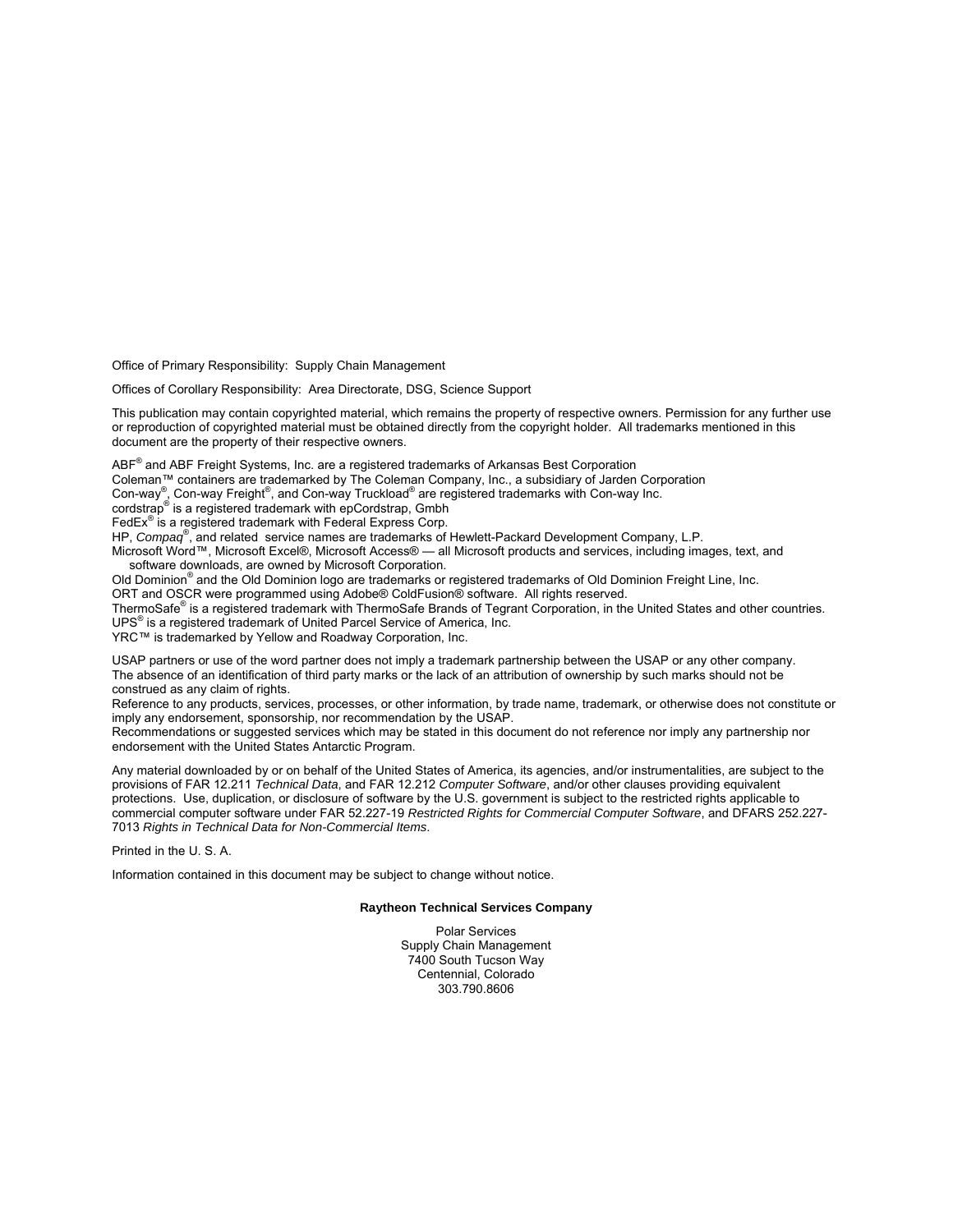# **Revision Change History**

| Rev  | Date                 | <b>Section</b> | <b>Author</b>                                  | <b>Change Details</b>                                                                                                                                                                                                                                                                                                                                                                                                                                                                                                                                                                                                                                                                 |
|------|----------------------|----------------|------------------------------------------------|---------------------------------------------------------------------------------------------------------------------------------------------------------------------------------------------------------------------------------------------------------------------------------------------------------------------------------------------------------------------------------------------------------------------------------------------------------------------------------------------------------------------------------------------------------------------------------------------------------------------------------------------------------------------------------------|
| 9.0  | 1 June 2007          | <b>ALL</b>     | USAP Cargo, Supr.                              | Update vessel ROS dates, for South Pole.<br><b>Clarify Direct Commercial Shipping</b><br>procedure.<br>Revise Radioactive Consignment (NZ) and<br>direct shipping address.                                                                                                                                                                                                                                                                                                                                                                                                                                                                                                            |
| 10.0 | 11 July 2008         | <b>ALL</b>     | USAP Cargo, Supr.<br>with PMO (DTW)            | Convert to current document format; add<br>Mandate & Authority.<br>Revise shipping dates for upcoming season.<br>Incorporate Direct Commercial Shipping.<br>Update phytosanitary requirements with IPPC<br>requirements which replace APHIS standard.<br>Expand details on hazardous materials, clarify<br>hand-carried samples & refrigerant, and travel<br>by COMAIR in retrograde with science<br>samples.<br>Clarify source material for exports under the<br>U.S. Dept. of Commerce.<br>Incorporate changes for MOCA at McMurdo<br>Sta. (delete form LO-M-193).<br>Excess baggage waiver.<br>Specify weights & metric equivalents; list<br>related documents; expanded Glossary. |
| 11.0 | 22 September<br>2008 | App. 2         | Director, LOG<br>TWS (PMO)                     | Senior management verifies costs from<br>actuarial rate table. Incorporate all changes<br>submitted to date.                                                                                                                                                                                                                                                                                                                                                                                                                                                                                                                                                                          |
| 12.0 | 15 May 2009          | <b>ALL</b>     | USAP Cargo, Supr.<br>Península Logistics Supr. | Annual update with notes from last season.<br>Revise shipping dates for upcoming season.<br>Revised the Baggage Allowance for USAP<br>Participants.                                                                                                                                                                                                                                                                                                                                                                                                                                                                                                                                   |
| 13.0 | 9 June 2010          | <b>ALL</b>     | USAP Cargo Supr.                               | Incorporated changes from special experts<br>across the Program, during annual update.                                                                                                                                                                                                                                                                                                                                                                                                                                                                                                                                                                                                |
| 14.0 | 11 May 2011          | <b>ALL</b>     | USAP Cargo Supr.                               | Complete updates following post season<br>review.                                                                                                                                                                                                                                                                                                                                                                                                                                                                                                                                                                                                                                     |
| 15.0 | <b>July 2011</b>     | <b>ALL</b>     | Director.<br>Supply Chain Management           | Update DNF details during annual review.<br>Incorporate section for intermodal shipping<br>containers. Include changes from DHS.                                                                                                                                                                                                                                                                                                                                                                                                                                                                                                                                                      |
|      | 27 July 2011         | <b>ALL</b>     | <b>SCWhite</b>                                 | This document meets all criteria for contract<br>close-out and transition document review.                                                                                                                                                                                                                                                                                                                                                                                                                                                                                                                                                                                            |
|      |                      |                |                                                |                                                                                                                                                                                                                                                                                                                                                                                                                                                                                                                                                                                                                                                                                       |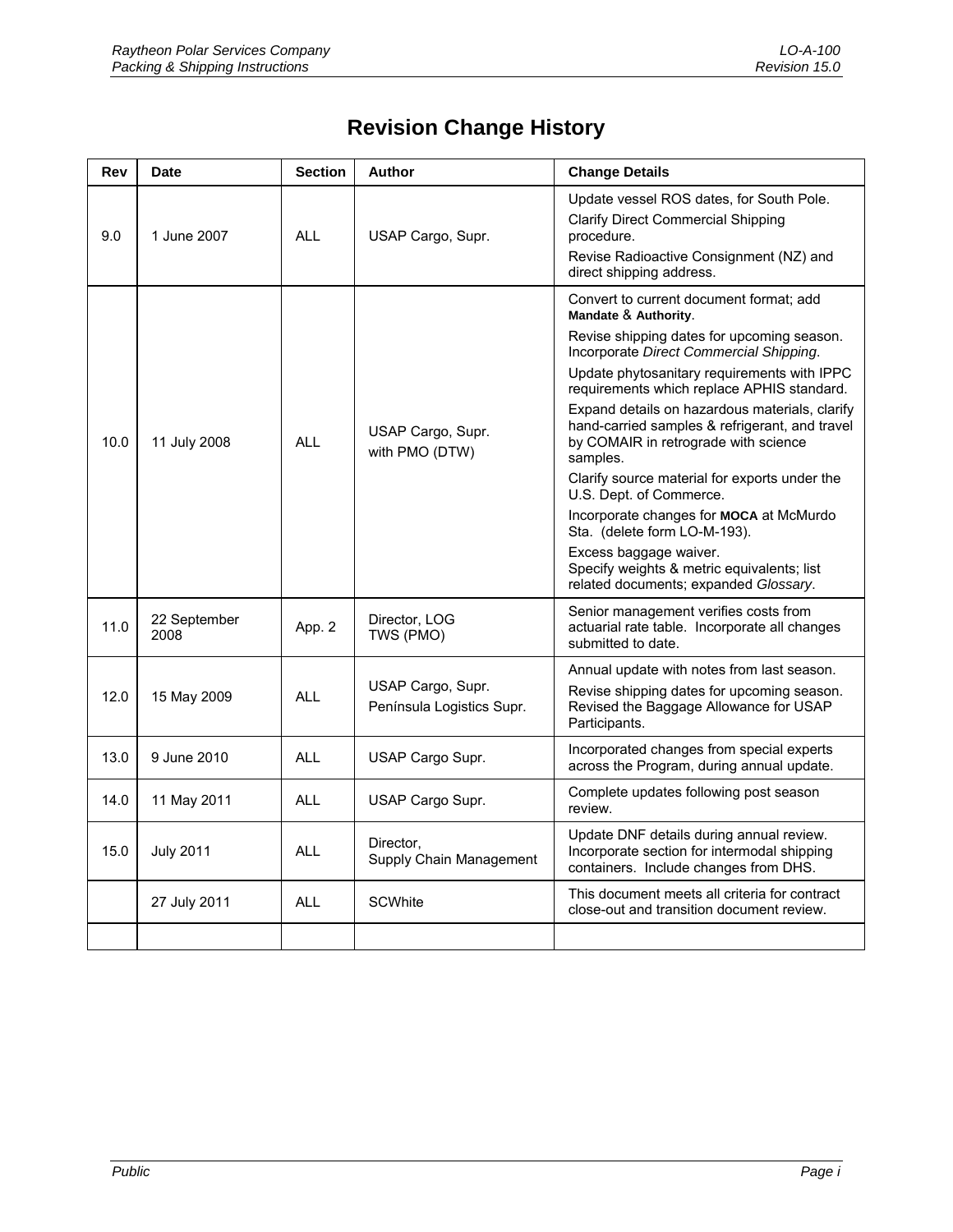# **Table of Contents**

| Mandate     |    |
|-------------|----|
| Authority   |    |
| <b>Risk</b> |    |
|             |    |
|             |    |
|             |    |
|             |    |
|             |    |
|             |    |
|             |    |
|             |    |
|             |    |
|             |    |
|             |    |
|             |    |
|             |    |
|             |    |
| Chile       |    |
|             |    |
|             |    |
|             |    |
|             |    |
|             |    |
|             |    |
|             |    |
|             |    |
|             |    |
|             |    |
|             |    |
|             |    |
|             | 16 |
| Marking     | 16 |
|             |    |
|             |    |
|             | 17 |
|             | 17 |
|             |    |
|             | 18 |
|             | 18 |
|             |    |
|             |    |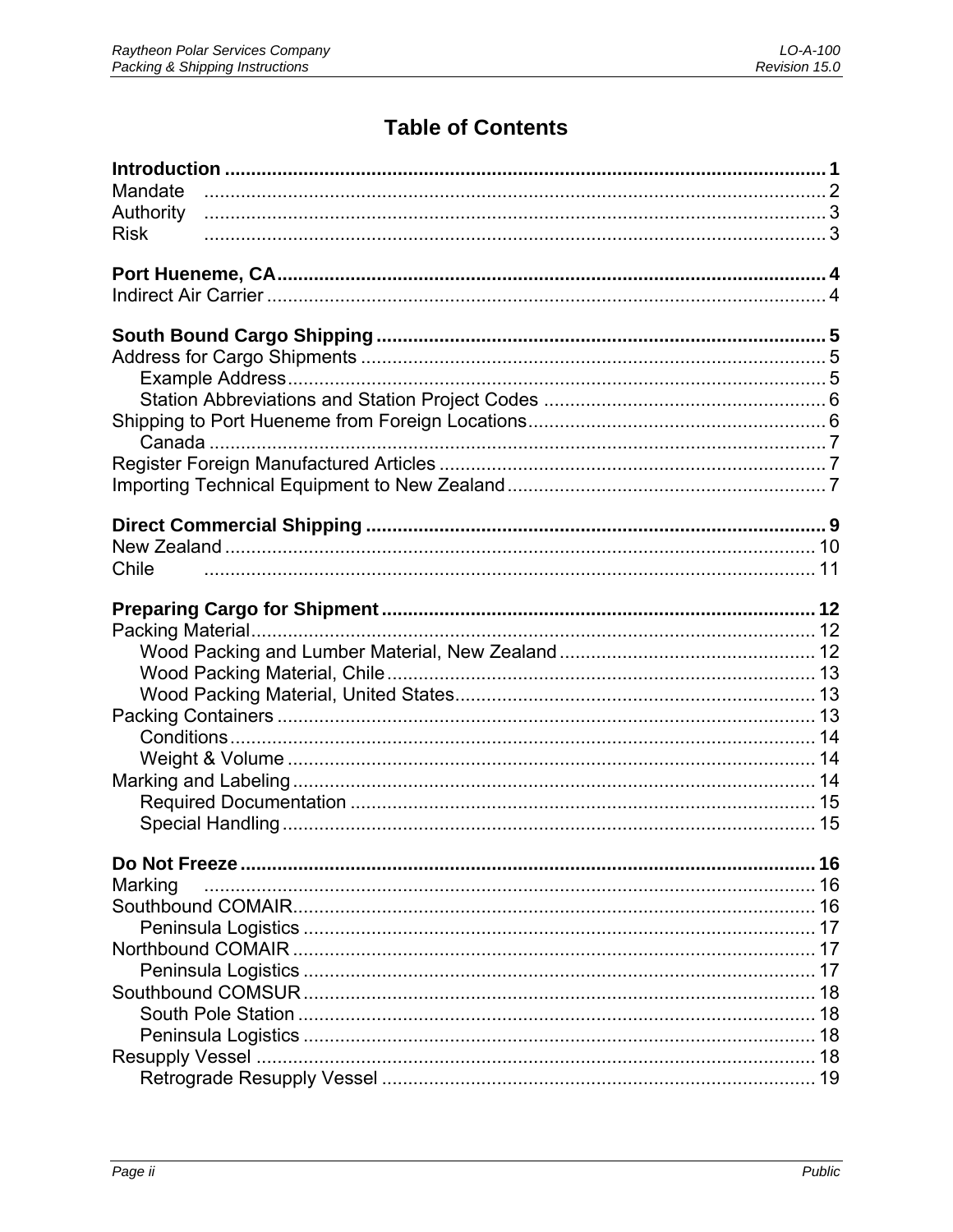| Waivers<br><b>MSDS</b> |  |
|------------------------|--|
|                        |  |
|                        |  |
|                        |  |
|                        |  |
|                        |  |
|                        |  |
|                        |  |
|                        |  |
|                        |  |
|                        |  |
|                        |  |
|                        |  |
|                        |  |
|                        |  |
|                        |  |
|                        |  |
|                        |  |
|                        |  |
|                        |  |
|                        |  |
|                        |  |
|                        |  |
|                        |  |
|                        |  |
|                        |  |
|                        |  |
|                        |  |
|                        |  |
|                        |  |
|                        |  |
|                        |  |
|                        |  |
|                        |  |
|                        |  |
|                        |  |
|                        |  |
|                        |  |
|                        |  |
|                        |  |
|                        |  |
|                        |  |
|                        |  |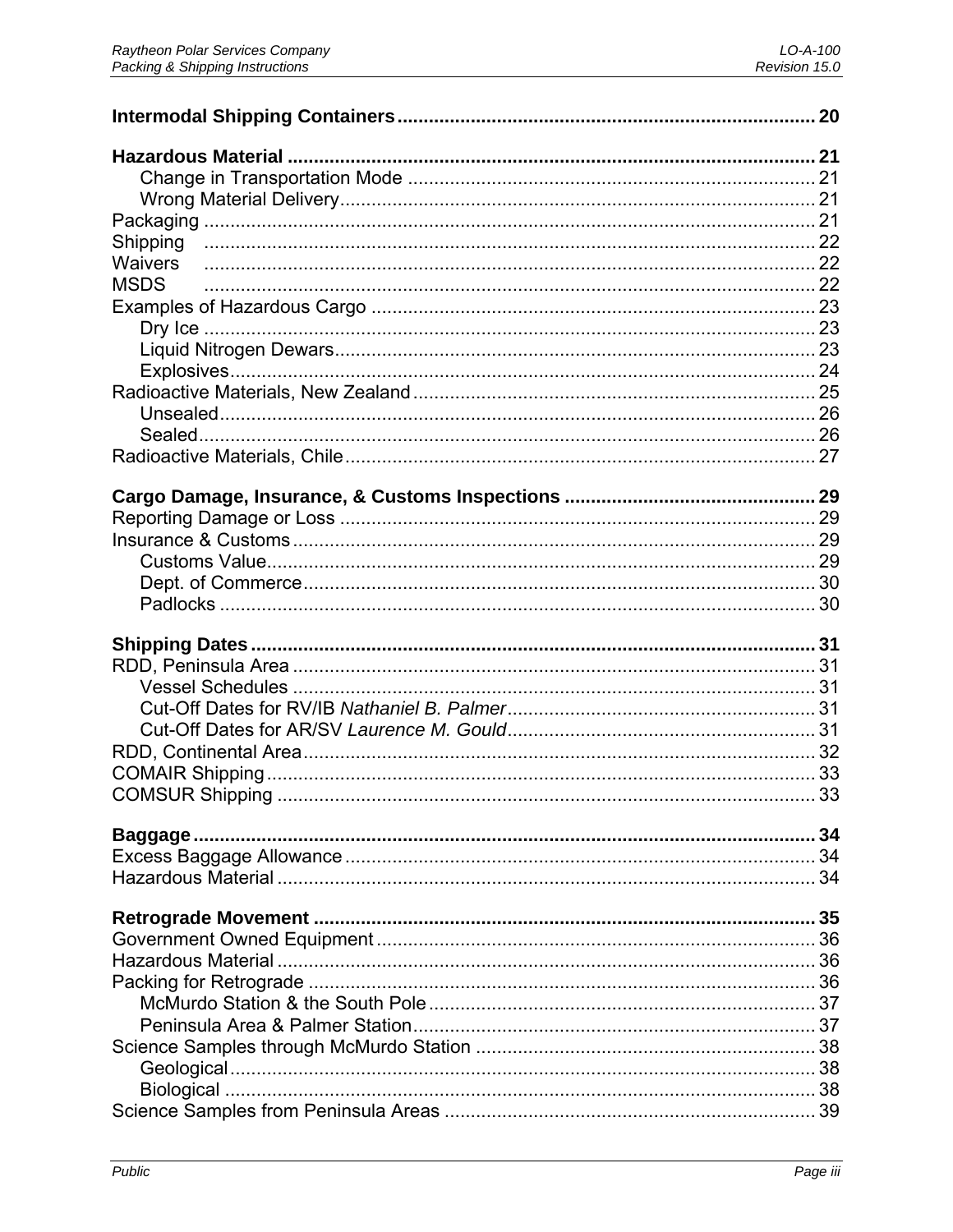| Chile              |    |
|--------------------|----|
|                    |    |
|                    |    |
|                    |    |
| <b>Appendix 2:</b> |    |
| <b>Appendix 3:</b> |    |
|                    |    |
|                    |    |
|                    |    |
|                    |    |
|                    | 55 |

# **List of Tables**

# **List of Figures**

|--|--|--|--|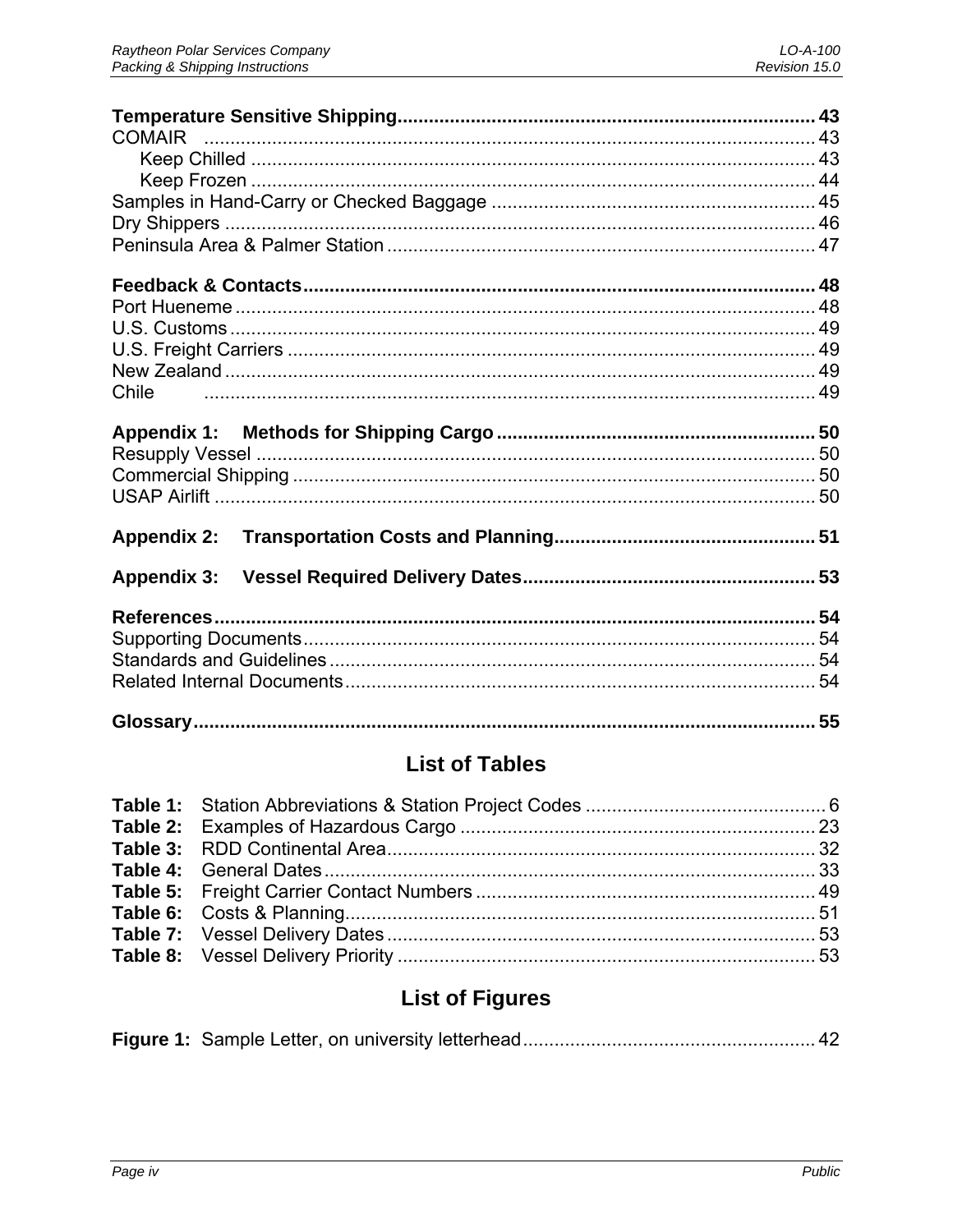# <span id="page-6-0"></span>**Introduction**

This manual contains instructions for documenting, packaging, marking, and shipping materials to-and-from all USAP locations, and research vessels. These instructions are published to assist USAP participants in preparing and forwarding their supplies and equipment to, and later their equipment, data, and specimens from, Antarctica in the most efficient manner. The logistic streams to Antarctica are some of the longest and most difficult cargo distribution routes in the world. The distance, the few transportation modes, customs inspections through several countries, frequency of delivery, and volume limitations, all contribute to difficulties planning on-time delivery of needed materials.

Because of these transportation difficulties, advance planning is critical.

Your actions are the first of many in a long logistics pipeline. Improper documentation, poor packaging or labeling, failure to meet the required delivery dates — whether at Port Hueneme, CA Punta Arenas, Chile, or directly to Christchurch, New Zealand — all can result in delay, which could jeopardize the accomplishment of planned work.

All cargo receives normal handling, which is generally rough treatment characteristic of stevedoring and transportation aboard ocean going vessels. Cranes and forklifts are used for loading and unloading. To ensure safe arrival, all material should be packaged anticipating the rigors associated with transport by land, sea, and air over several continents. Pack with greater care and mark all containers to indicate contents which may be sensitive to impact, temperature, moisture, orientation (e.g., "This End Up"), etc.

All shipping costs for processing and transport between point of origin and Port Hueneme, CA, are borne by the Principal Investigator's grant. The USAP contractor pays for shipping costs between Antarctica and the Continental United States (CONUS). If you must exceed weight allowances preapproved in the Support Information Package (SIP), you will need prior authorization from the National Science Foundation (NSF).

These are the typical methods for shipping to Antarctica, in order of most cost efficient:

- Resupply vessel from Pt. Hueneme, CA to New Zealand, McMurdo Station, South Pole Station
- Commercial Surface (COMSUR)
- Commercial Air (COMAIR)

**Note** Refer to *USAP Transportation Costs and Planning Factors* for additional planning information.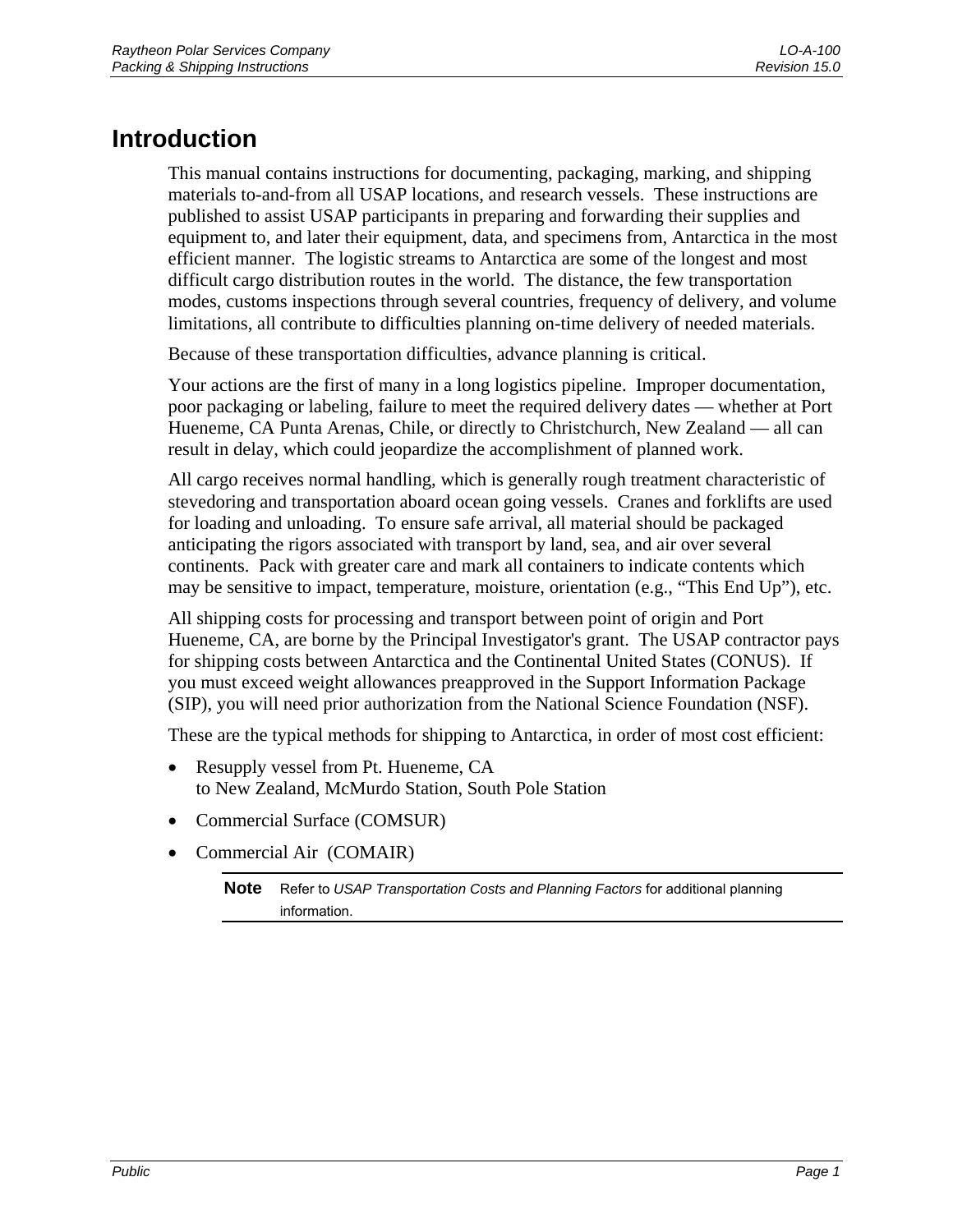# <span id="page-7-0"></span>**Mandate**

The mandate for handling cargo comes from the prime contract PRSS 0000373, section C3.2.2 *Logistics*:

Contract management responsibility to move program participants to and from Antarctica; transport the supplies and equipment needed to operate the stations, camps and vessels; control inventories at the stations; and operate and maintain staging areas in California, New Zealand, and Chile. Logistics support is central to the success of the USAP. Everything required to sustain life

in Antarctica must be imported while any planned activity on the continent or onboard a research vessel is totally dependent on a logistics network.

That same source includes mandate for the following services:

- C7.2.1 *Logistics Management*
- C7.2.6 *Port Hueneme Operations*
- C7.2.6.2. *Freight Carriers*
- C7.2.6.3 *Air Cargo Operations*
- C7.2.6.6 *Hazardous Cargo*
- C7.2.6.7 *Retrograde Operations*
- C7.2.7 *New Zealand Operations*
- C7.2.7.9 *Port Operations*
- C7.2.8 *South America Operations*

**Note** PRSS 0000373 section C6 refers to CTS, PTS, and ORT. This manual covers packaging and shipment of material reported in those systems. Further details on operating those systems are included in other manuals.

The NSF is required by the Office of Management and Budget (OMB) Circular A-123 *Management's Responsibility for Internal Control*, to maintain an effective and efficient internal control environment over its property, plant and equipment. This procedure helps provide for reporting to maintain those controls by following General Accounting Office (GAO) *Standards for Internal Control in the Federal Government*. Also refer to Federal Acquisition Regulations (FAR) Part 44, *Government Property*, which applies to reporting and record keeping requirements of Government owned property.

**Note** Any commercial procurement action shall meet the applicable FAR.

The prime contract PRSS 0000373 section F-8 *Management Manuals* expects procedural manuals of this kind to support all facilities and operations throughout the Program. This manual meets that requirement.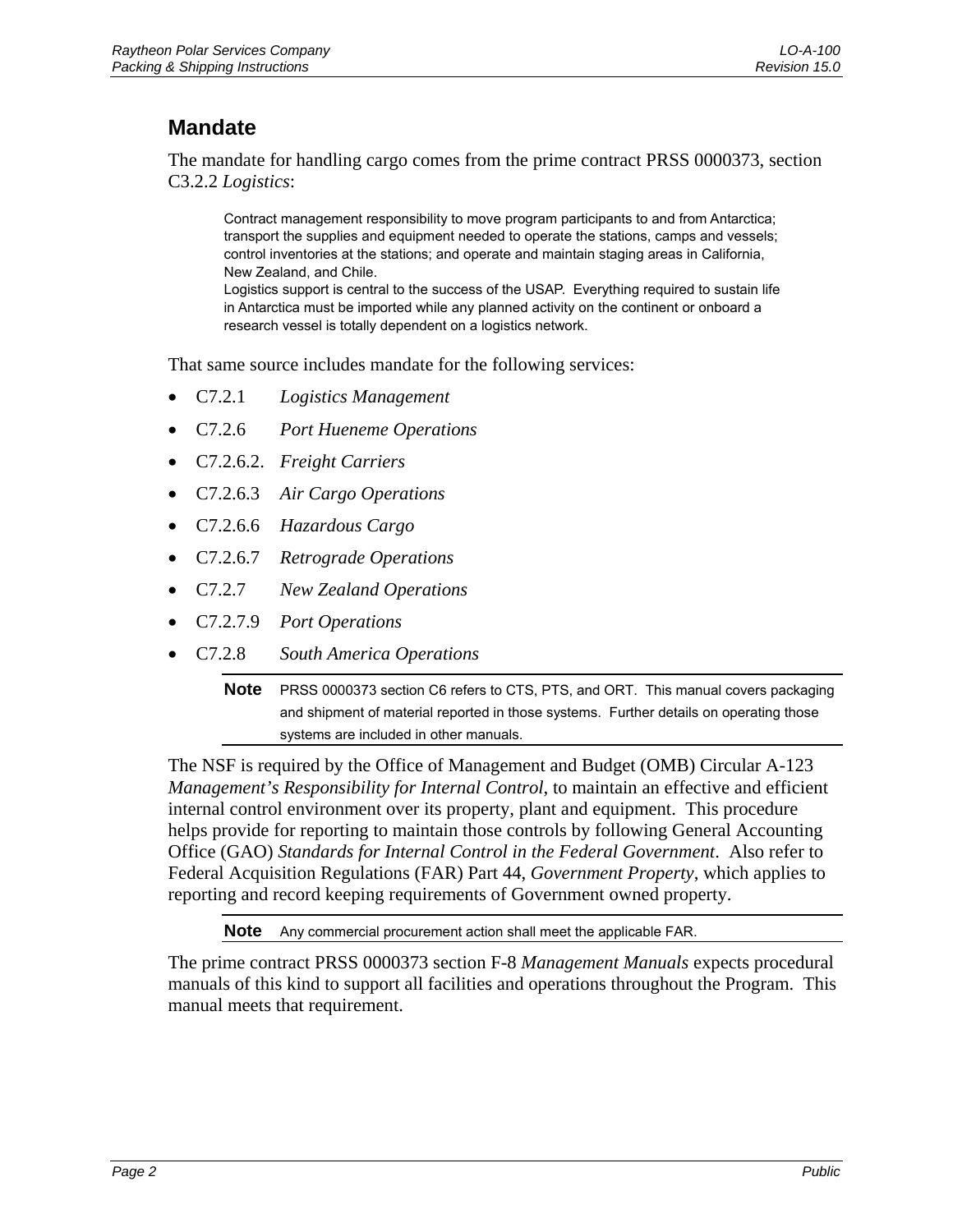# <span id="page-8-0"></span>**Authority**

The NSF contract PRSS 0000373 provides requirements for USAP operations, to include the South Pole Station. These are summarized as citations, under *Standards & Regulations*, section C4.3 of the contract.

Further, information presented here is mandated by ISO 9001:2000:

- 4.2.2 *Quality Manuals*
- 4.2.4 *Control of Records*
- 5.5.1 *Responsibility & Authority*
- 6.2.2 *Competence, Awareness & Training*
- 7.5.4 *Customer Property*

This manual provides a consolidated information source for Supply Chain Management.

### **Risk**

This manual is assigned a risk factor of 1.

The preparation and shipment of materials to-and-from Antarctica is a complex process. Failure to meet the packing and shipping requirements described here could result in significant cargo delays or cargo damage. Failure to meet the packing and shipping requirements could lead to U.S. or foreign regulatory violations to impact research and station operations or budgets.

While the shippers are responsible for meeting shipping requirements, failure to provide for logistic support would be a specific contract non-compliance. Therefore, the contents of this manual are considered in the highest risk category.

**Note** Risks associated with these procedures are addressed further in other sources. Refer to the *Port Hueneme Operations* manual (LO-H-500).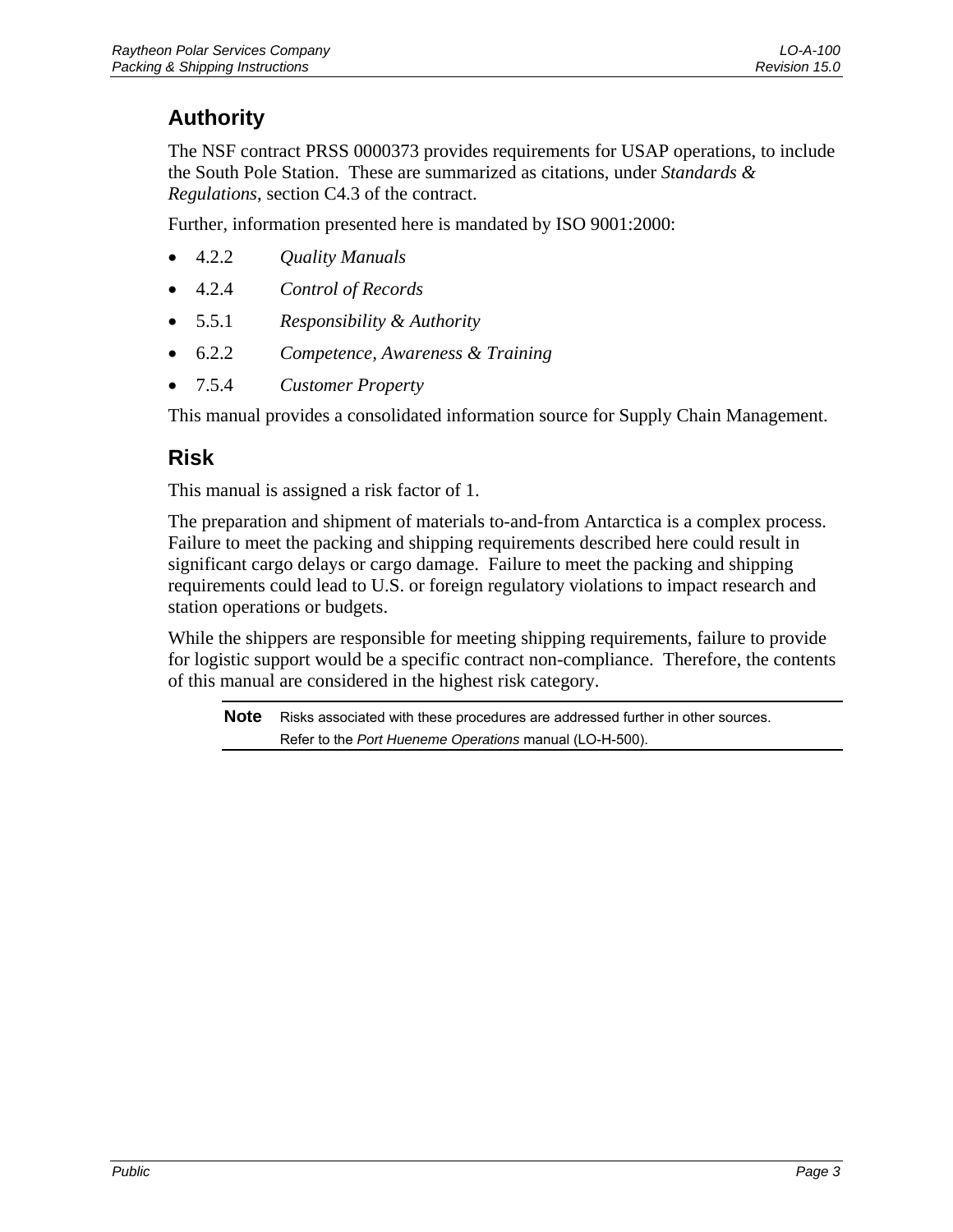# <span id="page-9-0"></span>**Port Hueneme, CA**

Through contractual arrangements with Raytheon Polar Services Company (RPSC), the Port Hueneme Operations Manager is responsible for the receipt and movement of all USAP cargo shipments going to or returned from Antarctica. Material going to Antarctica is first processed at Port Hueneme Operations (California) where it is entered into the USAP transportation system.

The Port Hueneme Operations Manager is the point of contact (POC) for all matters related to processing outgoing cargo, and can be reached at this address:

Freight:

National Science Foundation c/o Raytheon Polar Services, Port Hueneme Operations Naval Base Ventura County Building 471, North End Port Hueneme, CA 93043

Correspondence:

National Science Foundation c/o Raytheon Polar Services, Port Hueneme Operations P.O. Box 338 Port Hueneme, California 93041

Telephone:

805-985-6851 800-688-8606, x33601

Fax: 805-984-5432

e-Mail:

PH-CargoOps@usap.gov

## **Indirect Air Carrier**

Federal Aviation Administration (FAA) regulations require the Port Hueneme Operations Manager to sign a *Shipper's Security Endorsement* for all commercial air shipments. The endorsement states that the shipment does not contain any unauthorized explosives, destructive devices, or hazardous materials. The Port Hueneme Operations Manager is responsible for preventing the unauthorized addition of explosives or hazardous materials to contents. The unauthorized shipment of hazardous materials via air carriers subjects the shipper to a personal liability of \$25,000 and/or up to five years in jail, or both. This penalty applies to the individual who certified the shipment for air transport along with the shipper's employer.

CAUTION All cargo is subject to inspection before entering the USAP Cargo stream. Finding undeclared hazardous materials can delay or prevent shipment.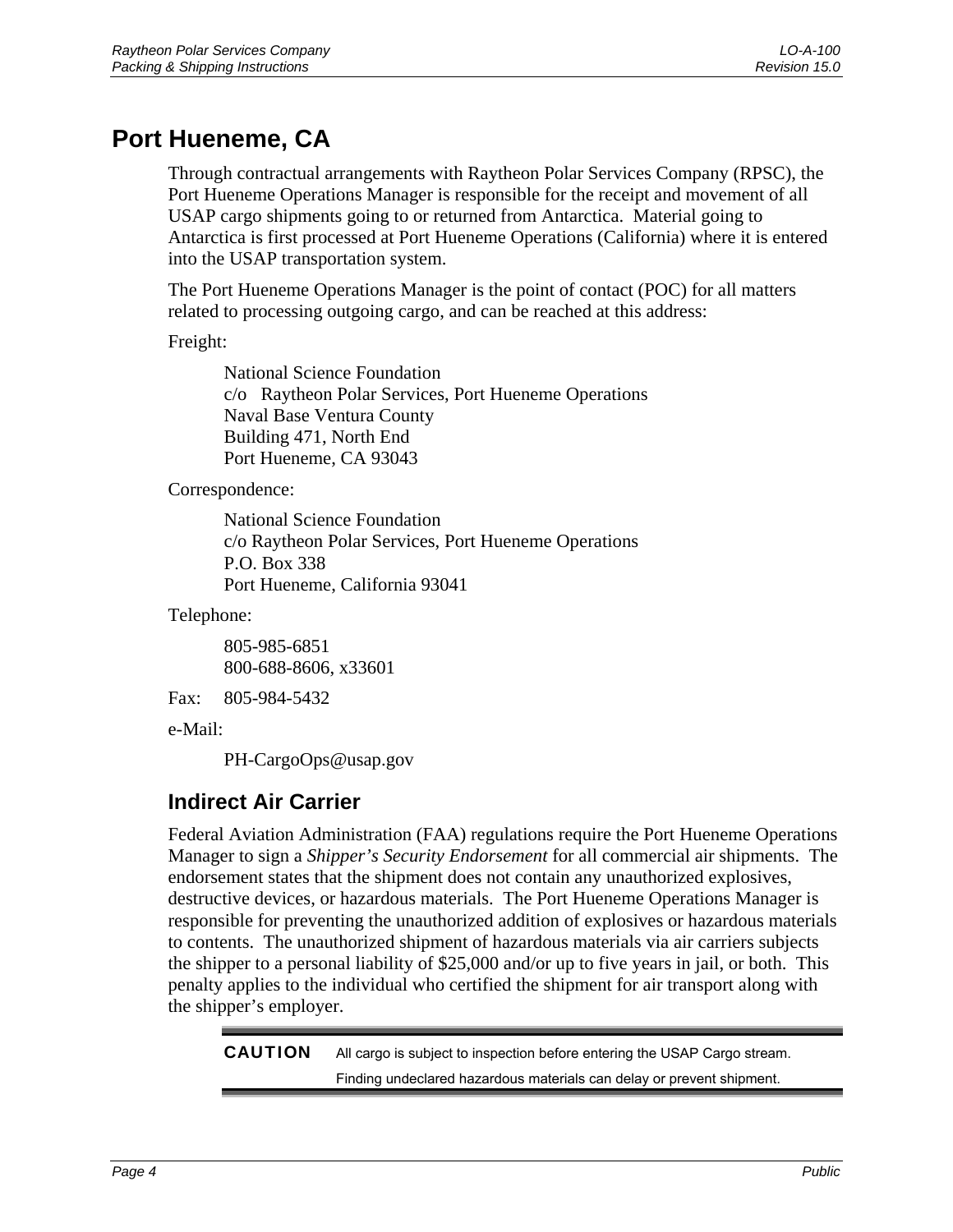<span id="page-10-0"></span>Therefore, each container arriving at the Port Hueneme Operations facility is subject to inspection before it can be forwarded to Antarctica. Containers shipped with locking devices, such as padlocks, will also be inspected. Cargo will not be forwarded if the container cannot be opened. Materials found to be unacceptable for commercial air transportation will be diverted to commercial surface carriers, and take longer to reach their destination. Similar restrictions apply to retrograde shipment *from* Antarctica.

# **South Bound Cargo Shipping**

All USAP participants should send all shipments to Port Hueneme Operations for transport to Antarctica. It is the most reliable method for delivery, and for tracking shipments to USAP research sites. Cargo entering the USAP Cargo stream at Port Hueneme is assigned a Transportation Control Number (TCN). The TCN is used to management the movement and staging of cargo just as a FedEx number is used to track movement of material shipped by this mode. The TCN can also be used for tracking, and identify the location of items in the cargo stream.

Contact Port Hueneme Operations before shipping any unique or unusual cargo, anything very large or unusually heavy, any odd-sized cargo, and any intermodal container cargo. Provide them with your shipping information so they can prepare for receiving and transshipment. If any special handling is needed, Port Hueneme Operations will know the requirements you would have to meet. If you have questions, call first.

## **Address for Cargo Shipments**

Use the following address and information for cargo shipments to Port Hueneme. The information should be stenciled on each box; or the address may be typed onto  $3"x5"$ white cards attached to each box or item. Make sure this information is clear and legible:

National Science Foundation

c/o Raytheon Polar Services Naval Base Ventura County, Port Hueneme Bldg 471 — North End Port Hueneme, CA 93043

ATTN: USAP <station abbreviation> <Station code> <Grantee> <Event number> or <Project code> <ROS>

**Note** Everything in brackets (above) will be specific to your project or deployment.

### **Example Address**

This is merely an example of an address, from a fictitious project: National Science Foundation c/o Raytheon Polar Services Naval Base Ventura County, Port Hueneme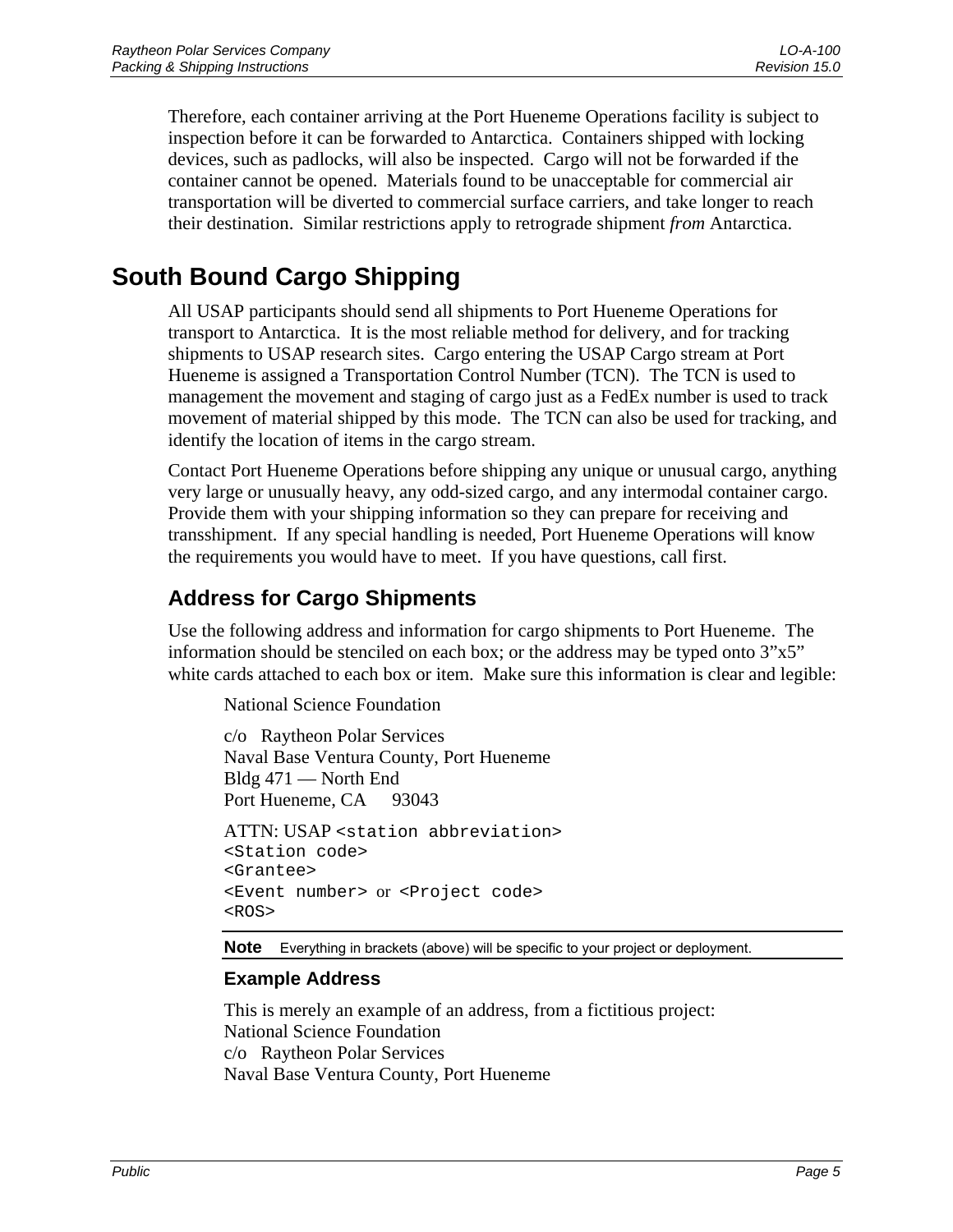<span id="page-11-0"></span>Bldg 471 — North End Port Hueneme, CA 93043 ATTN: USAP- NPX DR3 E. Rutherford  $A-404-S$ 9359

### **Station Abbreviations and Station Project Codes**

| <b>Antarctic Station</b>   | <b>Station</b><br>Abbreviation | <b>Science</b><br><b>Station Code</b> | <b>RPSC</b><br><b>Station Code</b> |
|----------------------------|--------------------------------|---------------------------------------|------------------------------------|
| McMurdo Station            | <b>ZCM</b>                     | DR1                                   | DW <sub>1</sub>                    |
| South Pole Station         | <b>NPX</b>                     | DR3                                   | DW <sub>3</sub>                    |
| Punta Arenas, Chile        | <b>PUQ</b>                     | DR4                                   | DW4                                |
| Palmer Station & Peninsula | PAI                            | DR7                                   | DW7                                |
| RV/IB Nathanial B. Palmer  | <b>NBP</b>                     | <b>NBP</b>                            | <b>NBP</b>                         |
| AR/SV Laurence M. Gould    | LMG                            | LMG                                   | LMG                                |

**Table 1:** Station Abbreviations & Station Project Codes

Shipping cargo outside of the USAP to an Antarctic gateway such as Christchurch, New Zealand, or Punta Arenas, Chile, may encounter delays in customs inspections, or other unforeseen reasons. These are beyond USAP control. The NSF and RPSC have instituted shipping procedures in order to reduce or eliminate delays in shipping materials to Antarctic research sites.

If shipping directly to a gateway destination is unavoidable, be sure to explain that to your Science Planning and Support Manager point-of-contact (POC). Follow their direction. They may advise you to contact the Manager, Port Hueneme Operations, for further instruction.

## **Shipping to Port Hueneme from Foreign Locations**

Equipment shipped from a foreign country, then through the U.S. to Antarctica, is still entering the U.S. as imported material. When entering the United States, complete *U.S. Customs Transportation Entry* (T&E) form 7512. The form is available online:

http://www.customs.gov/xp/cgov/toolbox/forms/

There may be other forms required. When shipping foreign goods through the U.S., use a recognized customs broker to prepare the required documentation to forward these shipments. You must make prior contact with the Port Hueneme Operations Manager to facilitate processing through U.S. Customs and shipment onward to Antarctica.

Cargo consigned to the USAP at Port Hueneme will be re-exported from Port Hueneme, California (NBVC), which is covered by U.S. Customs. To clear inspections by the Department of Homeland Security (DHS), make sure the NSF is listed as consignee for these shipments. Start T&E shipments early enough to allow for occasional short delays, while the carrier arranges local delivery witnessed by U.S. Customs officials.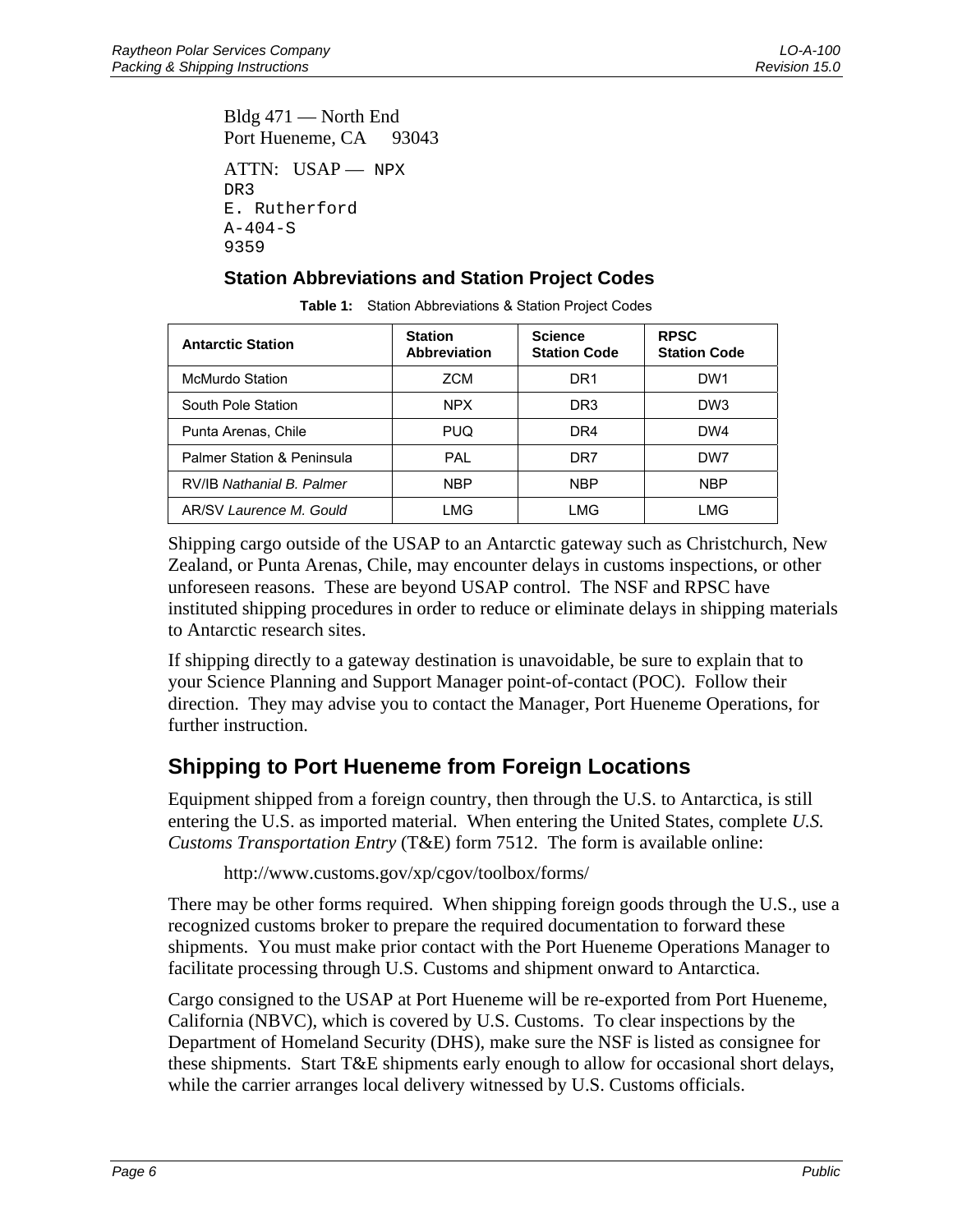<span id="page-12-0"></span>CAUTION When shipping by truck, Port Hueneme Operations must have the driver's name seven (7) working days in advance to arrange clearance through the Department of Homeland Security (DHS) for delivery to NBVC.

All cargo shipments from foreign countries to Port Hueneme, CA, must be shipped prepaid from point of origin. All transportation charges including surface or air cargo in the U.S., freight-forwarding fees, and brokerage commissions must be prepaid.

### **Canada**

All shipments from Canada or Canadian vendors should be shipped by air to Port Hueneme. Try to use standard U.S. shippers such as FedEx or UPS. If cargo moving to or from Canada is shipped by truck we strongly recommend using FedEx, UPS, or YRC.

### **Register Foreign Manufactured Articles**

To avoid being subject to U.S. Customs payments, or delayed re-entry into the United States, all foreign manufactured articles leaving the U.S. should be registered with U.S. Customs. Obtain and complete a *Certificate of Registration of Foreign Manufactured Item*, U.S. Customs form 4455. Forward the completed form to the Manager, Port Hueneme Operations, with the shipment of the materials. On that form, be sure to include complete descriptions, model numbers, and serial numbers. Also, provide the country of origin for each item shipped.

These forms will be maintained on file at Port Hueneme, to be used for re-entry into the United States.

### **Importing Technical Equipment to New Zealand**

Participants traveling through New Zealand planning to hand carry high-value technical equipment need to complete a New Zealand Customs Form 33.

**Note** Copies of New Zealand Customs Form #33 are available from the Deployment Specialists Group (DSG). Be sure to have Form 33 completed before departure.

- The form is non-transferable. New Zealand requires the individual whose name appears on form 33 be the same person to clear the item through Customs.
	- ⎯ If in possession of high-value technical equipment without form 33, the individual (not the USAP) may be charged with import duties, fines, or that equipment may be seized.
- If you plan to have one individual carry equipment down during deployment and another carry it back on redeployment, you need two forms. A form must be issued for each carrier.
- Employees and contractors who carry equipment from DHQ also need a *Temporary Property Hand Receipt* (FI-A-017) in addition to New Zealand Customs Form 33. These are also nontransferable.

⎯ Return the equipment with the *Hand Receipt* to DHQ.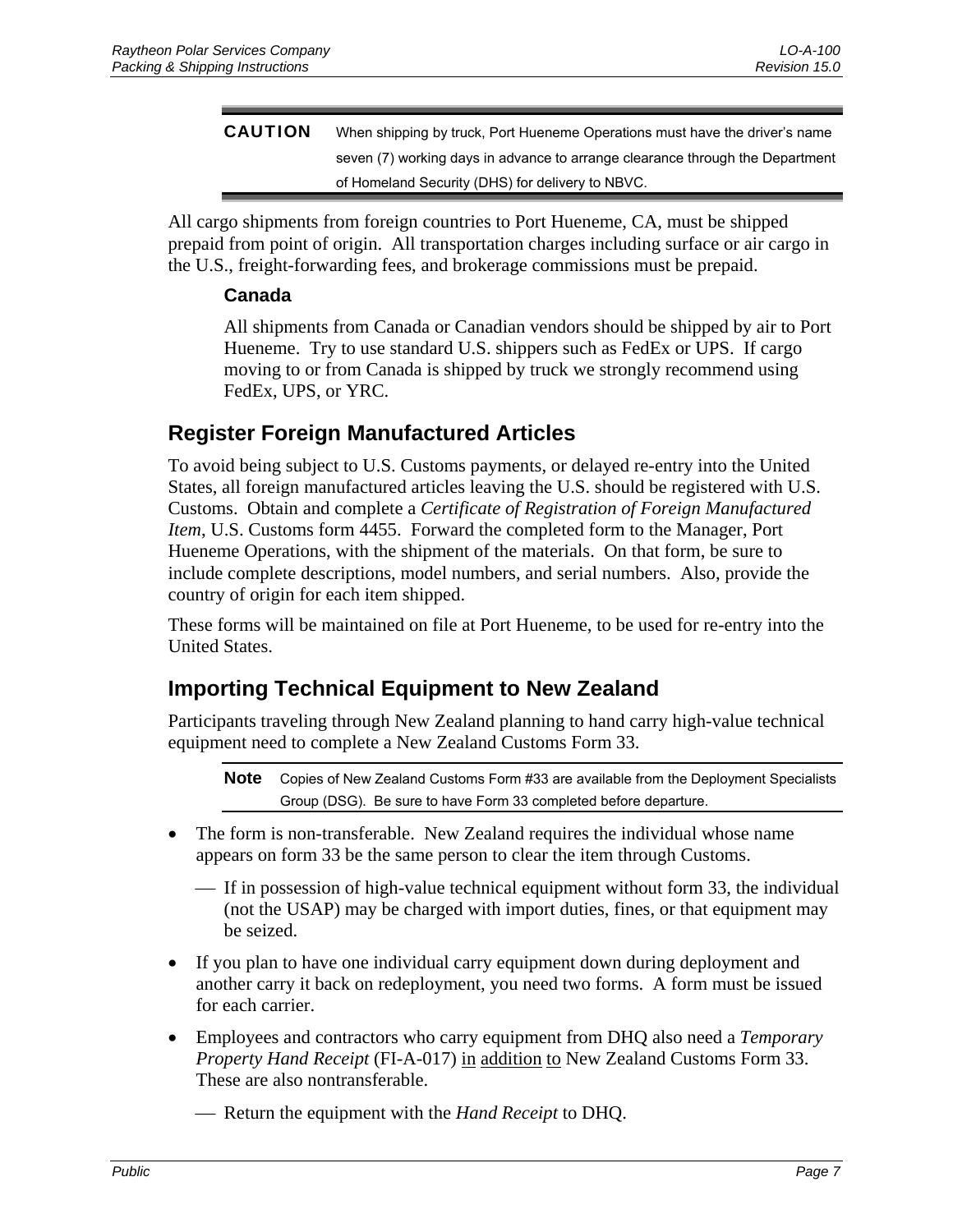- If the equipment will stay in Antarctica, notify property management on station by e-mail, so they can transfer the equipment to station inventory. Route the *Hand Receipt* to Property Admin as attachment to property records.

**Note** Laptop computers are *generally* exempt from this classification. For your individual deployment,. check with the Deployment Specialists Group (DSG).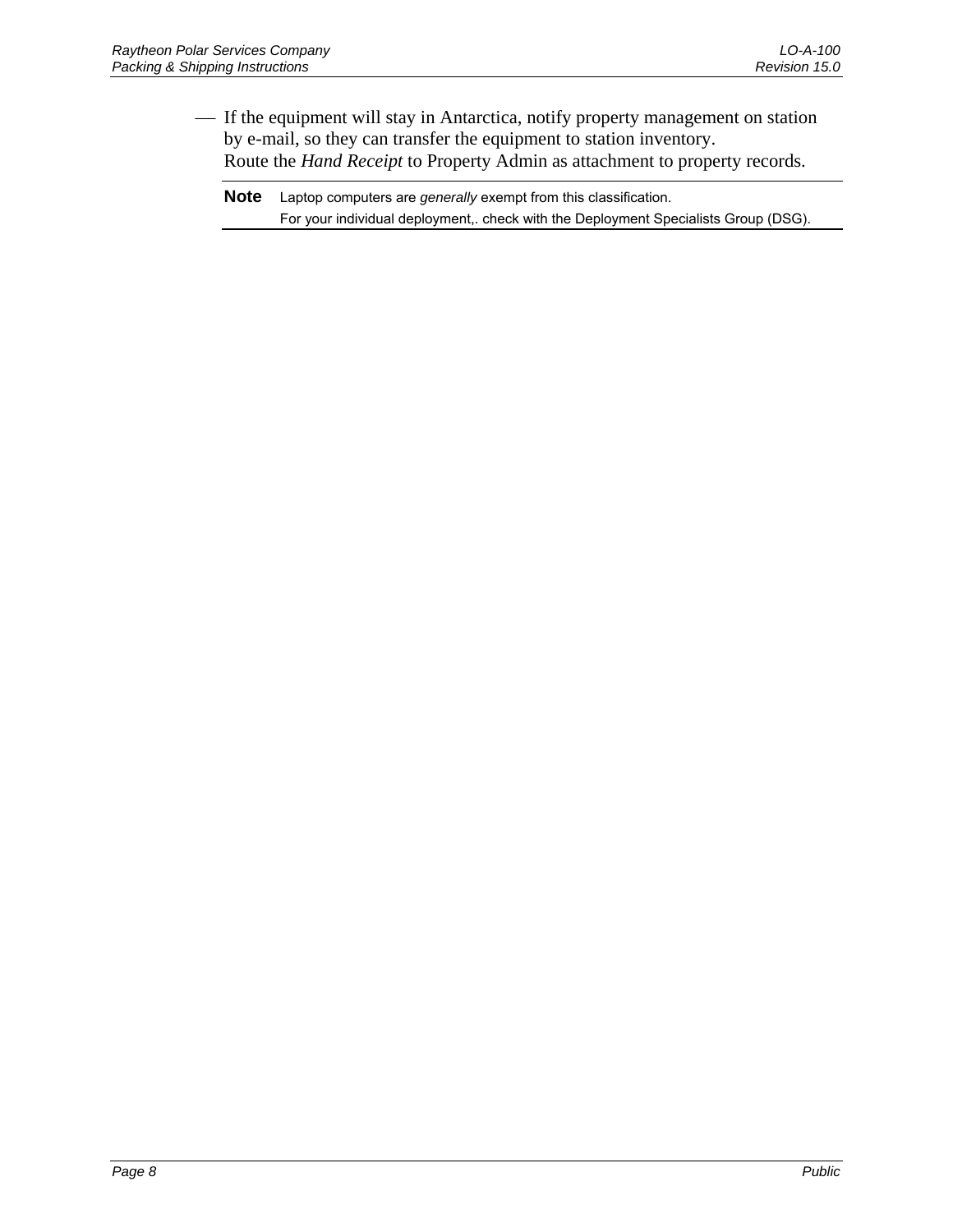# <span id="page-14-0"></span>**Direct Commercial Shipping**

All USAP participants should use the NSF Port Hueneme facility for cargo shipments southbound to Antarctica. It is the most reliable method for delivery, and for tracking shipments to Antarctic research sites. However, you may ship directly overseas.

Contact Port Hueneme Operations before shipping anything which may be very large or unusually heavy, any odd-sized cargo, loaded intermodal containers, and any unique or extremely valuable cargo. If you have a large volume of cargo, contact Port Hueneme Operations before you begin shipping. Port Hueneme has several options and expert services to offer in USAP support. They may need advance notice for special support of your special cargo. They may be able contact special carriers in your area.

This will help them locate and track the cargo during shipment. This will help them prepare for receiving the cargo, in case any special handling is needed. It also helps process items which may need transshipment onward to the final destination.

In some situations it may be more practical for cargo originating outside the United States to be shipped directly to New Zealand or South America. In these cases please consult with Port Hueneme Operations for advice and to coordinate delivery.

**Note** Neither the NSF nor RPSC can be responsible for commercial shipments sent directly to these destinations.

Recent changes in Transportation Security Administration (TSA) security policy may affect your direct cargo shipments. Please consult the TSA website to determine if additional information or measures are required for you to ship your cargo outside of the USAP supply chain. For more information please refer to the *Air Cargo Security Changes* letter issued by the TSA:

http://www.tsa.gov/what\_we\_do/layers/aircargo/07102006\_changes.shtm

To avoid Customs delays, put these instructions below the address:

```
FOR FURTHER SHIPMENT TO ANTARCTICA 
<name> 
<station abbreviation> 
<station code> 
<Grantee> 
<Event number> or <Project code> 
<ROS> 
<box of number-of-boxes> for instance, "Box 1 of 4"
```
Preparing material for direct commercial shipping is the same as preparing for shipment in the USAP supply chain — refer to other sections in this manual.

Be sure to notify the USAP representatives at the destination that you have shipped material to the addresses listed below. Ensure that the commercial invoice is included with your Bill of Lading, which outlines specific contents and dollar values. The appropriate paperwork must be received prior to the arrival of the cargo. The following information must be identified on all correspondence: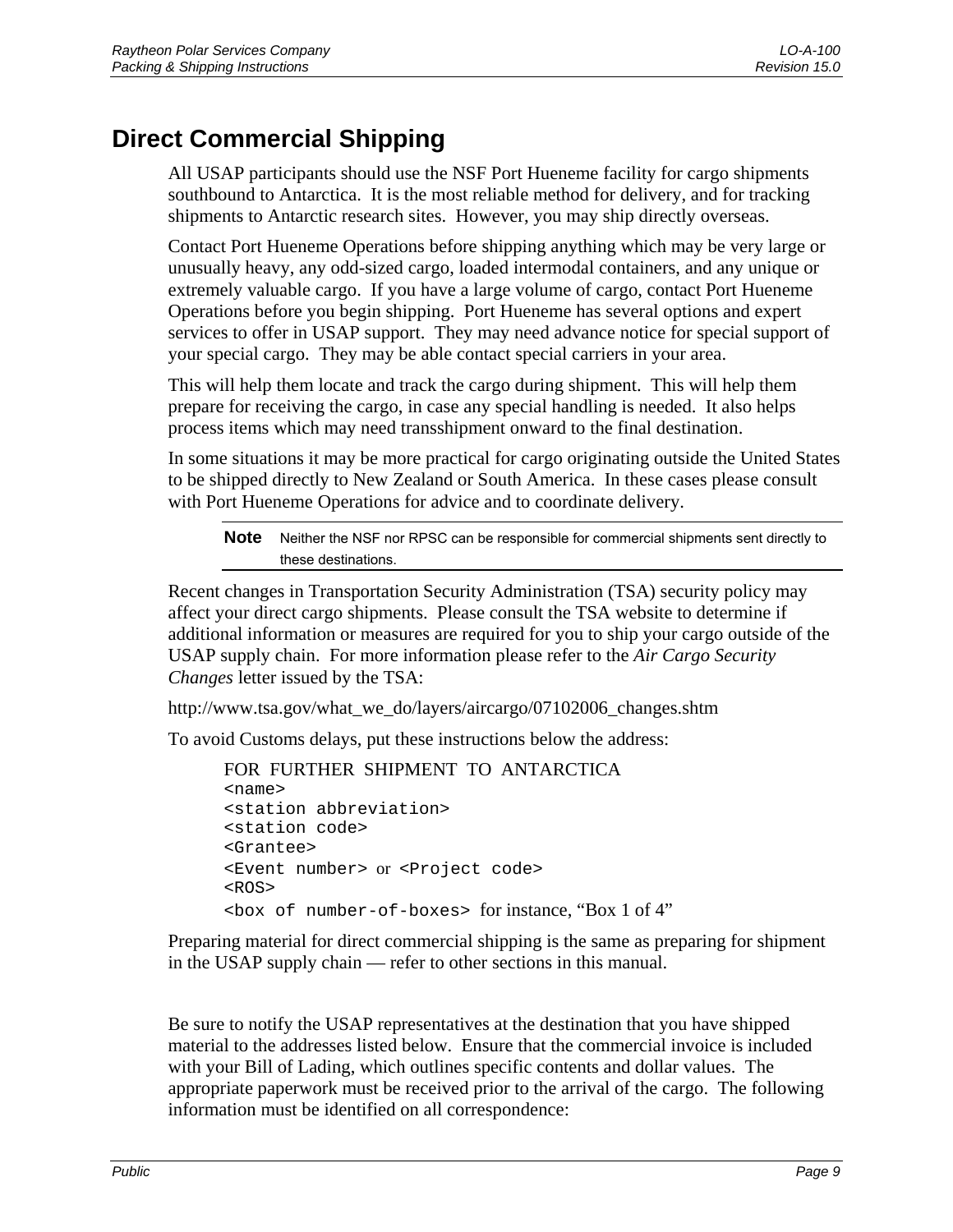- <span id="page-15-0"></span>• Master Airway Bill Number (MAWB)
- flight number
- departure dates
- Bill of Lading numbers (COMSUR)
- number of boxes
- contents of each box
- commercial value in US\$

It is strongly recommended that the shipper confirm receipt of all communications with the transportation terminals listed below.

### **New Zealand**

For shipments to New Zealand, please e-mail CHC-CourierNotifications@usap.gov for advice and assistance.

You must forward the original paperwork for shipments to New Zealand:

e-mail: CHC-CourierNotifications@usap.gov FAX: +64-3-358-1479 To the attention of the Manager, New Zealand Operations.

Please ensure that a commercial invoice is included with your Bill of Lading, which outlines specific contents and dollar values. The appropriate paperwork must be received prior to the arrival of the cargo. The following information must be identified on all correspondence:

- Master Airway Bill (MAWB) number
- flight number
- departure dates
- Bill of Lading numbers (COMSUR)
- number of boxes
- contents of each box
- commercial value in US\$

**Note** Some companies, such as *Federal Express* in New Zealand, do not operate 24 hours a day, and are closed on weekends — which may affect how quickly items can be delivered to our Christchurch cargo operation.

Use this address for shipping directly to New Zealand:

National Science Foundation c/o Raytheon Polar Services, Limited Gate 1, Orchard Road North Christchurch International Airport Christchurch, New Zealand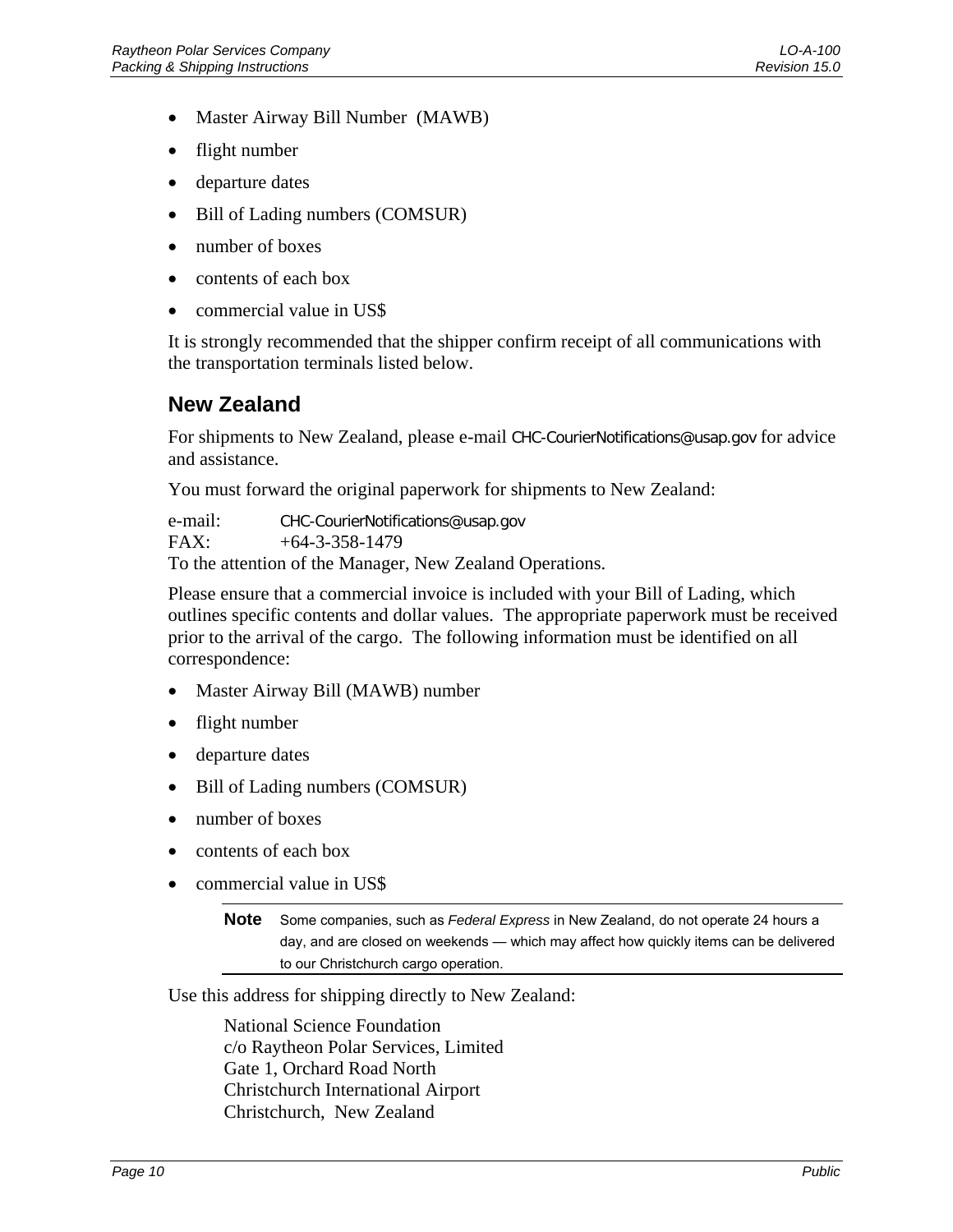<span id="page-16-0"></span>Tel: +64-3-358-8139 FAX: +64-3-358-1479

**Note** All direct shipments must be sent Pre-Paid.

# **Chile**

For surface shipments, a first original copy of the Bill of Lading is required as FAX to the South American agent, AGUNSA.

Please ensure that a commercial invoice is included with your Bill of Lading, which outlines specific contents and dollar values. The appropriate paperwork must be received prior to the arrival of the cargo. The following information must be identified on all correspondence:

- Master Airway Bill (MAWB) number
- flight number
- departure dates
- Bill of Lading numbers (COMSUR)
- number of boxes
- contents of each box
- commercial value in US\$

Use this address for shipping directly to Punta Arenas, Chile:

Manager, Punta Arenas Operations AGUNSA Deposito Franco Zona Antarctica Agencias Universales S.A. Punta Arenas, Chile

Tel: +56-61-247-503 FAX: +56-61-226-095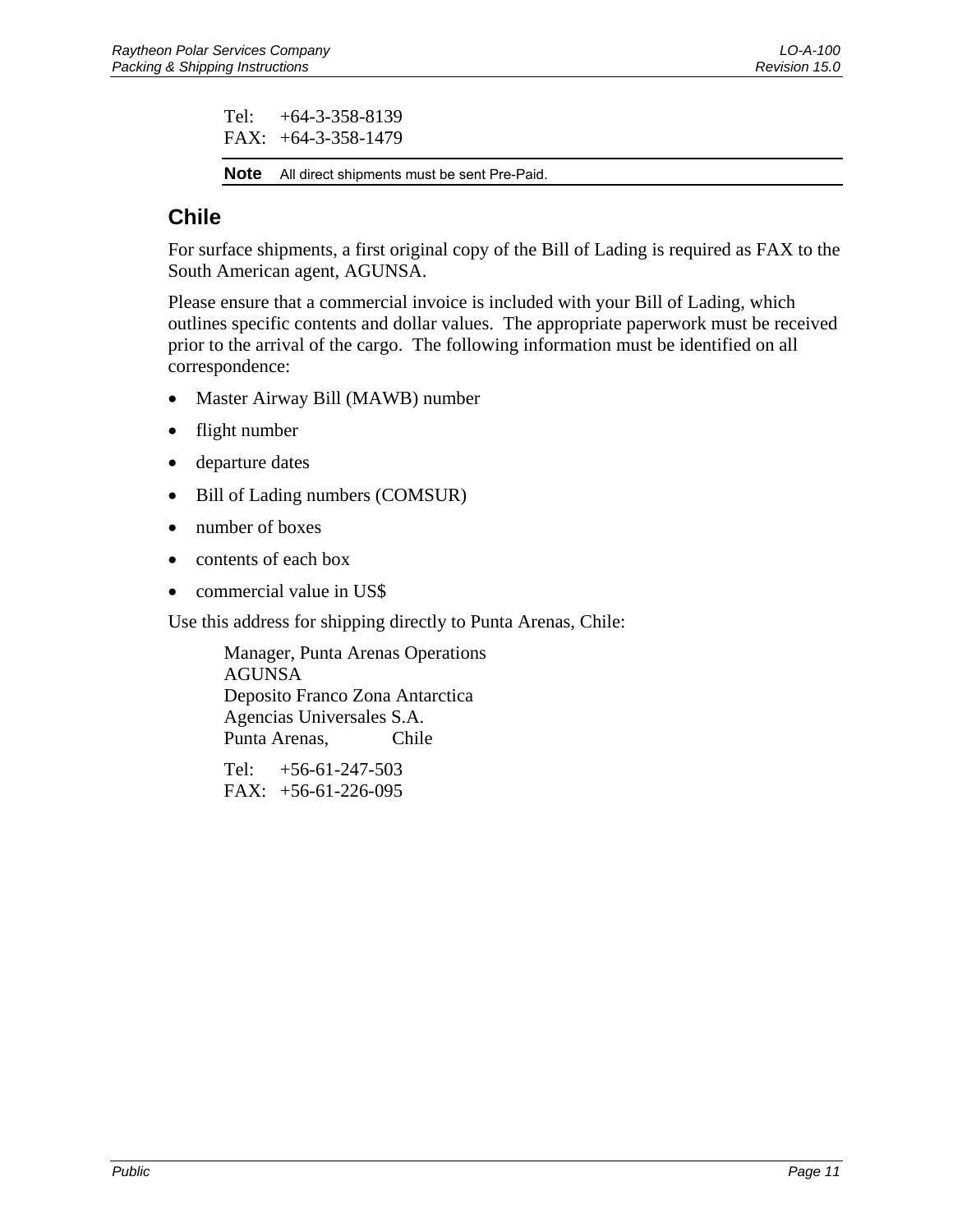# <span id="page-17-0"></span>**Preparing Cargo for Shipment**

During the shipping process, your equipment and material will receive treatment characteristic of stevedoring operations. Delicate or sensitive equipment must be well packed and protected by means of the packaging used. Grantees and their packing agents should not only give consideration for providing additional packing, but should also consider the type of materials utilized for shock-absorbent packing.

## **Packing Material**

Avoid using materials that are not easily degradable. That includes most plastics, especially polystyrene cushioning materials (common packing peanuts).

CAUTION Polystyrene packing peanuts are banned under the *Antarctic Conservation Act*. Do not use any polystyrene packing material.

Do not use polystyrene, polyurethane foam, or silicone sponge. Suitable alternatives are bubble wrap, shredded paper, corrugated cardboard, burlap, and packing tissue. Paper products are more easily recycled, and therefore, more suitable for shipping material to Antarctica. There are other restrictions on other packing material.

Some cargo shipments have been delayed on entry to both New Zealand and Chile, due to the condition of the packing crates, when the outside material failed inspection. Wooden packaging material (WPM) like pallets, crates and boxes are often reused to return material to the United States, which has some of the strictest requirements.

### **Wood Packing and Lumber Material, New Zealand**

The New Zealand government has strict controls and diligent inspections for importing any wood products. They require clearance for imported timber, and forest products of any kind — sometimes with quarantine restrictions. All shipments of lumber must be accompanied by a certificate from the manufacturer stating the extent and level of any treatment process.

Inspections are conducted by the Ministry of Agriculture and Forestry (MAF) to prevent accidentally introducing any insects or fungi that could damage New Zealand forests and timber industry. These inspections include all wooden and plywood packing cases: crates, pallets, wood packing blocks, and dunnage. All wood products must be free of bark and visible signs of insects, worms, or fungi.

**Note** Particleboard is not an acceptable packing material, because it hides surfaces which may show possible contamination.

Wood products which can not be verified as being free of contaminants will be stopped at the port of entry and dealt with as directed by an MAF inspector. Grantees and their shipping agents should ensure all packing material conforms to New Zealand regulations:

- 1. Wood packaging must comply with the import requirements.
- 2. MAF will *risk profile* the whole shipment and select a subset for inspection.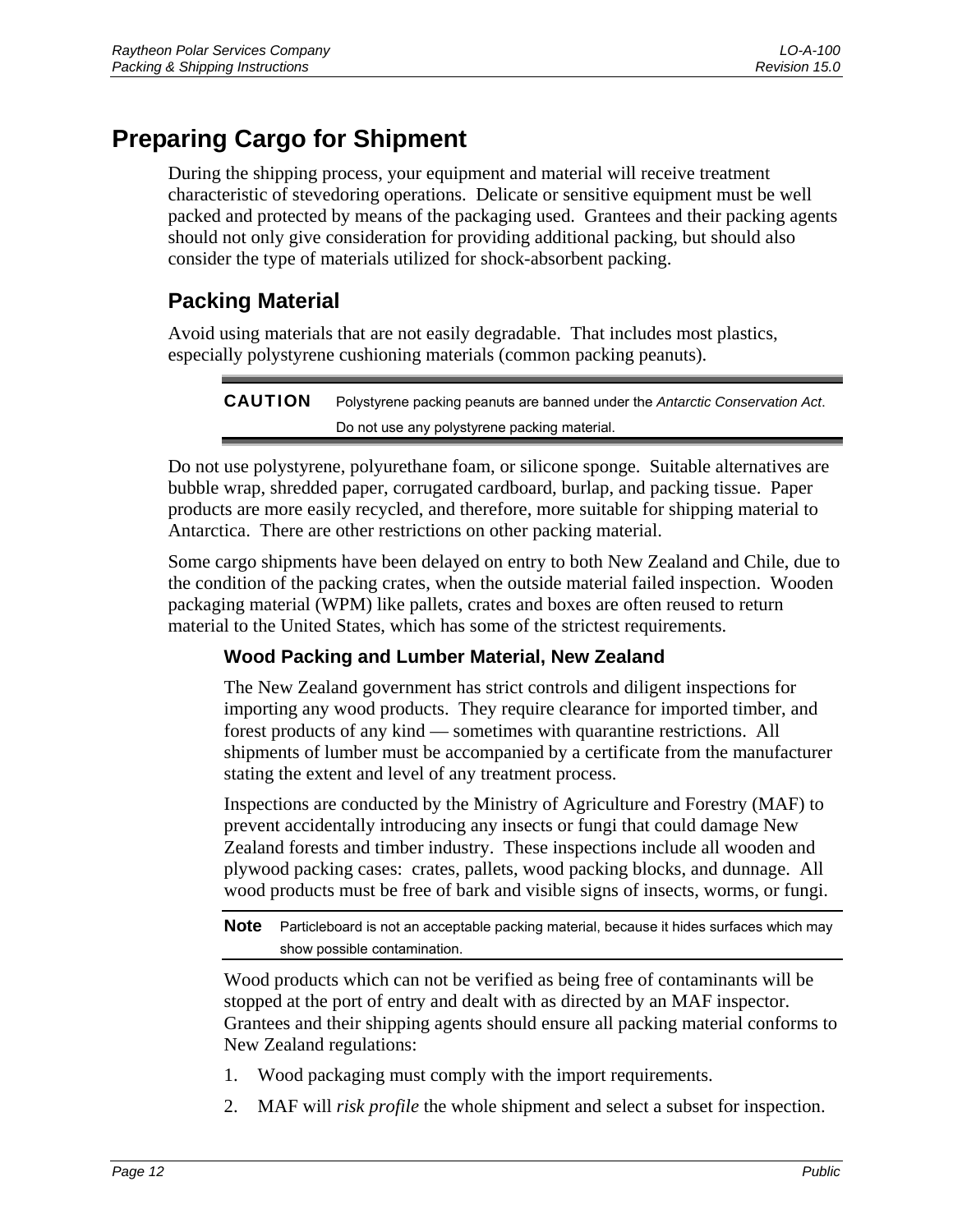- <span id="page-18-0"></span>3. Any untreated or uncertified wood packaging found will be refused entry, or treated as required, or destroyed — regardless of whether pests are found.
- 4. A notice of non-compliance will be issued for any untreated or uncertified wood packaging.
- 5. Information from these non-compliances will feedback in to the risk profiling system — meaning that importers who develop a history of non-compliance will be selected for inspection more frequently; further delaying cargo.

For more information on the standard, please refer to the MAF website at http://www.biosecurity.govt.nz

### **Wood Packing Material, Chile**

The government of Chile has strict controls on importing wood products.

Grantees should be sure that all wooden crates used for shipping through Chile, to Palmer Station and the Antarctic Peninsula area, are in good condition without stains or signs of fungi. An agriculture stamp indicating the wood is free of contamination will help expedite clearance through Customs.

### **Wood Packing Material, United States**

The following regulations have been put in place by the U.S. Department of Agriculture (USDA) on all wood packing materials entering the United States. Please be aware that wood packaging materials used to ship cargo to Antarctic field sites must comply with these regulations in order to be returned to the United States, as repackaging material or recycled material — all material in retrograde movement from Antarctica.

Wooden packaging material (WPM) like pallets, crates & boxes entering the U.S. must be treated or fumigated with methyl bromide and marked with the International Plant Protection Convention (IPPC) logo. Effective 16 September 2005, the same requirements apply to regulated WPM arriving in the U.S. Also refer to WPM guidelines published by USDA Animal and Plant Health Inspection Service (APHIS): http://www.aphis.usda.gov/

Wood packing materials destined for the U.S. must comply with this statement:

The wood packaging materials used in this shipment are in compliance with the International Standards for Phytosanitary Measures, Publication 15, March 2002 (ISPM 15). The material used consists of processed wood material and solid sawn wood subjected to the approved heat treatment. Those packages that use heat treated wood have been certified as being compliant with ISPM 15 and the Internal National Plant Protection Convention (IPPC) and are so marked by an approved and inspected agent (Number US-4522) of the American Lumber Standard Committee.

## **Packing Containers**

As often as possible, pack reusable containers with hinged, clamped, or screw-fastened tops — most *especially* if items are to be returned or reused in retrograde.

Containers should be made to withstand hard contact, sharp corners, crushing weight, and shock sustained by rough handling in transit; in the warehouse, aboard ship, and on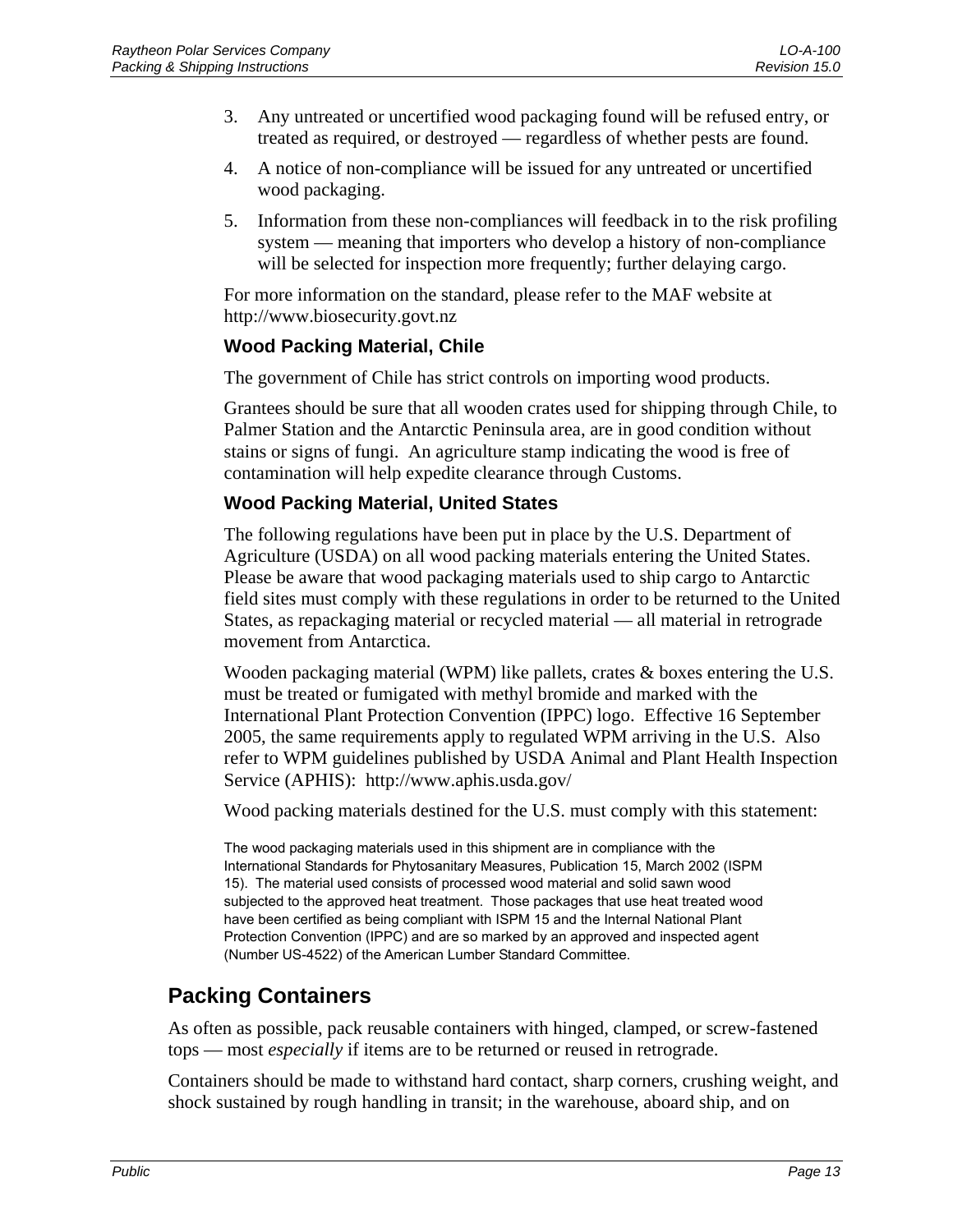<span id="page-19-0"></span>station. Use sturdy material, well fastened, securely braced and reinforced. All boxes and containers should be banded with steel straps or *Cordstrap*. The number of straps depends on the size of the box, but at least two straps per box.

CAUTION All participants must be aware of the very rough conditions which may be encountered by material during transport.

Some plastic containers may not be suitable for use in extreme cold where they become brittle. Plastic containers may crack or break. Remember Antarctica when choosing a container, and the environmental conditions which may be found. It is a harsh continent.

### **Conditions**

Insulated containers may be appropriate if they will eventually be used for retrograde material that must be kept frozen (KF) or keep chilled (KC).

Material is often exposed to excessive moisture and temperature extremes during storage and transportation. Also, it is common for condensation to build up inside boxes during shipment, especially retrograde from South Pole Station to McMurdo Station, or to Palmer Station on vessels.

Primary shipment to Antarctica is on-board ocean going vessels, subject to ocean conditions in transit, which can not be predicted. Therefore, it is necessary to pack for extremely rough handling and various weather conditions.

### **Weight & Volume**

Crates weighing over 100 pounds must be palletized for safer cargo handling. Also consider the total volume of the box, and do not pack anything over 125 cubic feet (5x5x5 feet). Crates larger and heavier may restrict handling and cause materials to be delayed.

Extremely small boxes may also pose a problem. They are difficult to account for in a cargo cache, or the cargo hold of a ship. Avoid boxes smaller than 12 inches on a side. Many small boxes can be packed together and then shipped more readily.

Any air cargo longer than 125 inches (10  $\frac{1}{2}$  feet, or 3.2 m) must be sent via cargo carrier. Sometimes, mail or air cargo can be expedited on passenger aircraft. However, certain sizes can only be flown by cargo carriers.

- longer then  $125$ " ( $10\frac{1}{2}$  feet, or  $3.2 \text{ m}$ )
- wider than  $96$ " (8 ft. or 2.4 m)
- more than  $64$ " (5  $\frac{1}{4}$  ft. or 1.6 m) high

## **Marking and Labeling**

Mark all boxes and crates in a distinctive and obvious manner. Use a stencil or permanent marker, bold and clear. Make sure the marking is impervious to water and weather.

Use consecutive numbers for more than one box in the same shipment; i.e. "Box 1 of 4."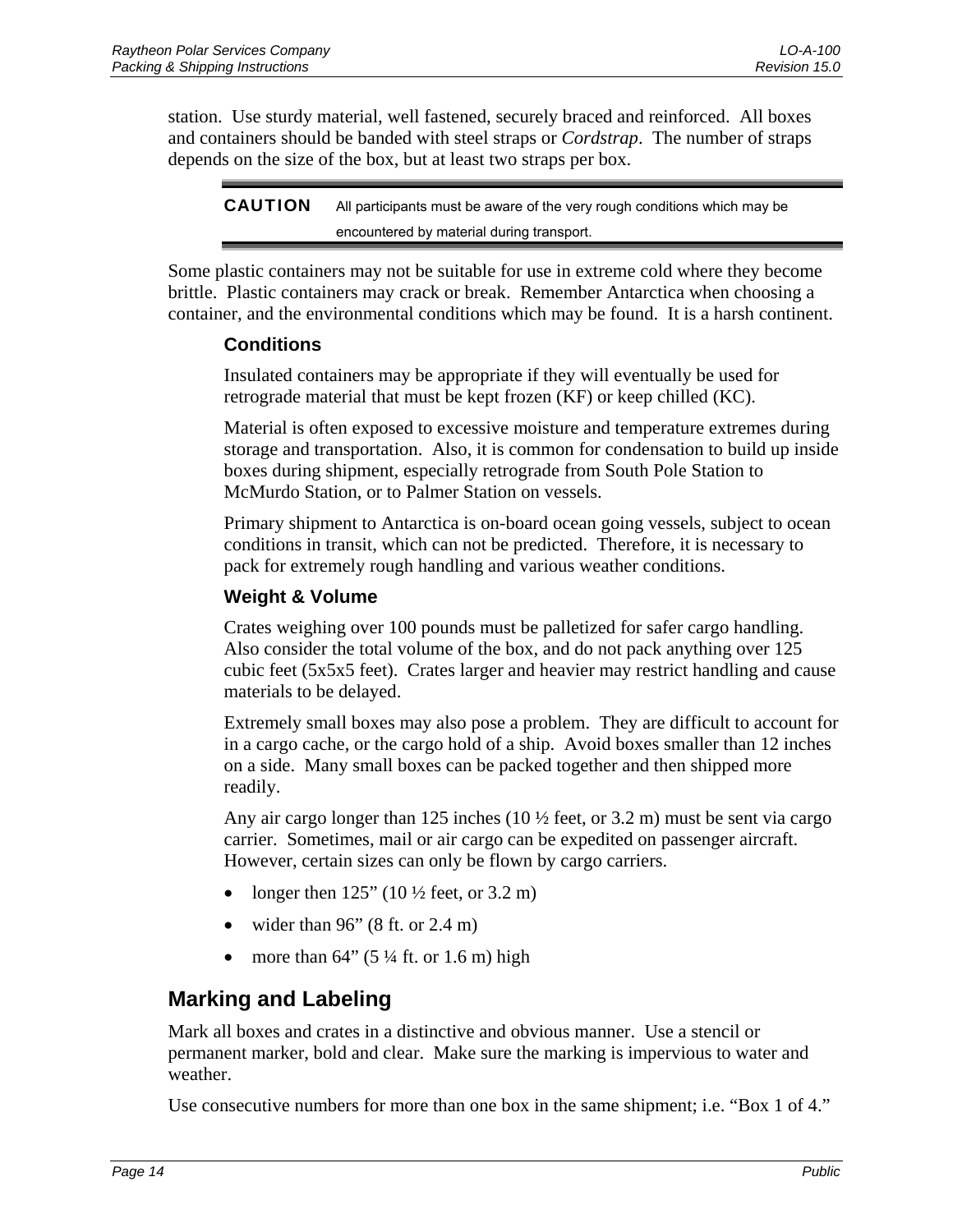<span id="page-20-0"></span>A detailed packing list should be created and attached to the outside of each box or emailed to PH-CargoOps@usap.gov. Be sure to describe the contents, especially any hazardous materials, list the event number, use the Antarctic station abbreviation, give the ROS date, and any temperature requirements or special handling needed.

Details of the contents must include model and serial numbers for any valuable or durable equipment, and the U.S. dollar amount (US\$) for all items. Please be as specific as possible to prevent any problems.

If boxes or crates are re-used from previous seasons in Antarctica or other locations, remove any old labels, barcodes, and markings to prevent delays or misdirection.

**Note** "Scientific Equipment" is not an acceptable description for a packing list, and may result in delays clearing Customs.

### **Required Documentation**

Provide the Manager, Port Hueneme Operations, with a copy of your shipping information by e-mail (PH-CargoOps@usap.gov) or FAX. You may send a Bill of Lading or an Air Waybill. Make sure that the information is clear and concise. You must indicate the delivering carrier, shipment number, piece count, date departed, scheduled delivery date, and total weight. In addition, forward copies of the detailed packing lists which outline the contents in each package, which were attached to each box.

Contact Port Hueneme Operations before shipping any unique or unusual cargo, anything very large or unusually heavy, any odd-sized cargo, and any intermodal container cargo. Provide them with your shipping information so they can prepare for receiving and transshipment. If any special handling is needed, Port Hueneme Operations will know the requirements you would have to meet. If you have questions, call first.

### **Special Handling**

Some items will require specific treatment. We must prevent some contents from freezing, and other contents which must not thaw. Boxes will need to be kept upright, or protected from energy sources.

Special handling instructions must be marked outside the box. Appropriate and bold labels or stencils should provide cargo handlers with instructions. Common examples include the following:

FRAGILE DO NOT DROP DO NOT X-RAY KEEP DRY

KEEP FROZEN DO NOT FREEZE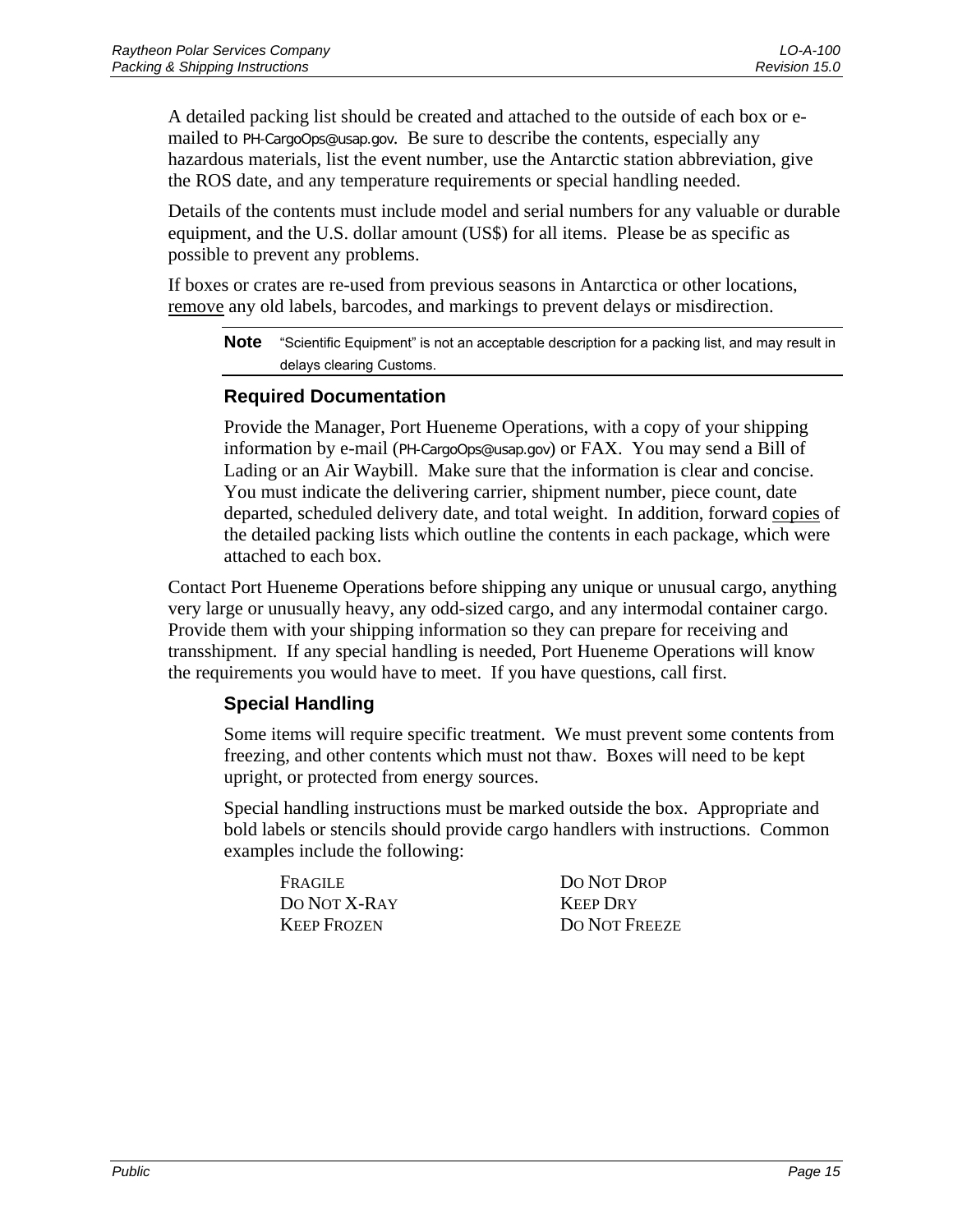# <span id="page-21-0"></span>**Do Not Freeze**

Some cargo can not tolerate freezing. Some materials become very brittle when they get cold. Certain cargo can not tolerate constriction or shrinkage which occurs at freezing temperatures. Some food stuffs will spoil if allowed to freeze. some computer equipment or digital components can be ruined by freezing, at extreme temperatures in Antarctica. Batteries and some chemicals can be rendered useless if subjected to these extreme temperatures.

There are size restrictions on DNF cargo: 48" x 45" x 40" (L x W x H) 122 cm x 114 cm x 102 cm

This is roughly the size of a standard tri-wall container used in the USAP Airlift. Larger DNF items may be shipped through the USAP Transportation system, but only with significant business justification or science need provided in writing in advance. With that, further arrangements need to be made with the Port Hueneme Operations Manager.

In addition to size restrictions, the NSF has mandated that under no circumstances shall DNF cargo be mixed in the same box with non-DNF cargo. Heated storage is very limited in Antarctica, and mixing cargo may result in DNF material being stored outside. While that would not be a problem in Port Hueneme, it would be a significant failure at the South Pole.

**Note** DNF cargo may be inspected at any point in the USAP Transportation system. Items will be segregated at the start of the logistics train in Port Hueneme, to prevent repacking items once on the Ice.

After the DNF cargo is processed through Port Hueneme Operations, follow these procedures to ensure that cargo is not damaged by freezing temperatures.

# **Marking**

For ready identification and continuity throughout the USAP Transportation system, mark temperature restricted items as DO NOT FREEZE (DNF).

Mark DNF cargo on the box used for shipping. Make a square field in black, with distinct white letters to say DO NOT FREEZE; or use appropriate DNF stickers. Mark DNF on all four sides — not on top or bottom.

Include all the other cargo markings and required documentation.

## **Southbound COMAIR**

For McMurdo Station, DNF cargo is turned over to the freight forwarder for commercial flights to New Zealand. On arrival at the Air Cargo Yard in Christchurch NZ, cargo is palletized and transported via the USAP Airlift. At McMurdo Station, DNF cargo is placed in a temperature controlled warehouse environment until delivered to the grantee or appropriate work center.

For South Pole Station, DNF cargo is turned over to the freight forwarder for commercial flights to New Zealand. On arrival at the Air Cargo Yard in Christchurch NZ, cargo is palletized and transported via the USAP Airlift through McMurdo Station. DNF cargo is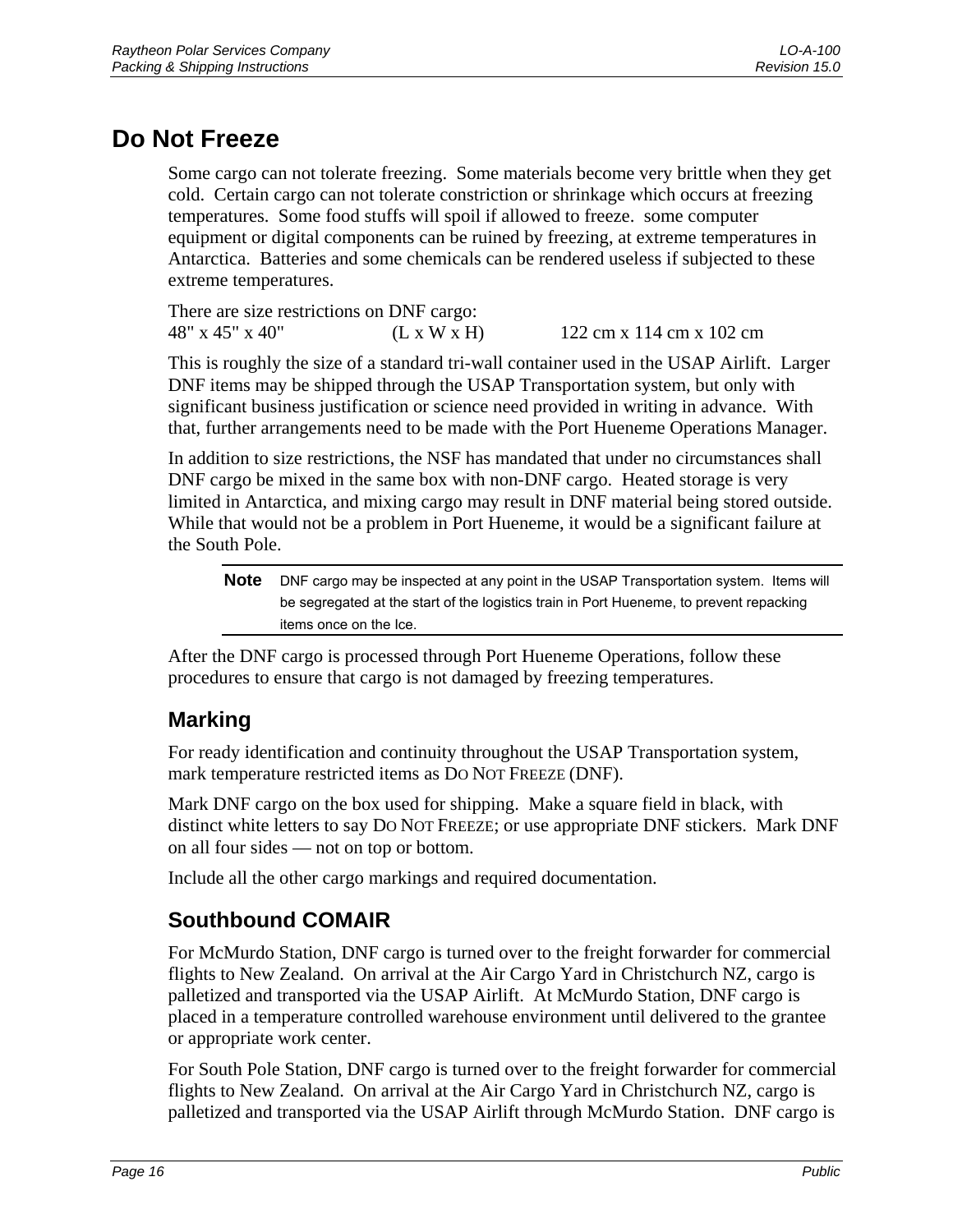<span id="page-22-0"></span>placed in a temperature controlled warehouse environment until manifested on a flight to South Pole Station. On arrival at the South Pole DNF cargo is also kept in a temperature controlled environment until turnover to the grantee or RPSC work center.

### **Peninsula Logistics**

For Peninsula Logistics DNF cargo is shipped to AGUNSA in Punta Arenas, Chile. On arrival it is stored in a temperature controlled warehouse environment until containerized for transport to Palmer Station, or loaded as break bulk cargo on the research and support vessel.

**Note** All DNF cargo for the peninsula area is loaded on the vessel and stored in temperature controlled areas on a lower deck.

# **Northbound COMAIR**

At McMurdo Station turn over DNF cargo to the USAP Cargo office for processing as retrograde shipment to the final destination. When processed, DNF cargo first goes to the Movement Control Center (MCC) to be palletized for travel to the airfield and transport to New Zealand. On arrival in Christchurch, DNF cargo is held in the Air Cargo Yard until turned over to the freight forwarder and manifested on a commercial flight to Port Hueneme Operations. On arrival at the Port Hueneme shipping terminal they confirm shipping mode and information from the grantee, then move DNF cargo to final destination as addressed.

At South Pole Station DNF cargo is turned over to South Pole Cargo for processing as retrograde shipment to final destination. If you have a significant amount of DNF cargo, South Pole Cargo must be notified in advance. They must have time to prepare necessary heated storage at the South Pole. Then the cargo can be processed, palletized, and transported to McMurdo Station.

On arrival at McMurdo Station, DNF cargo is first moved to a temperature controlled warehouse environment. With appropriate DNF markings and labeling, DNF cargo is processed at the MCC, palletized, and shipped to the Air Cargo Yard in Christchurch. From New Zealand, DNF cargo is turned over to the freight forwarder and manifested on a commercial flight to Port Hueneme Operations. On arrival at the Port Hueneme shipping terminal they confirm shipping mode and information from the grantee, then move DNF cargo to final destination as addressed.

### **Peninsula Logistics**

For Peninsula Logistics DNF cargo is kept in the temperature controlled GWR Garage at Palmer Station until the day scheduled for loading on the research or support vessel. At Palmer Station, all DNF cargo is packed in an intermodal shipping container or loaded as break bulk. All DNF cargo from the peninsula area is loaded on the vessel and stored in temperature controlled areas on a lower deck. On arrival at Punta Arenas, DNF cargo is transferred to a Keep Warm facility with AGUNSA until arrangements are made for commercial air shipment to Port Hueneme Operations. On arrival at the Port Hueneme shipping terminal they confirm shipping mode and information from the grantee, then move DNF cargo to final destination as addressed.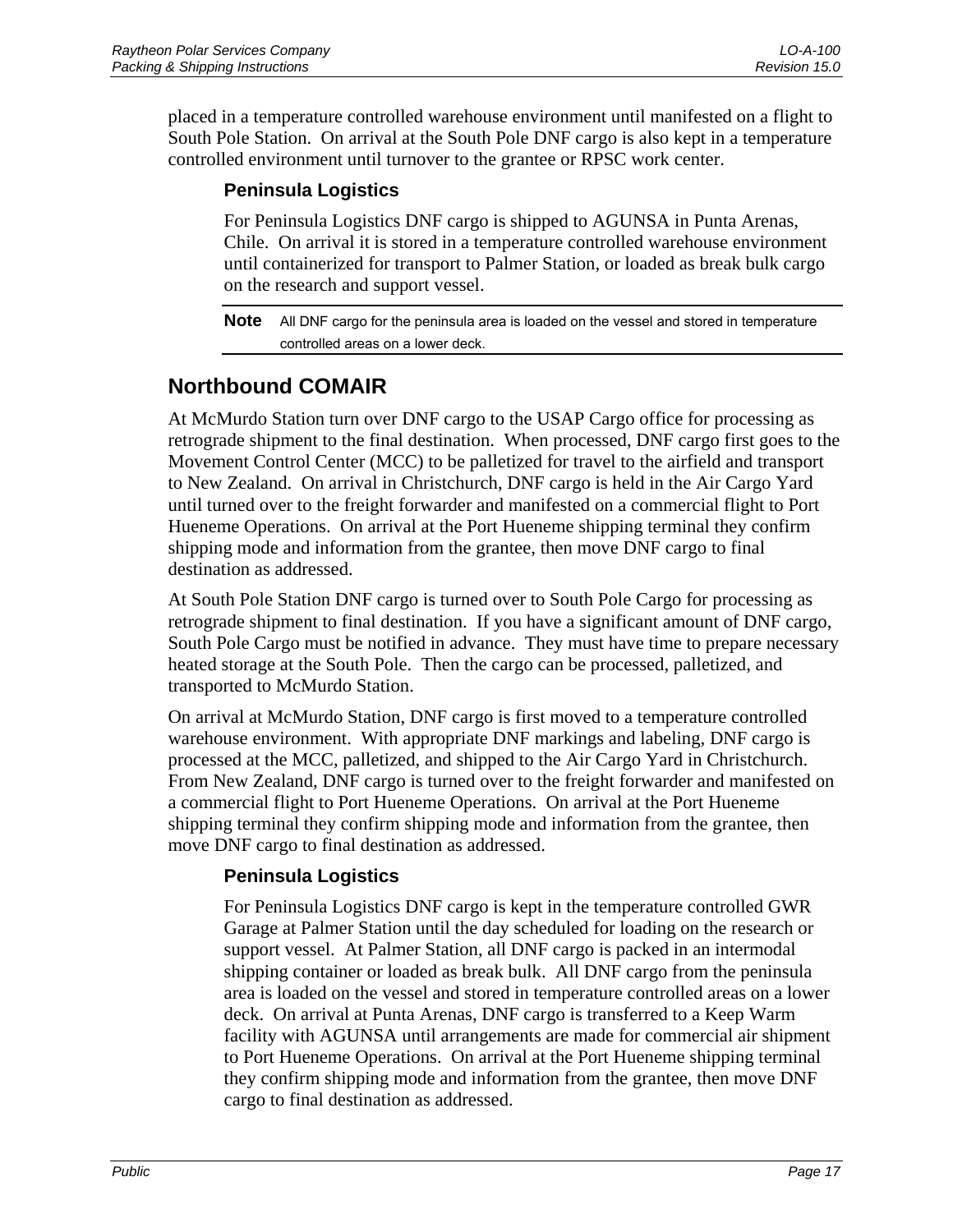# <span id="page-23-0"></span>**Southbound COMSUR**

Port Hueneme Operations loads all science related DNF cargo in an intermodal container and manifests the container for surface vessel to Christchurch, New Zealand. Cargo is off-loaded from the ocean vessels in Port Lyttelton, New Zealand. On delivery to the Air Cargo Yard in Christchurch, DNF cargo is unloaded from the container, palletized, and transported to McMurdo Station via USAP airlift. On arrival at McMurdo Station, DNF cargo is placed in a temperature controlled warehouse environment until delivered to the grantee or work center.

### **South Pole Station**

For South Pole Station, DNF cargo is turned over to the freight forwarder for commercial shipping to New Zealand. Ocean vessels are off-loaded in Lyttelton, New Zealand, and trucked about 20 km (12 miles) to Christchurch International Airport. DNF cargo is palletized at the Air Cargo Yard and transported via the USAP Airlift to McMurdo Station. There, DNF cargo is placed in a temperature controlled warehouse environment until manifested on a flight to South Pole Station. On arrival at the South Pole DNF cargo is quickly moved to a temperature controlled environment until turnover to the grantee or RPSC work center.

### **Peninsula Logistics**

For Peninsula Logistics DNF cargo is kept in the temperature controlled GWR Garage at Palmer Station until the day scheduled for loading on the research or support vessel. At Palmer Station, all DNF cargo is packed in an intermodal shipping container or loaded as break bulk. All DNF cargo from the peninsula area is loaded on the vessel and stored in temperature controlled areas on a lower deck. On arrival at Punta Arenas, DNF cargo is transferred to a Keep Warm facility with AGUNSA until arrangements are made for commercial shipping to Port Hueneme Operations. On arrival at the Port Hueneme shipping terminal they confirm shipping mode and information from the grantee, then move DNF cargo to final destination as addressed.

## **Resupply Vessel**

Port Hueneme Operations loads all science related DNF cargo into refrigerated containers set at  $4^{\circ}$ C (39.2 $^{\circ}$ F) to ensure temperature control while being transported on the resupply vessel. If refrigerated containers are not available, DNF cargo is offloaded in Lyttelton, New Zealand, and trucked 12 miles to Christchurch for airlift to McMurdo Station.

- 1. After the resupply vessel is loaded, reports are generated by the Marine Terminal Supervisor to ensure all DNF cargo has been identified. Cargo disposition is determined based on the following criteria and distributed to the resupply vessel offload team for full situational awareness.
	- A. Criteria for determining DNF cargo disposition:
		- i. size and scope of cargo
		- ii. DNF storage capacity on station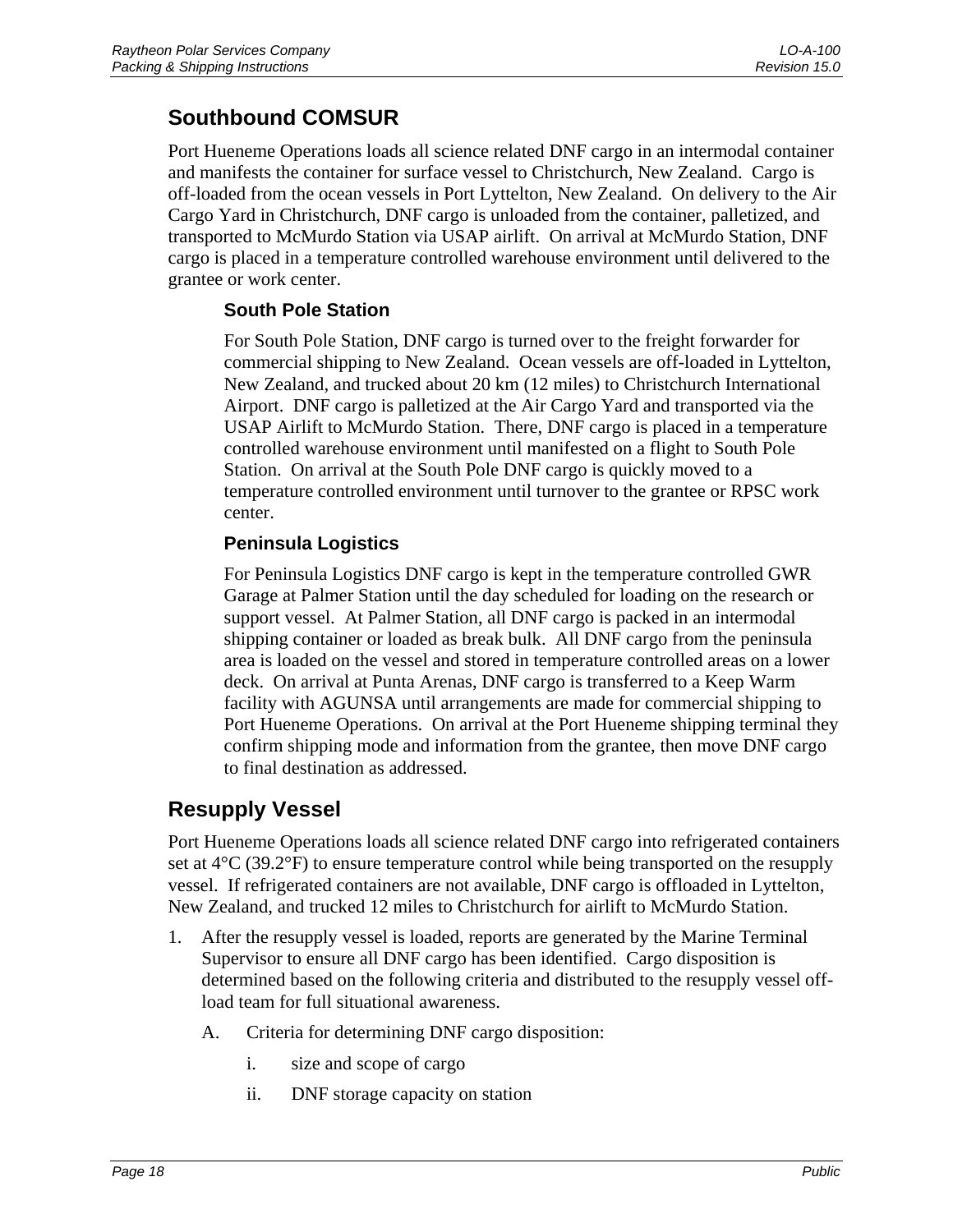<span id="page-24-0"></span>**Note** There is limited DNF warehouse space at McMurdo Station.

- iii. number of refrigerated container power plug-ins on the resupply vessel or stated insufficient number of plug-ins to support DNF refrigerated containers.
- **Note** Priority for plug-ins goes to temperature sensitive food.
	- iv. refrigerated container capacity at McMurdo Station

**Note** The number of power receptacles available for refrigerated containers is limited on station.

2. Should one or more criteria restrict the transport of DNF cargo on the resupply vessel to McMurdo Station, that cargo is off-loaded in Lyttelton, New Zealand and transported to McMurdo Station via USAP airlift. On arrival at McMurdo Station, DNF cargo is placed in a temperature controlled environment until ready to be received by the grantee or wok center.

Before the resupply vessel arrives at McMurdo Station in February, McMurdo Supply provides a report to the USAP Logistics Manager attesting that all DNF cargo has been identified and appropriately planned for recovery and storage in a warm environment at McMurdo Station.

### **Retrograde Resupply Vessel**

From McMurdo Station DNF cargo is turned over to USAP Cargo for processing for retrograde shipment. USAP Cargo personnel load all DNF cargo in refrigerated containers set at 4°C (39.2°F) to ensure temperature control while being transported on the resupply vessel bound for Port Hueneme, CA.

If refrigerated containers are not available, DNF cargo is moved to the MCC. There, DNF cargo is palletized for air transport to the Air Cargo Yard in New Zealand. Upon arrival in Christchurch, DNF cargo is loaded in regular MilVans and manifested for the resupply supply vessel when it stops at Port Lyttelton. The resupply vessel continues from there to Port Hueneme CA. At the Port Hueneme shipping terminal personnel confirm the shipping mode and delivery information from the grantee, then moved to the final destination.

From the South Pole, DNF cargo is turned over to South Pole Cargo for processing as retrograde material. When processed at the South Pole DNF the cargo is palletized and transported to McMurdo Station. On arrival, DNF cargo is moved into a temperature controlled warehouse environment. From the MCC USAP Cargo personnel load DNF cargo in refrigerated containers set at 4°C (39.2°F) while being transported on the resupply vessel bound for Port Hueneme, CA.

If refrigerated containers are not available, DNF cargo is moved to the MCC. There, DNF cargo is palletized for air transport to the Air Cargo Yard in New Zealand. Upon arrival in Christchurch, DNF cargo is loaded in regular MilVans and manifested for the resupply supply vessel when it stops at Port Lyttelton. The resupply vessel continues from there to Port Hueneme CA. At the Port Hueneme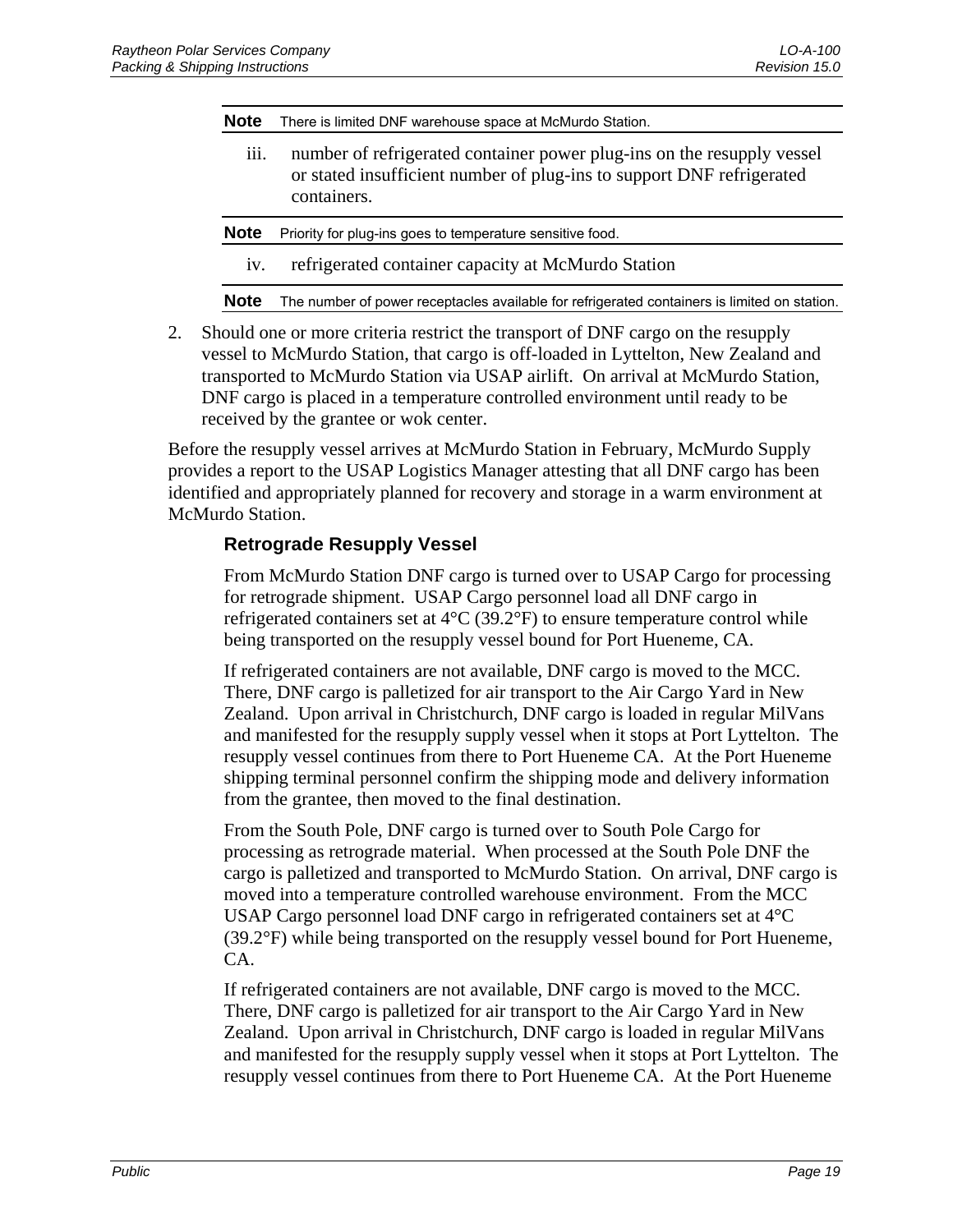shipping terminal personnel confirm the shipping mode and delivery information from the grantee, then moved to the final destination.

# <span id="page-25-0"></span>**Intermodal Shipping Containers**

Intermodal cargo transportation includes shipping freight in containers which can be moved between different modes of transportation (rail, ship, truck) without any handling of the freight itself between modes. For instance, container shipments can move from an ocean vessel to the USAP Airlift without being unloaded and repacked. Intermodal shipping reduces cargo handling, improves security, reduces damages or loss, and allows freight to be transported faster. The International Organization for Standardization (ISO) maintains container requirements, which were first based upon original DoD standards.

There are instances when science equipment is received at Port Hueneme Operations is loaded intermodal shipping containers for transshipment to Antarctica. There are many different kinds and brands of Intermodal shipping containers, which include the following ISO certified and approved shipping containers:

- hi-cube
- ConEx box
- MilVans

When using preloaded intermodal containers, grantees must notify the Port Hueneme Operations *Manager* in advance, to receive specific instructions.

For instance, if the container includes DNF cargo for the project, the shipper is required to use a refrigerated container. If a powered refrigerated container is not available, you must ship DNF cargo separately. DNF cargo might be transshipped via COMAIR or COMSUR as determined by the Port Hueneme Operations Manager.

**Note** All DNF cargo for McMurdo Station or the South Pole must be loaded in a refrigerated intermodal container or shipped separately from the container.

Port Hueneme Operations will visually verify the contents of each container for seaworthiness, to include the proper blocking and bracing of cargo for transport. This inspection will be documented and reported to the grantee and RPSC management.

To accurately detail requirements for certifying an intermodal container for seaward transportation to Antarctica, these are the current MILSPEC certification guidelines:

• MIL-STD-2073-1D *Standard Practice for Military Packaging*

https://acc.dau.mil/adl/en-US/53966/file/56105/MIL-STD-2073-1D.pdf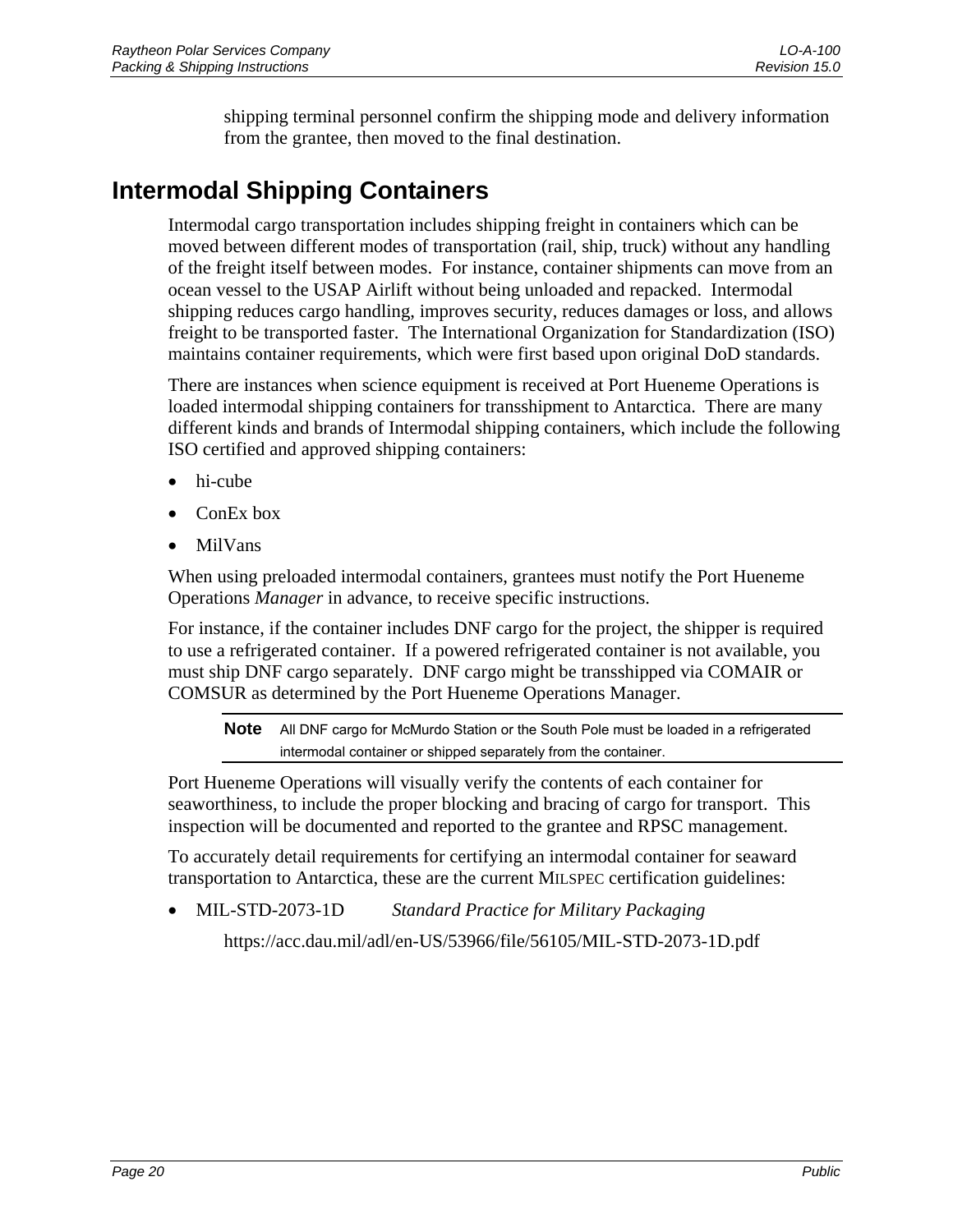# <span id="page-26-0"></span>**Hazardous Material**

Shippers are responsible for accurately describing dangerous goods, accurately marking containers with dangerous goods, and providing full disclosure to all shippers and logistics representatives, such as USAP cargo personnel accepting the shipment. Failure to identify hazardous cargo puts logistics personnel at risk, and creates a danger to all craft and vessels throughout the system. Failure to identify hazardous material violates federal law with penalties up to \$250,000 and 10 years in jail. Identify and label all material being shipped, hazardous and otherwise.

**Note** Many common items you use every day are considered hazardous material for shipment by aircraft and vessel. When in doubt, ask. Contact USAP Cargo for clarification.

Shipments of hazardous goods and hazardous material as cargo is supervised by the Hazardous Cargo Regulatory Specialist at DHQ. She deploys to McMurdo Station every season and can be reached there for consultation and advice.

**USAP-Haz-Cargo-Questions@usap.gov** 

Messages to this e-mail address are reviewed by the Hazardous Cargo Regulatory Specialist and Port Hueneme Operations personnel, to assist with your complete shipment to Antarctica.

### **Change in Transportation Mode**

Compliance with CFR 49 for hazardous material shipments outside of the continental United States (CONUS) may not be sufficient for air cargo or marine shipments. If not, the material will be repacked and certified to comply with the outbound shipment mode.

### **Wrong Material Delivery**

Participants are responsible for transportation costs on return shipments of hazardous material if the wrong cargo is delivered to Port Hueneme Operations.

# **Packaging**

Hazardous material must be segregated by class and packaged separately from other cargo. There are many varied categories of hazardous materials: gases, flammable liquids, flammable solids, oxidizers, poisons, radioactive material, corrosives, and many regulated materials. Hazardous material shipments must comply with all regulations from the following sources:

- U.S. Code of Federal Regulations, Title 49 *Parts 100-185 Hazardous Materials Regulations*
- Air Force Interservice Manual (AFMAN) 24-204 *Preparing Hazardous Materials for Military Air Shipments*
- International Air Transport Association (IATA) *Dangerous Goods Regulations*
- International Maritime Dangerous Goods (IMDG) Code

Together, these documents define responsibilities for USAP Cargo, Antarctic Terminal Operations (ATO), and Station Management.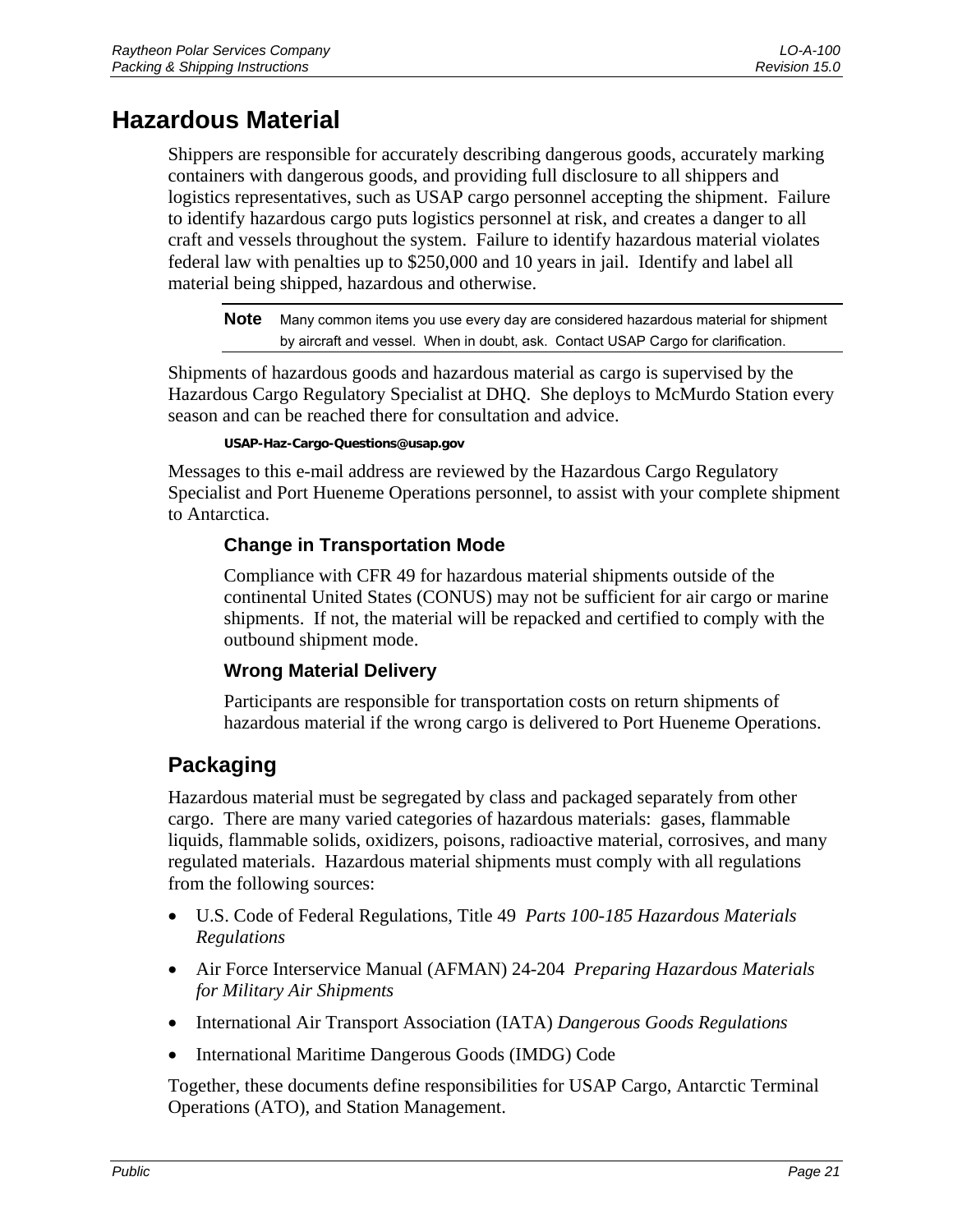<span id="page-27-0"></span>Participants planning shipments of hazardous cargo should consult 49 CFR to determine packing requirements applicable to their shipments. Hazardous cargo should ideally be prepared in accordance with the restrictions applicable to passenger aircraft.

**Note** With the exception of some medicinal and toilet articles for personal use, hazardous materials may never be carried in baggage.

Participants requiring assistance in preparing their shipments may contact the Port Hueneme Operations Manager or secure the services of a professional packer.

Participants are responsible for packaging materials for their project or deployment. Shipments made by a third party are still the participant's responsibility. Participants should make sure that a third party is also aware of precautions and labeling requirements for hazardous material.

**Note** Packing lists must describe all materials used in packing hazardous items.

# **Shipping**

Department of Transportation (DOT) regulations restrict hazardous materials. That is more complicated for the USAP, when shipping through a foreign country (New Zealand, Chile). These materials may move slowly through the system. In order to ensure timely arrival of hazardous material, send them to Port Hueneme Operations as early as possible. Follow the dates for *Commercial Surface* as specified on the materials cut-off schedule from the website: *Required Delivery Dates to Port Hueneme*

## **Waivers**

Hazardous materials requiring waivers for air shipment should be identified as soon as possible, so that USAP Cargo can start the **45-day process**. The U.S. Air Force Materiel Command (AFMC) requires 30 days to process a waiver request, and USAP Cargo needs at least 15 days to research the hazardous material and its packaging, before submitting the request for waiver to AFMC.

Shippers are required to provide to USAP Cargo all pertinent specifications concerning the hazardous material shipment.

In the case of cryogenic vessels which do not meet DOT specifications because of size, (i.e. too small to require a DOT specification number) the shipper is required to provide documentation. The documents will indicate that the cryogenic vessel has undergone testing, and that the testing verifies the container meets DOT requirements for like containers of larger capacities.

# **MSDS**

Participants must assure that Material Safety Data Sheets (MSDS) are included with whatever hazardous materials they submit through the USAP Transportation system. These are commonly available from U.S. manufacturers. The MSDSs contain detailed information on each material, from generic name to specific chemical properties, and emergency first aid procedures. Participants must ensure this information is included with their shipment of hazardous material.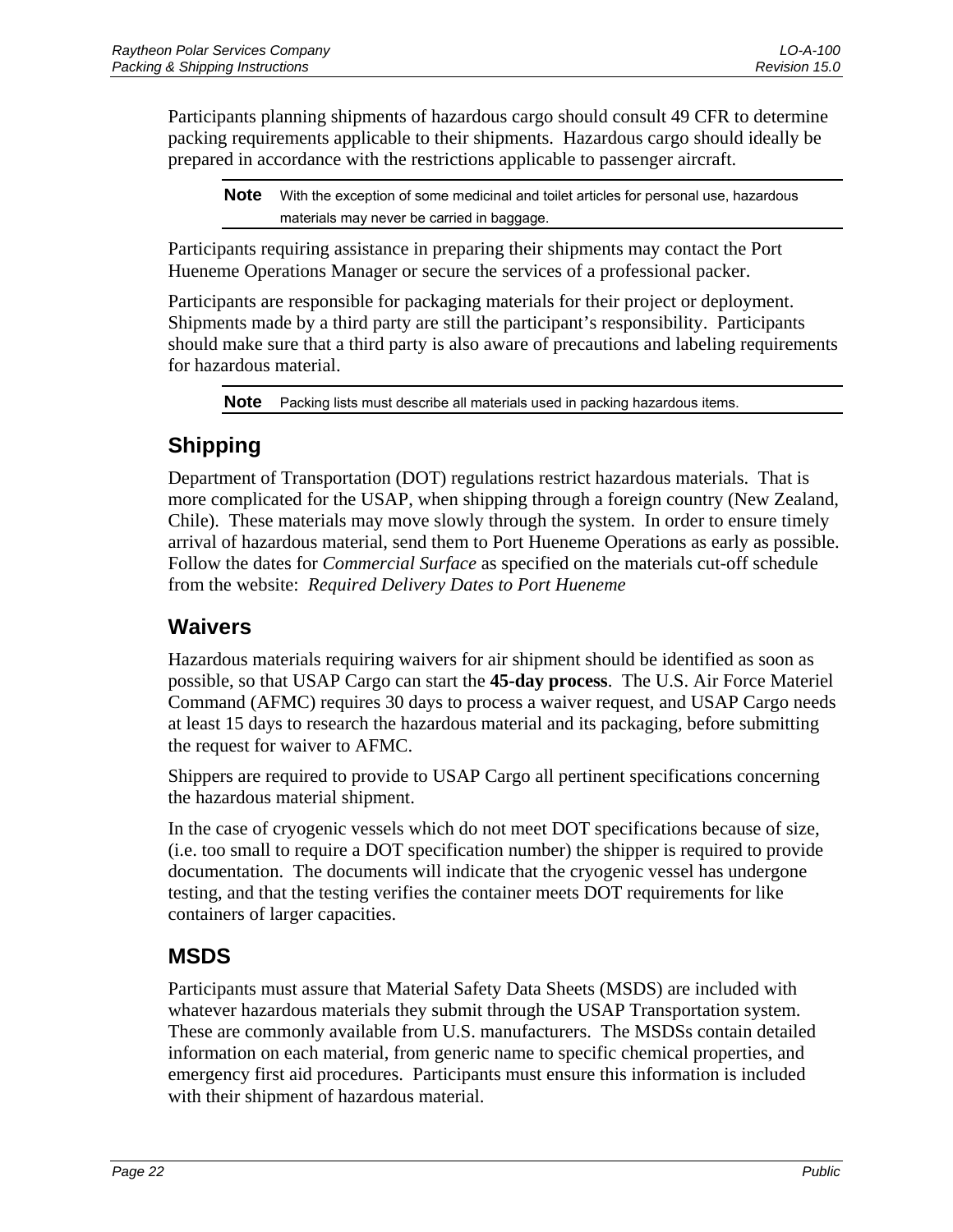<span id="page-28-0"></span>This may be difficult with custom materials which are purified or mixed individually, but an MSDS is still required. Also, participants should keep a copy of each MSDS shipped, in case the original is not delivered to Port Hueneme Operations by the shipping agent.

Participants are required to provide to USAP Cargo all specifications concerning the packaging materials (i.e.: type of container, packing material, etc.) with DOT numbers and U.N. specifications, if any. If a container does not meet DOT or U.N. specifications but the manufacturer of the container states that it will provide the required specification and protection, the participant must provide USAP Cargo with testing documentation from the manufacturer to support the claim. Participants also have to provide the type, net quantity, and weight of the material, and how it can be repackaged if needed.

# **Examples of Hazardous Cargo**

Many common items used every day are considered hazardous cargo for shipment by aircraft and surface vessel. When in doubt, contact USAP Cargo for clarification.

| pyrotechnics and<br>explosives                                   | SCUBA cylinders (air) | fire extinguishers                               | aerosols and compressed<br>gas cylinders |
|------------------------------------------------------------------|-----------------------|--------------------------------------------------|------------------------------------------|
| cryogenic liquids:<br>oxygen (LOx), nitrogen (LN2), helium (LHe) |                       | cigarette lighters<br>and lighter fluid          | kerosene & gasoline                      |
| methanol, ethanol &<br>isopropyl alcohol                         | acetone & benzene     | paint, spray paint, paint<br>thinner             | some cleaning solvents<br>and adhesives  |
| ether, chloroform                                                | carbon tetrachloride  | hydrochloric acid, nitric<br>acid, sulfuric acid | glutaraldehyde                           |
| formaldehyde                                                     | automobile batteries  | ammonia                                          | lithium batteries                        |

**Table 2:** Examples of Hazardous Cargo

These are not comprehensive lists and are not intended to offer complete details — these are merely examples. Use this as a guide to help identify if a material is hazardous when placed in the transportation system. Many common household substances and laboratory materials are considered hazardous during transport.

**Note** For help to identify and classify any hazardous material, contact the Regulatory Specialist at 800-688-8606 ext. 32261, or the Port Hueneme Operations Manager.

### **Dry Ice**

Dry ice is regulated as a dangerous good. When shipped as *cargo* dry ice is subject to a maximum of 200 kg (440 pounds) per package. Because dry ice is a dangerous good, delays in transportation via commercial airlines may occur. Dangerous goods are always subject to refusal for flight by the airline or pilot.

### **Liquid Nitrogen Dewars**

Dewars are containers designed to store and dispense liquefied gases.

Liquid nitrogen Dewars are utilized when extremely low temperatures are needed to preserve the integrity of science samples for long periods.

WARNING **Liquid nitrogen can destroy human tissue on contact.**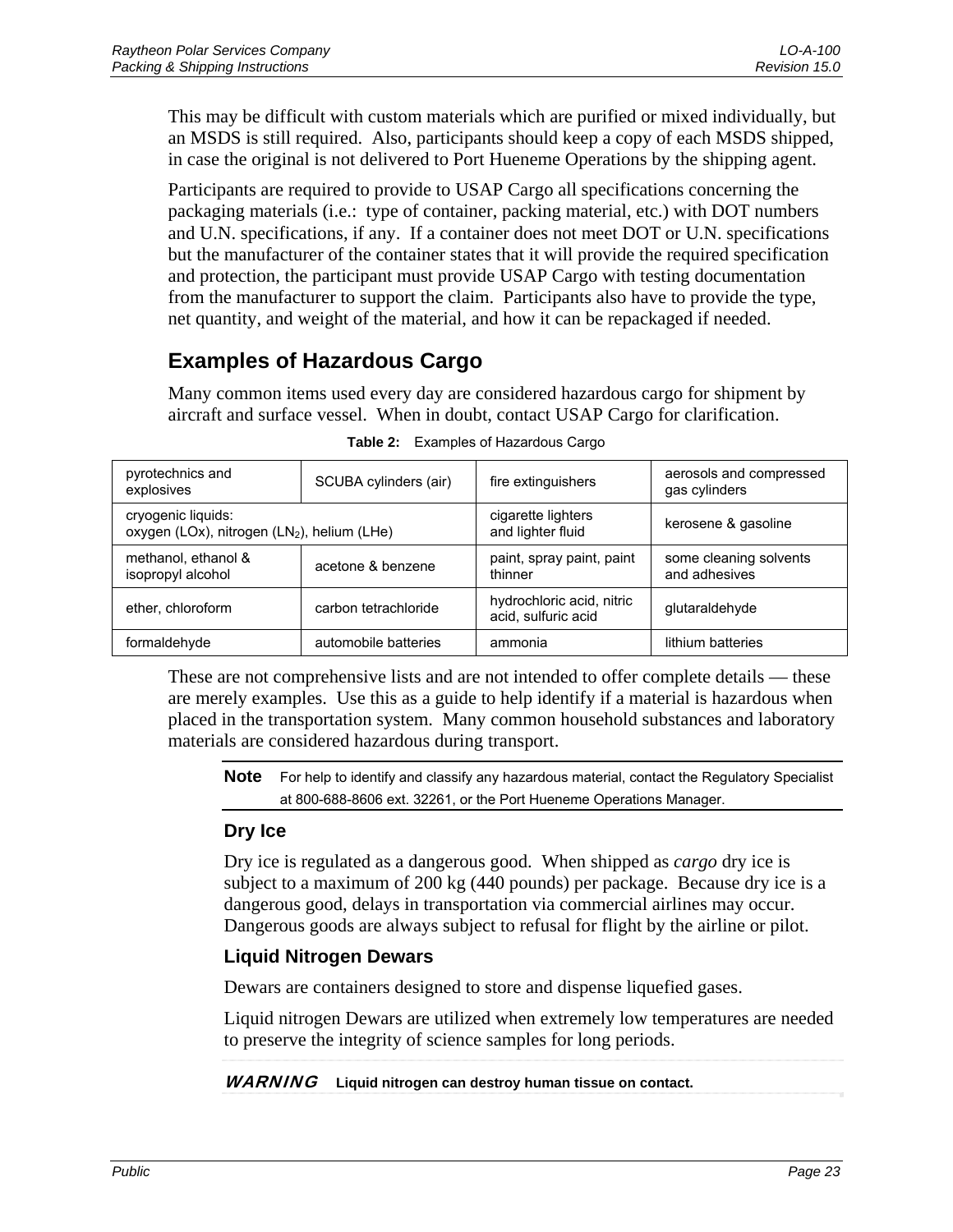<span id="page-29-0"></span>Liquid nitrogen is a regulated dangerous good. Liquid nitrogen Dewars may not be hand-carried or checked as baggage — they must be sent as cargo. The maximum amount of  $LN_2$  allowed per package on passenger aircraft is 50 kg (110) pounds). Because  $LN_2$  is a hazardous material, delays on commercial airlines are common. Upon receipt at the grantee's home institution, USAP Dewars must be returned to Port Hueneme Operations.

Shipping  $LN_2$  Dewars as a means of transporting samples is discouraged by the USAP. Therefore, suitable justification and equipment must be received at least 15 days prior to shipping. All other means for shipping samples must be justified and eliminated before a Dewar will be approved.

**Note** Some Dewars are designed for transit; however, most containers designed for sample storage are generally not certified for shipment.

### **Explosives**

Extremely dangerous and an obvious hazard, explosives may still be transported to Antarctica. Prior planning is essential, due to the need to check state, federal, military and international regulations. Port Hueneme Operations is located on a U.S. Naval base and is not permitted to accept, receive, ship, or store explosives or any Class 1 hazardous materials. Deliveries of explosives will be refused and attempts are subject to fines.

Shipment of explosives must be coordinated in advance. Some explosive shipments need 12 months lead time, or more. Please contact the Regulatory Specialist at 720-568-2261, toll free 1-800-688-8606 ext. 32261, or ask the Port Hueneme Operations Manager for more information.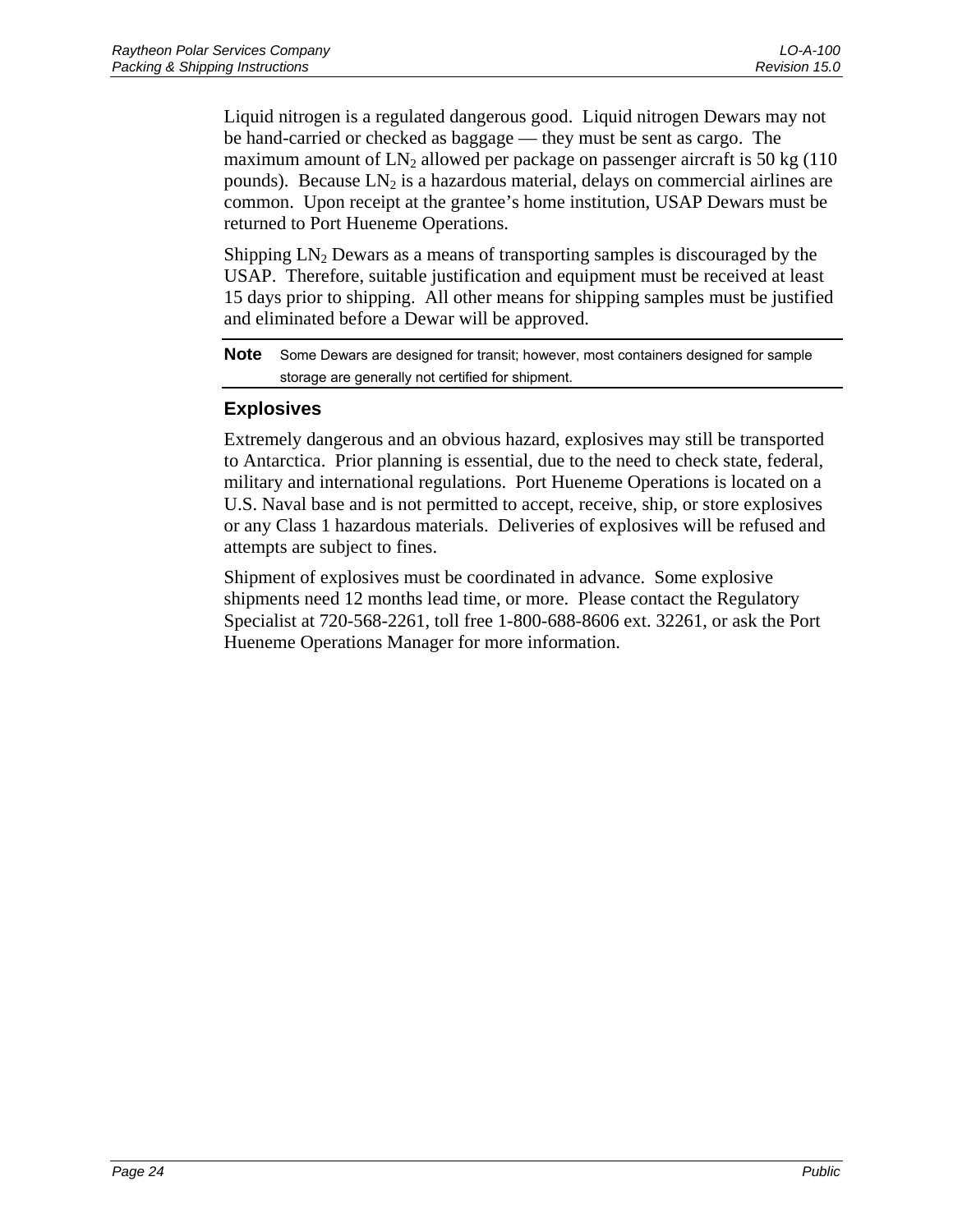## <span id="page-30-0"></span>**Radioactive Materials, New Zealand**

Shipment and use of radioactive materials in Antarctica requires strict adherence to a Memo of Understanding between the NSF and the Nuclear Regulatory Commission (NRC) for U.S. Antarctic policies and procedures to avoid contaminating the Antarctic environment and to ensure safety. Approval by the NSF/OPP to use any type of radioisotopes in the Antarctic must be obtained in advance, before any radioactive material is shipped south. The approval process will be described in your SIP. Also, contact your Science Planning Support Manager with the information, or other Raytheon POC for further information on this process. A hardcopy of the NSF/OPP *Radioisotope Authorization* (NSF form 1368) should accompany all radioactive material shipments to and from Antarctica.

**Note** Grantees are responsible for procurement, packaging, transport and retrograde movement of all radioactive materials and radioisotopes required for their research.

The Radiation Safety Officer (RSO) for your institution can specify the requirements for your radioisotope, radioactive substance, or radioactive emissions to ensure compliance with state, national, and international regulations pertaining to packaging and shipping. For further information, your RSO may consult with the Hazardous Material (HazMat) Specialist, Christchurch, New Zealand, by e-mail (hazmat@usap.gov) or FAX (+64-3- 358-1479), for shipments to and through New Zealand. When shipping radioactive materials, or having them consigned from a vendor, please ensure that material is packaged within category Yellow-II, does not exceed a transport index of 1.0; and that, any Yellow-III packages do not exceed a transport index of 3.0.

**Note** It is against the law to hand carry radioactive materials into New Zealand.

Radioactive isotopes cannot be shipped to New Zealand without prior approval from the New Zealand National Radiation Laboratory. The HazMat Specialist, Christchurch, New Zealand, is required to submit a *Certificate of Authorization to Import Radioactive Materials* to obtain such an approval. The HazMat Specialist, Christchurch, New Zealand, must receive import documents five (5) business days before radioisotopes are received in New Zealand, whether being shipped to the country, or transshipped through to Antarctica. Accordingly, if vendors are planning to ship radioisotopes directly to New Zealand, then all orders must be marked by the vendor:

National Science Foundation c/o Raytheon Polar Services (NZ), Limited Gate 1, Orchard Road North Christchurch International Airport Christchurch, New Zealand

The project number or event number, and Principal Investigator (PI) name, must be included in the shipping instructions so that the HazMat Specialist in Christchurch will know to whom to consign the shipment in Antarctica.

After the order is placed with the vendor, you *must* notify the HazMat Specialist in Christchurch. Notification in writing may be an e-mail (hazmat@usap.gov) or fax  $(+64-3-358-1479)$  with the following information: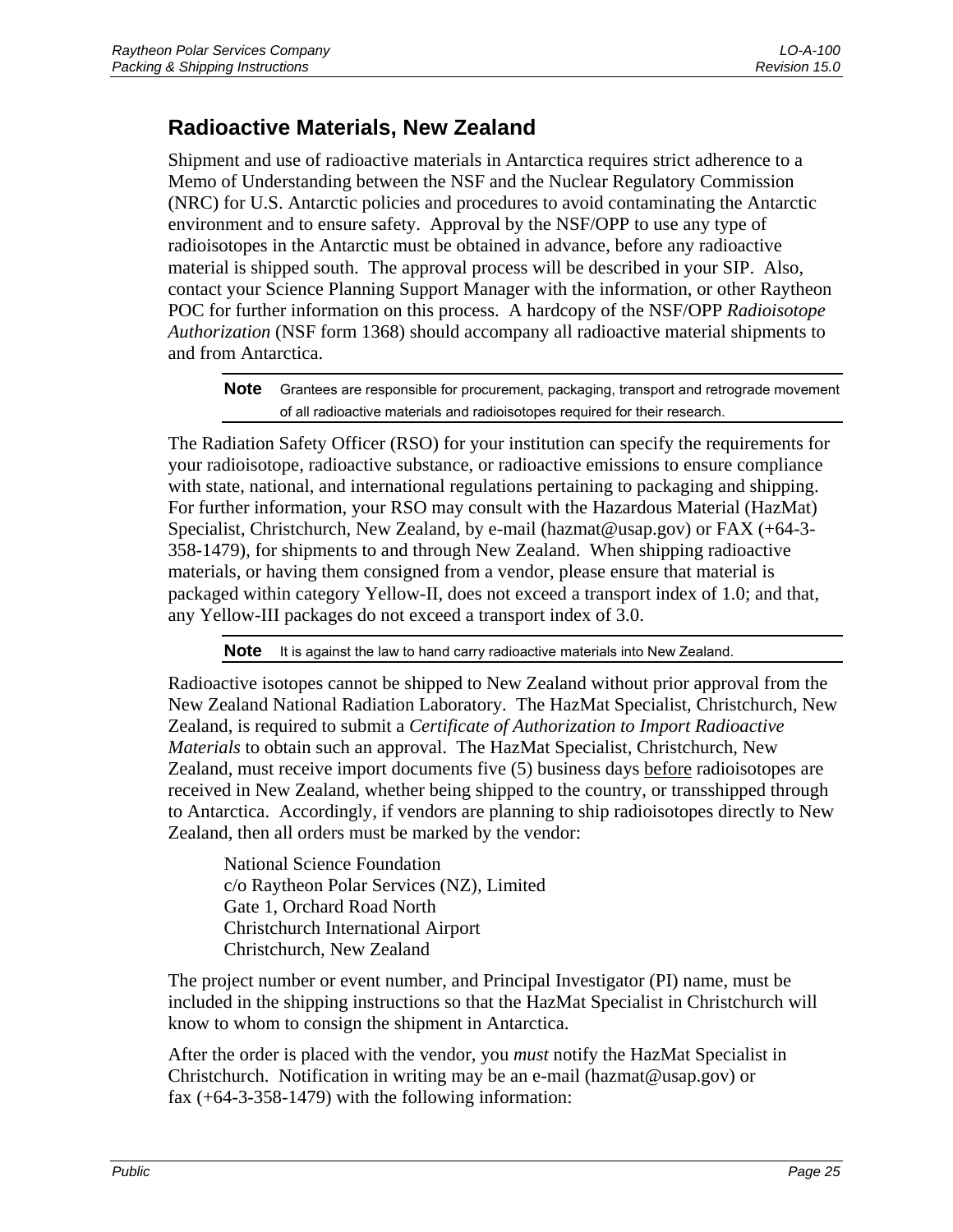### <span id="page-31-0"></span>**Unsealed**

Radioactive items which are not an integral part of equipment:

- 1. Radioactivity per item.
- 2. Number of items.
- 3. Description of radioactive material.
- 4. Country of origin.
- 5. Expected departure date from country of origin. Include country name (e.g., United States)
- 6. Arrival in New Zealand

### **Sealed**

Radioactive items which are an integral part of the instrument or equipment:

- 1. Radionuclide
- 2. Activity per item
- 3. Number of items
- 4. Year of manufacture (if known)
- 5. Serial number (if known)
- 6. Instrument type (if part of an instrument or other equipment)
- 7. Model
- 8. Country of origin
- 9. Expected departure date from country of origin (include country name)
- 10. Arrival in New Zealand

In addition, you are required to follow up with written confirmation for any radioactive compounds or radioisotopes being shipped. The Airway Bill (bill of lading), flight numbers, and any special handling instructions need to be provided as soon as the shipment is confirmed. Include any special handling; like KEEP FROZEN (KF) or DO NOT FREEZE (DNF).

When received in Christchurch, the HazMat Specialist consigns the shipment to the PI on station or research vessel. You may contact the HazMat Specialist in New Zealand with any questions:

USAP Cargo — Hazardous Coordinator Raytheon Polar Services (NZ) Limited Tel:  $+64-3-358-1471$ FAX: +64-3-358-1479 cell: 027-4357731 e-mail: hazmat@usap.gov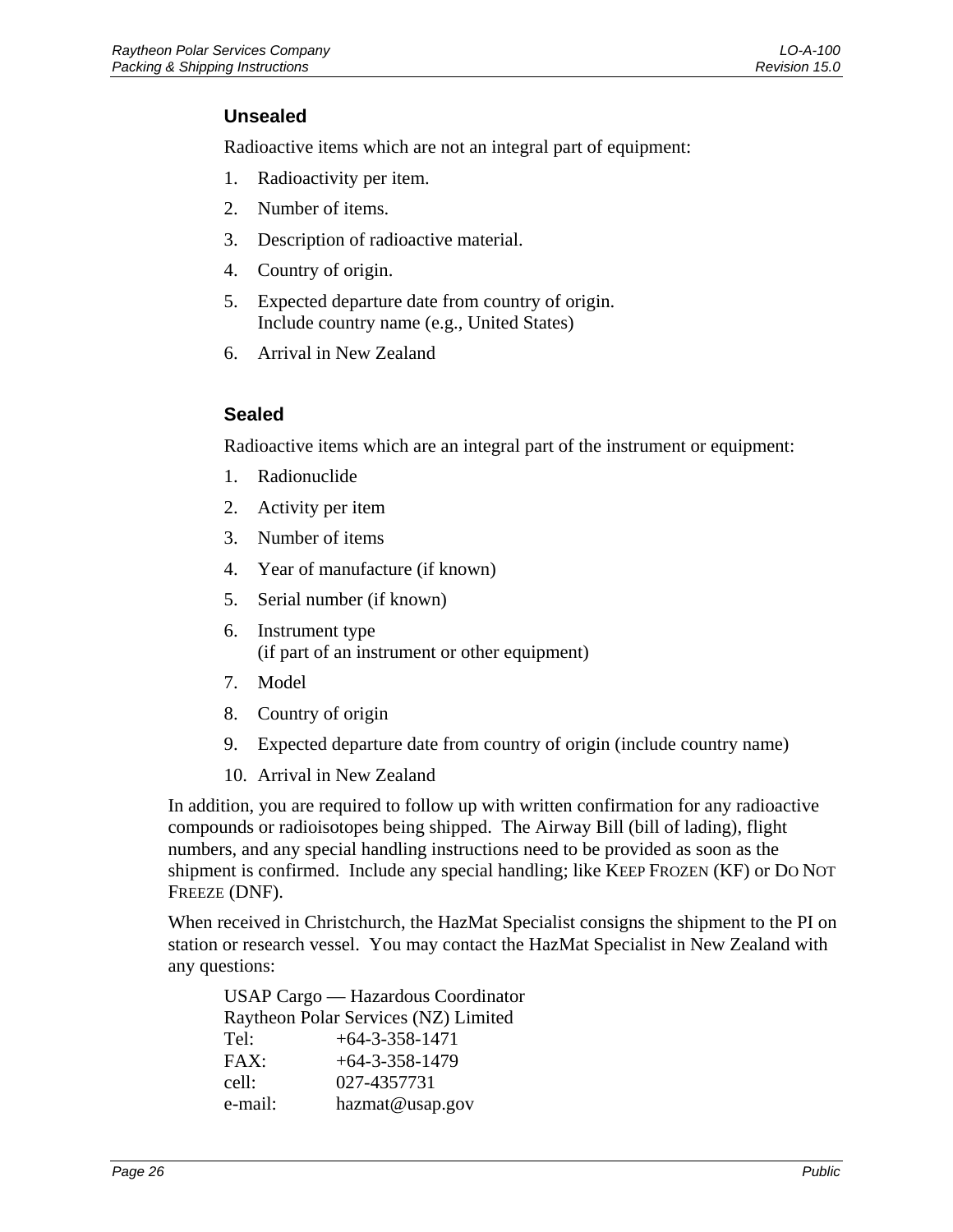### <span id="page-32-0"></span>**Radioactive Materials, Chile**

**Note** The local shipping agent in Chile is *Agencias Universales por Sud America* aka: Universal Agencies for South America — AGUNSA.

Shipment and use of radioactive materials in Antarctica follows strict guidelines between the NSF and the NRC for safety, and to avoid contaminating the Antarctic environment. Prior approval is required for use of any type of radioisotopes in the Antarctic, before any such material can be shipped south. The approval process will be described in your SIP. Your Science Planning Support Manager (POC) can help with this process. A hardcopy of the NSF/OPP *Radioisotope Authorization* (NSF form 1368) should accompany all radioactive material shipments to and from Antarctica.

**Note** Grantees are responsible for procurement, packaging, transport and retrograde movement of all radioactive materials and radioisotopes required for their research project. Shipment can occur only with prior approval from the NSF.

The RSO for your institution can specify the requirements for your radioisotope, radioactive substance, or radioactive emissions to ensure compliance with state, national, and international regulations pertaining to packaging and shipping. Grantees must direct requirements through the RSO at their institution or consult the Manager, Port Hueneme Operations, for shipments to or through Chile.

There are two ways to ship radioisotopes through Chile:

- 3. The vendor ships directly to AGUNSA, Punta Arenas, Chile.
- 4. The parent organization ships directly to AGUNSA.

Whether you are planning to have the vendor ship directly, or send it from your parent organization, you *must* follow these instructions:

- 1. Make arrangements with your local RSO to assure compliance with state, national, and international regulations for packing and shipping radioactive materials.
- 2. Ship to the address given below.
- 3. Material Safety Data Sheet (MSDS) must accompany all shipments.
- 4. the PI is responsible for contacting the Peninsula Logistics Supervisor, and Science Planning Support Manager at the time of shipment

| <b>Note</b> | Peninsula Logistics should be informed of any special storage requirements for the      |
|-------------|-----------------------------------------------------------------------------------------|
|             | radioisotopes; like, KEEP FROZEN (KF) or DO NOT FREEZE (DNF).                           |
|             | This is most important since the radioisotopes may be stored for weeks in Chile, before |
|             | being forwarded to Palmer Station.                                                      |

Radioisotopes should arrive in Punta Arenas at least two weeks before the scheduled vessel departure. Check with your POC for the latest vessel schedule. Send radioisotopes directly to Chile: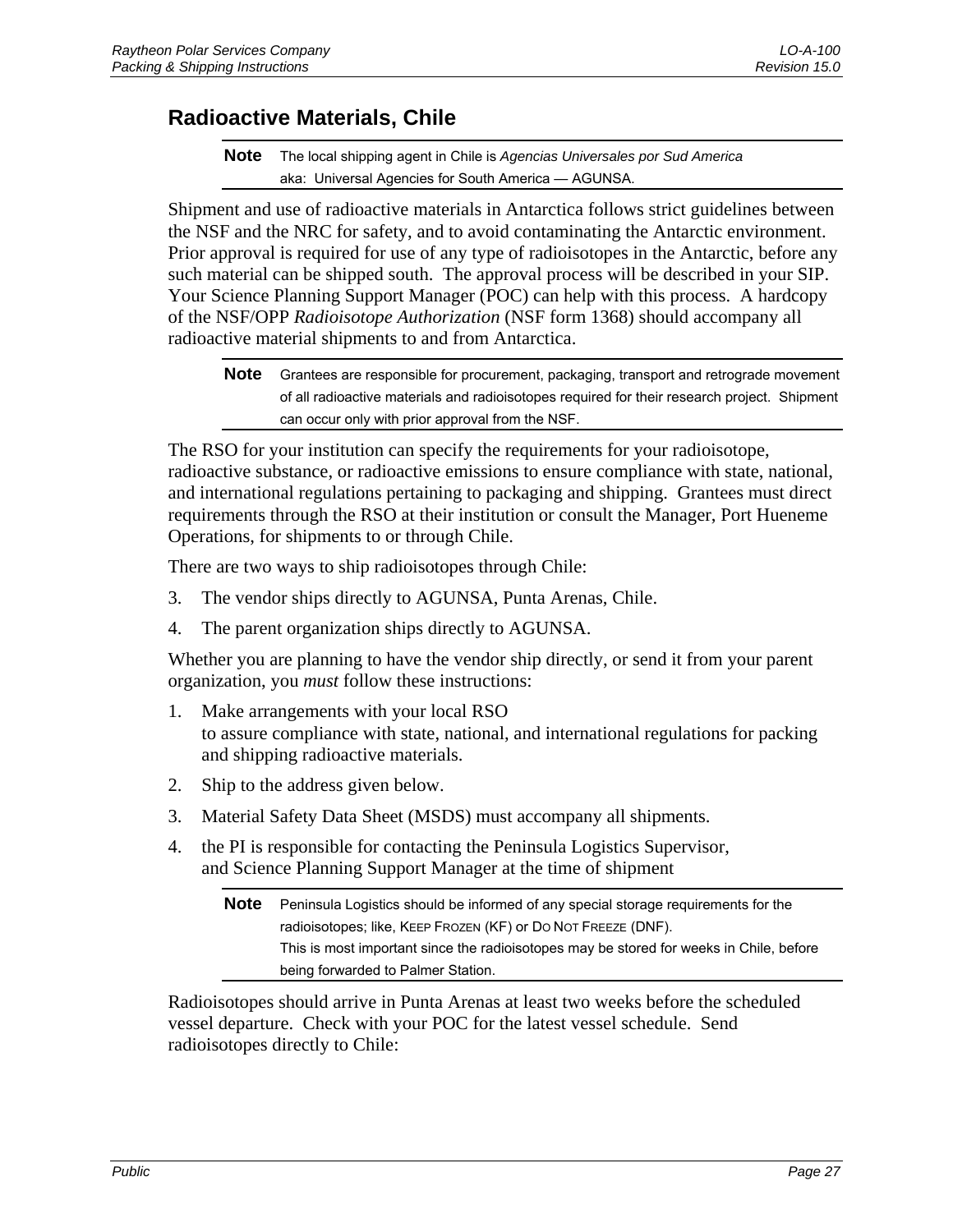Mgr., Punta Arenas Operations AGUNSA Deposito Franco Zona Antarctica Agencias Universales S.A. Punta Arenas, Chile Tel: +56-61-247-503 FAX: +56-61-226-095

When arriving in Punta Arenas, Chile, AGUNSA facilitates clearance through Chilean Customs. The radioisotopes are assigned a TCN according to the grantee's project code, and stored in a warehouse at Punta Arenas until such time as they can be turned over to the MPC. The MPC will deliver the package to the grantee, when all required safeguards have been verified. For isotopes to be used at Palmer Station, the MPC will deliver the package to the Palmer Lab Supervisor.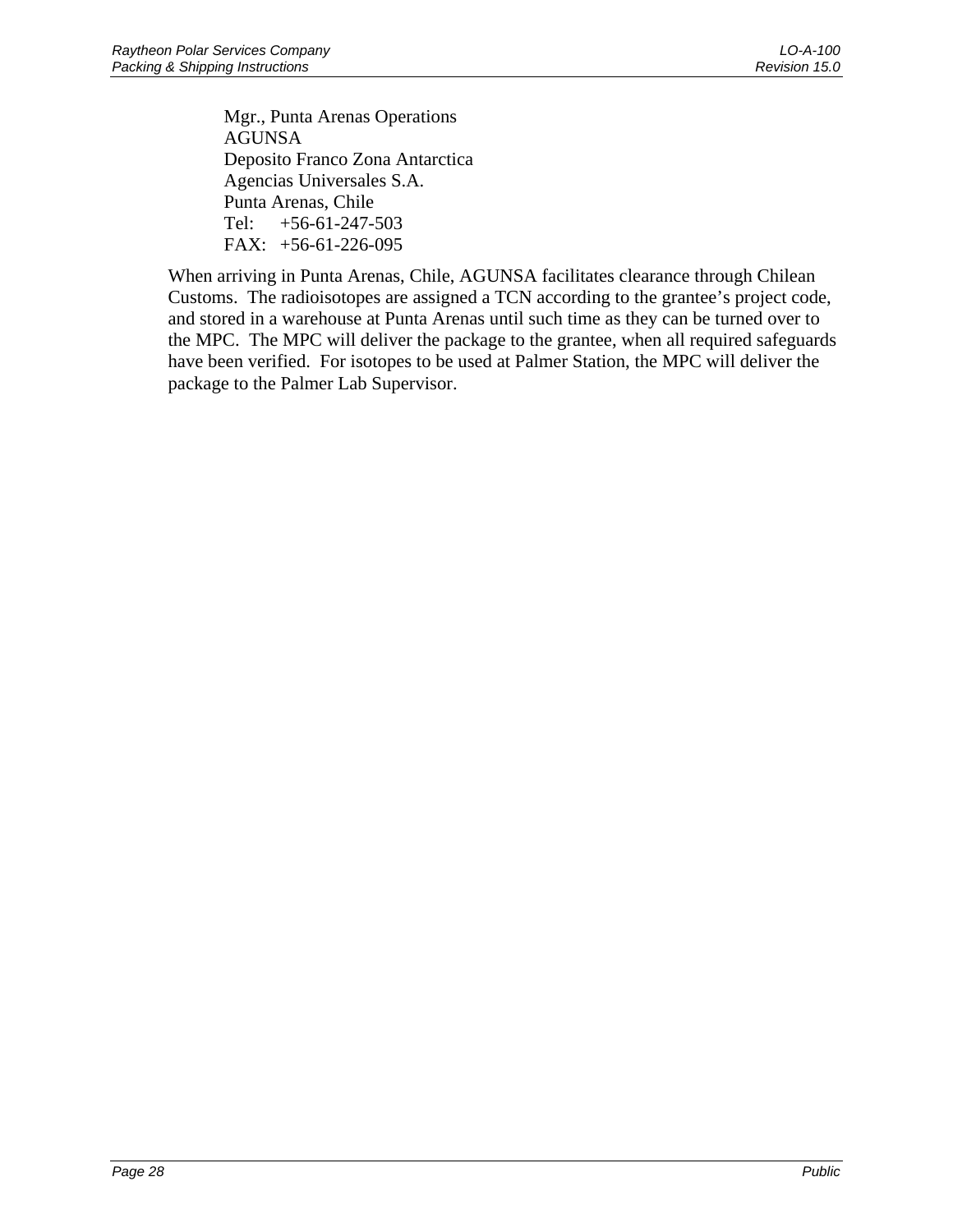# <span id="page-34-0"></span>**Cargo Damage, Insurance, & Customs Inspections**

Neither the NSF nor RPSC can be responsible for lost or damaged scientific equipment and general cargo in the following categories:

- shipped between point of origin and Antarctica
- shipped between Antarctica and the destination
- while in Antarctica
- while being transported via USAP transportation (research vessels, annual resupply vessel, or aircraft)

**Note** Claims for lost or damaged shipments will be considered if RPSC is found to be grossly negligent during handling and shipping.

All participants are highly recommended to acquire their own insurance.

# **Reporting Damage or Loss**

Report cargo damage as soon as found. Make reports directly to the SCM work center on station (e.g., USAP Cargo at McMurdo Station, South Pole Logistics, or Peninsula Logistics). For vessels, report immediately to the Marine Project Coordinator (MPC). For retrograde cargo, report damage or loss to the Port Hueneme Operations Manager or Port Hueneme Cargo Supervisor via e-mail **PH-Cargo Ops@usap.gov**

Collect digital images when ever possible. On vessels, the MPC often has a digital camera you might borrow. Send an e-mail with attached digipics to the USAP Cargo Supervisor on station or MPC on vessels. Material or cargo which never arrives (loss), or which is not available as scheduled, should also be reported in an e-mail.

**Note** Refer to *Cargo Disposition Reporting* (LO-A-108) for more complete details.

Each report of damage or loss is investigated to determine the extent of damage, the cause of damage, and if possible, the location where the damage occurred. Completed reports are forwarded to the SCM Director. The objective is to identify the nature and frequency of occurrences so process and performance may be adjusted, as required, to prevent future damage.

### **Insurance & Customs**

Participants are responsible for insuring their own shipments. The insured value should be as high as the current replacement value of the material. Except for military transport, items may be insured at any point during transit. It is solely the shipper's responsibility to accurately describe the contents and declare the value of shipments.

**Raytheon Polar Services Company cannot and will not make this declaration**.

### **Customs Value**

The insured value is not the same as the Customs value. The declared Customs value should be the actual market value. That is, the value of the item in its present condition and current age — the blue-book value.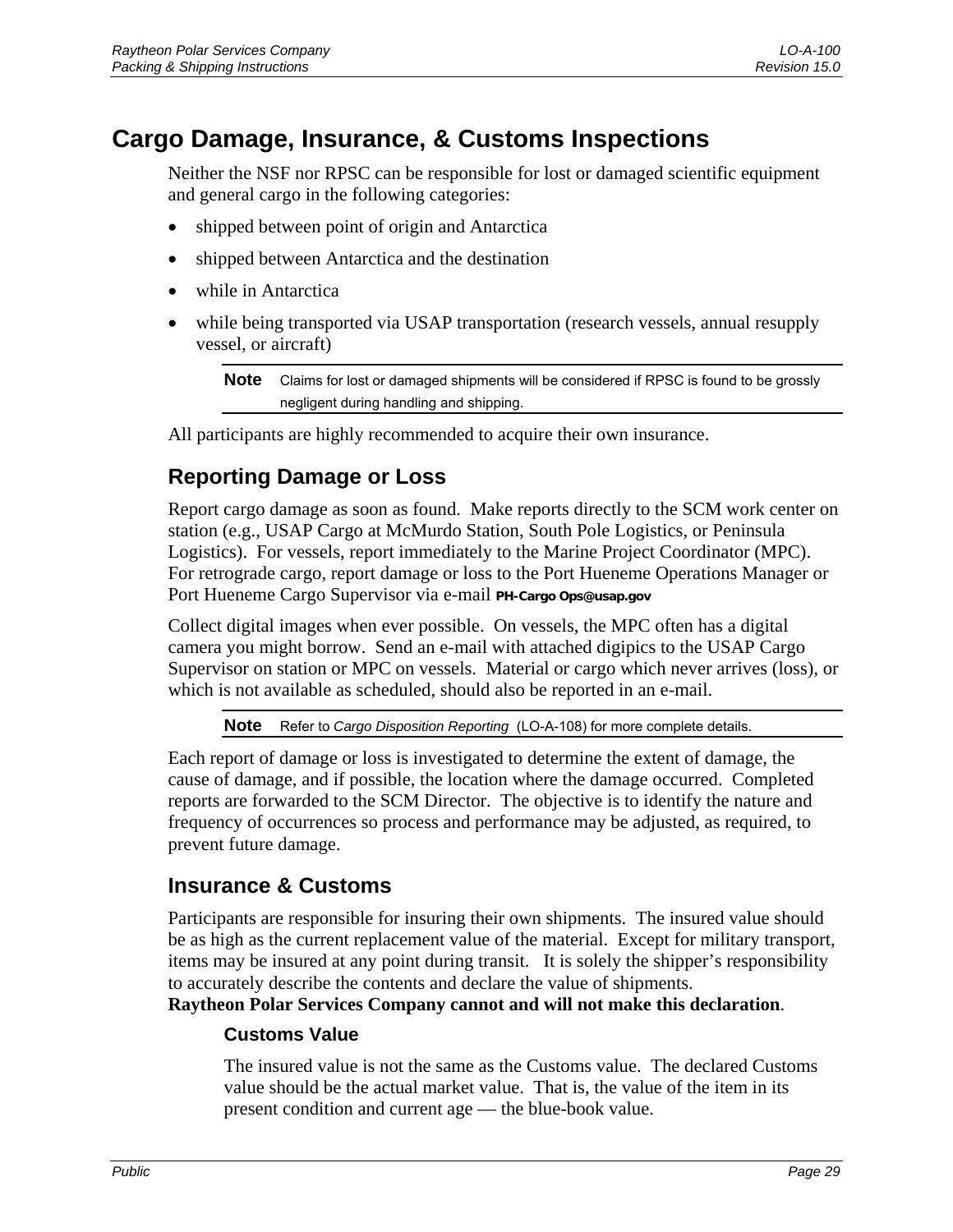<span id="page-35-0"></span>Provide the actual market value on Customs forms for Chile and New Zealand. This is the same value reported when using *Cargo Disposition Report* (LO-A-108a). It is the shipper's responsibility to accurately describe contents and declare value.

### **Note** Refer to *Shipping Retrograde Science Cargo* (LO-A-109) for more complete details.

The U.S. Customs Office will scrutinize high-dollar value shipments more closely than less expensive cargo. When the cargo value reaches a certain dollar threshold, Customs personnel give the shipment more attention and ask more questions. That takes more time so, using the replacement cost (typically more expensive), rather than the current market value may delay clearing Customs. The same is true for retrograde return of equipment. When U.S. Customs identifies incoming shipments of highly technical equipment, they may specify a need for an import license. While the actual incidence is low in the USAP, proper identification and declaration is very important.

### **Dept. of Commerce**

Check with the U.S. Dept. of Commerce, [http://www.commerce.gov/,](http://www.commerce.gov/) and the <http://www.export.gov/>page there, to verify if your technical equipment needs an import/export license when being shipped to Antarctica.

### **Padlocks**

Some shippers send cargo to Antarctica in locked containers. Both U.S. and Foreign Customs agents can and  $\underline{do}$  cut off padlocks to inspect the contents. Serialized seals are recommended in lieu of padlocks.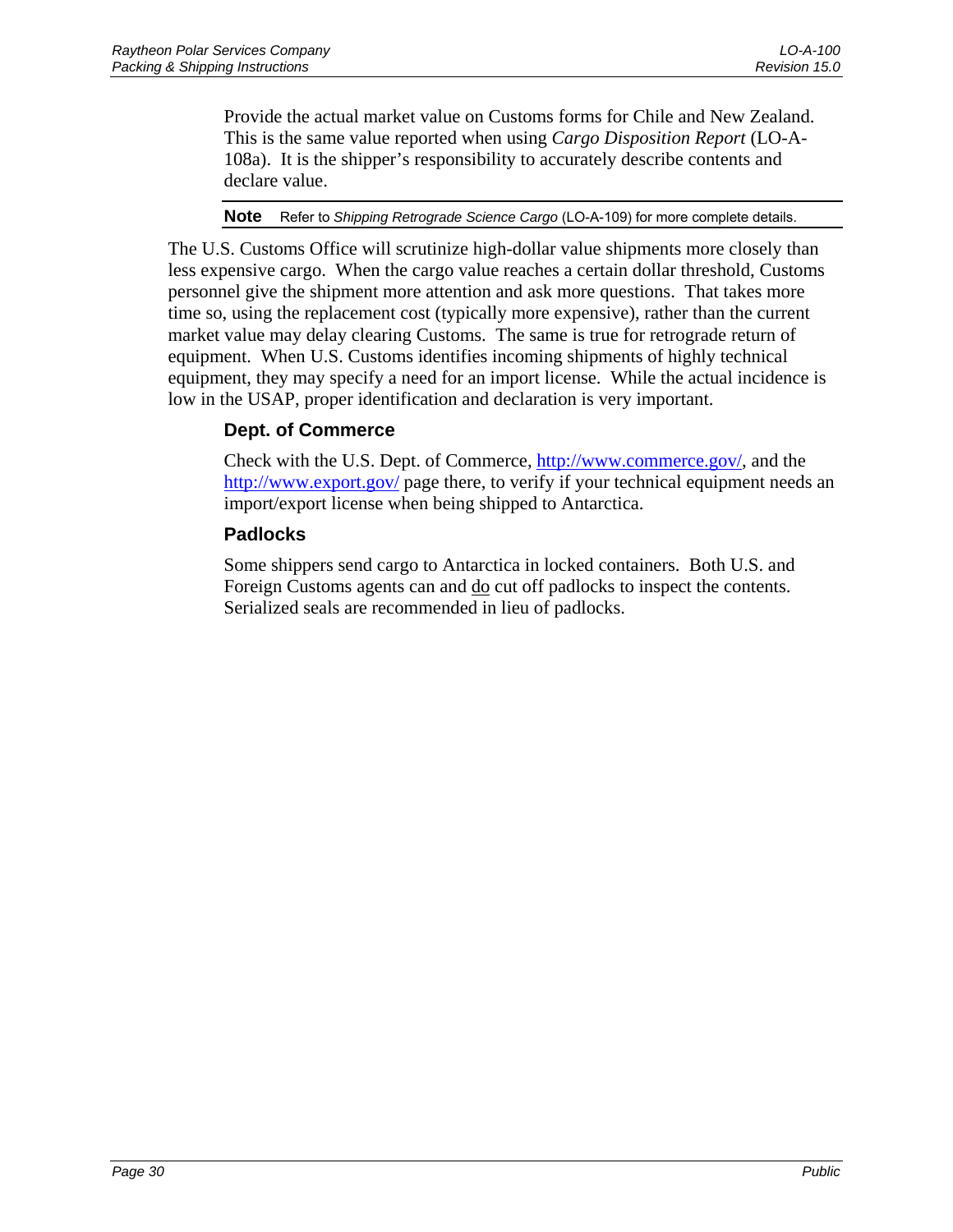# <span id="page-36-0"></span>**Shipping Dates**

Pre-shipment planning is essential to timely material delivery in Antarctica. Advanced planning can help to reduce USAP transportation costs while improving the probability of on time delivery.

**Note** Allow an additional 15 days lead time for hazardous or outsized materials, to make each Required Delivery Date (RDD).

Please note that the material cut-off schedule changes as the vessel schedules are adjusted. Before shipping your materials to Port Hueneme, please confirm the required material cut-off dates with your Science Planning Support Mgr. or other POC. Cargo *en route* might be checked through Port Hueneme Operations.

# **RDD, Peninsula Area**

The Required Delivery Date (RDD) for shipments bound for the Antarctic Peninsula area include Palmer Station, field camps, and vessel operations.

Cut-off dates to meet the Peninsula area cruise schedule can be located on the website:

### **Vessel Schedules**

RV/IB *Nathaniel B. Palmer* http://www.usap.gov/vesselScienceAndOperations/documents/nbpsched.pdf

AR/SV *Laurence M. Gould* http://www.usap.gov/vesselScienceAndOperations/documents/lmgsched.pdf

### **Cut-Off Dates for RV/IB** *Nathaniel B. Palmer*

You can find the ship cut-off charts on the usap.gov Logistics web page: http://www.usap.gov/usapgov/logistics/index.cfm?m=4

### **Cut-Off Dates for AR/SV** *Laurence M. Gould*

You can find the ship cut-off charts on the usap.gov Logistics web page: http://www.usap.gov/usapgov/logistics/index.cfm?m=4

When you meet the RDD noted at these sites (above), it allows your material to be shipped by the preferred, most cost effective means available. Materials which cannot meet the RDD will need to be sent via COMAIR. Shipping COMAIR is the most expensive method, and requires approval from the NSF before shipping.

Oversized cargo shipments destined for Peninsula sites can be delayed 14 days or more by the lack of scheduled cargo aircraft to Punta Arenas, labor strikes, special events or national holidays in other countries. Oversized cargo must arrive in Port Hueneme first. It must arrive in time for COMSUR transportation based on published cut-off schedules, to afford adequate *planning* and transportation for AGUNSA delivery, in case there is no opportunity to fly the oversized cargo even part of the way.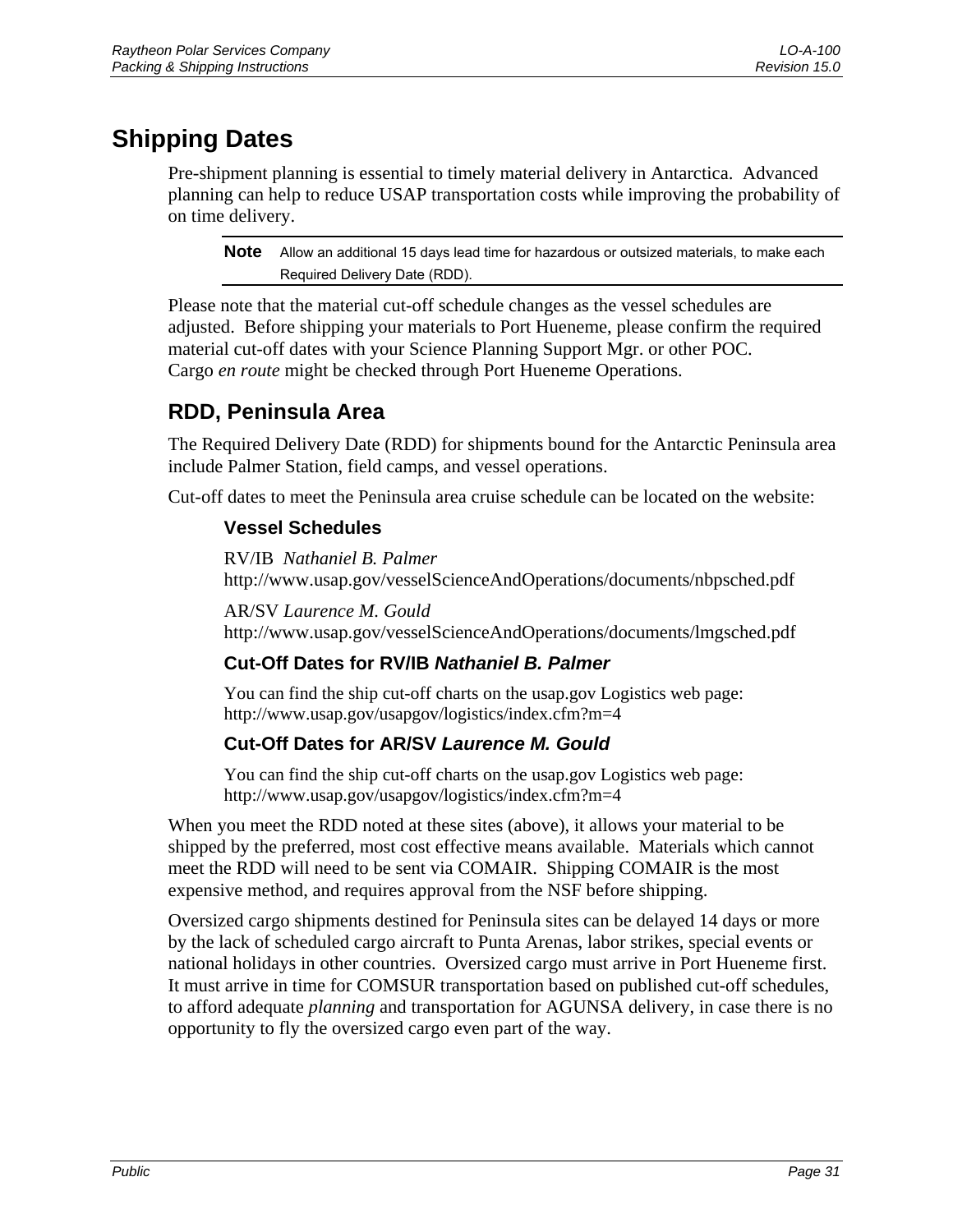# <span id="page-37-0"></span>**RDD, Continental Area**

You also need to schedule a Required On Station (ROS) date, whether McMurdo Station, South Pole Station, even Palmer Station and on board the vessels (above). That ROS date determines when you have to meet the RDD in Port Hueneme to arrive in Antarctica on time for your research.

**Note** Cargo may not meet its prescribed ROS date if the RDD is not met.

This list shows the ROS dates and RDD for cargo shipments during the 2011-2012 field season. Cargo that does not arrive within these prescribed guidelines may require COMAIR shipment. Shipping COMAIR is expensive and requires NSF approval.

| Required Delivery Date (RDD) to Port Hueneme | <b>ROS date</b>  | <b>ROS number</b> |
|----------------------------------------------|------------------|-------------------|
| 29 June 2011                                 | 13 August 2011   | 1225              |
| 17 August 2011                               | 1 October 2011   | 1274              |
| 24 August 2011                               | 8 October 2011   | 1281              |
| 31 August 2011                               | 15 October 2011  | 1288              |
| 7 September 2011                             | 22 October 2011  | 1295              |
| 14 September 2011                            | 29 October 2011  | 1302              |
| 21 September 2011                            | 5 November 2011  | 1309              |
| 28 September 2011                            | 12 November 2011 | 1316              |
| 5 October 2011                               | 19 November 2011 | 1323              |
| 12 October 2011                              | 26 November 2011 | 1330              |
| 19 October 2011                              | 3 December 2011  | 1337              |
| 26 October 2011                              | 10 December 2011 | 1344              |
| 2 November 2011                              | 17 December 2011 | 1351              |
| 9 November 2011                              | 24 December 2011 | 1358              |
| 16 November 2011                             | 31 December 2011 | 1365              |
| 23 November 2011                             | 7 January 2012   | 2007              |
| 30 November 2011                             | 14 January 2012  | 2014              |
| 7 December 2011                              | 21 January 2012  | 2021              |
| 14 December 2011                             | 28 January 2012  | 2028              |
| 21 December 2011                             | 4 February 2012  | 2035              |
| 28 December 2011                             | 11 February 2012 | 2042              |
| 4 January 2012                               | 18 February 2012 | 2049              |

| Table 3: | RDD Continental Area |
|----------|----------------------|
|          |                      |

**Note** Generally, your cargo is not on the same plane with you, when deploying from Christchurch to McMurdo Station. Many priorities determine cargo manifests, not the PAX deployments. Check with the Port Hueneme Operations, or the USAP Cargo Supr.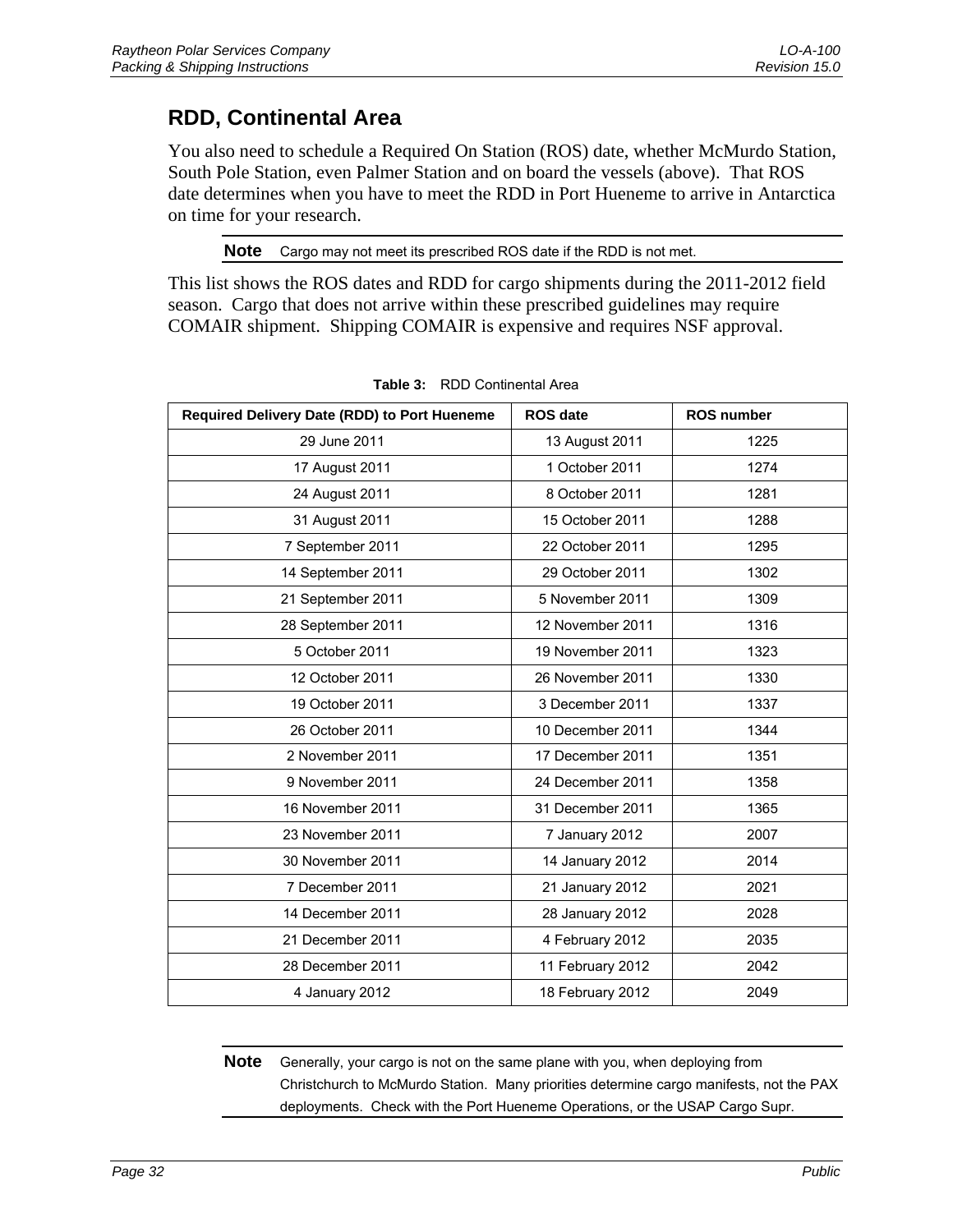# <span id="page-38-0"></span>**COMAIR Shipping**

Commercial air cargo (COMAIR) shipments may require up to 30 days to process from Port Hueneme to McMurdo Station. Remember to allow for processing time as much as shipping time. Going to the South Pole Station may need up to 45 days.

Hazardous and oversized cargo needs more time for inspections and clearance, sometimes up to 60 days.

COMAIR cargo can be subjected to unforeseen delays including labor strikes, national holidays in foreign countries, staging for cargo-only aircraft, and Customs clearance. This is the most expensive cargo transport and therefore requires NSF approval.

# **COMSUR Shipping**

Commercial surface (COMSUR) shipping is cargo on an ocean vessel other than the regular USAP container vessel to McMurdo Station each year. Oversized material which is late but still required may be sent COMSUR. Cargo and supplies going to the Peninsula Area and Palmer Station may be sent COMSUR at any time during the calendar year. It travels to Punta Arenas, Chile, and is transferred to one of the research vessels for final transport to Palmer Station.

**Note** When shipping to the Peninsula Area, be sure to consult schedules posted in the *Vessel Cut-Off Dates* (LO-A-588) available online.

The table shows shipping times from Port Hueneme to various USAP destinations frequented. If you want to ensure oversized cargo arrives on time, plan ahead and schedule for COMSUR. However, any cargo can be subject to unforeseen delays including labor strikes, holidays in foreign countries, and Customs clearance.

In general, allow for at least these many days for shipping:

| <b>Destination</b>                                                              | Approximate time                       |
|---------------------------------------------------------------------------------|----------------------------------------|
| <b>McMurdo Station</b>                                                          | 30 days                                |
| South Pole Station                                                              | 45 days                                |
| Hazardous material to New Zealand<br>(en route to McMurdo Station & South Pole) | 60 days                                |
| Research Vessels (to New Zealand)                                               | 50 days                                |
| Hazardous material to<br>Research Vessels (in New Zealand)                      | 65 days                                |
| Southern ports (Chile) & Palmer Station                                         | 90 days                                |
| Hazardous material to<br>Southern ports (Chile) & Palmer Station                | $105$ days<br>$(3 \frac{1}{2}$ months) |

|  | <b>Table 4:</b> General Dates |
|--|-------------------------------|
|--|-------------------------------|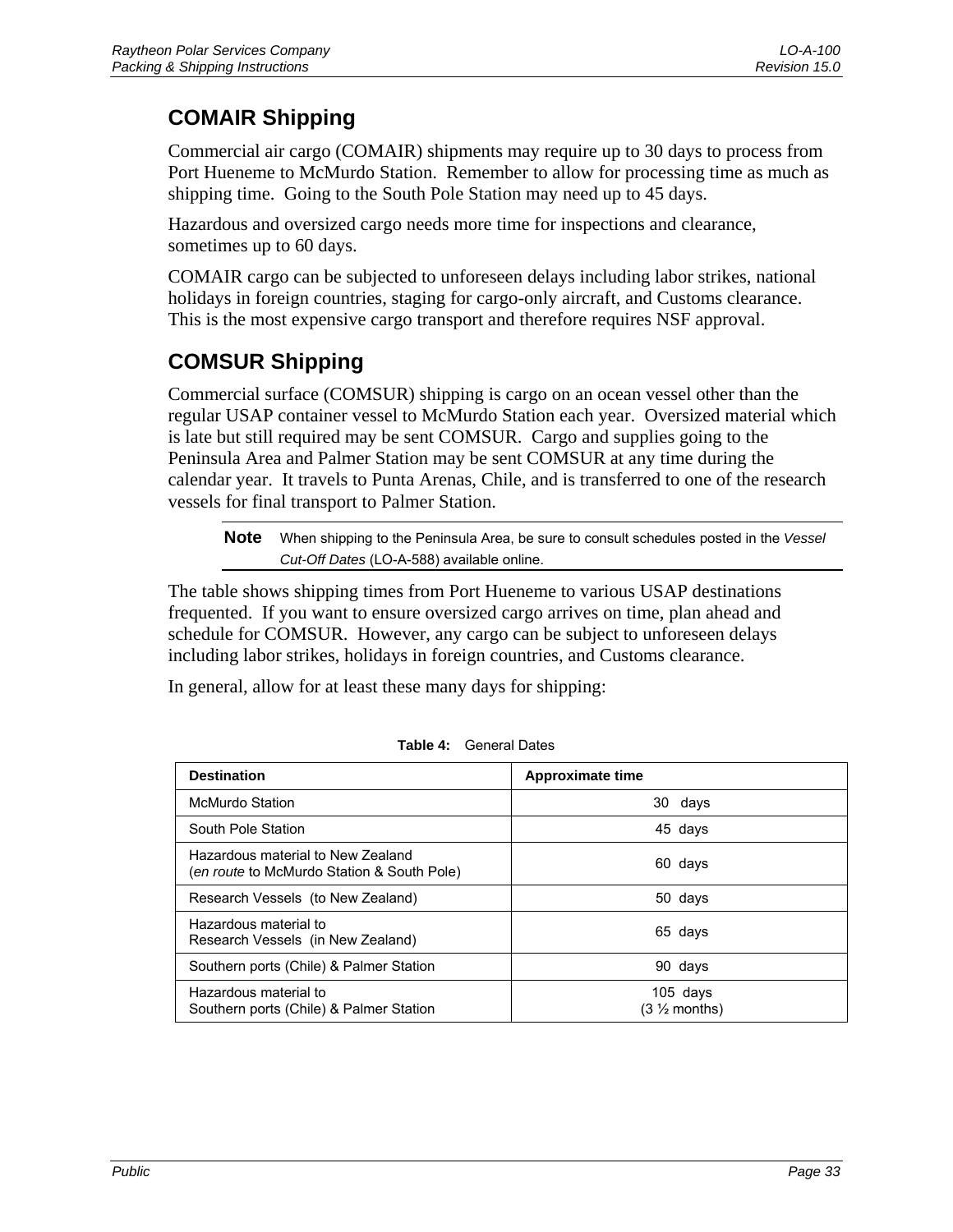# <span id="page-39-0"></span>**Baggage**

Frequently confused, baggage is distinctly different from Cargo.

The NSF does not authorize reimbursement for excess baggage costs. Participants are responsible for all commercial airline baggage costs. The Deployment Specialists Group (DSG) suggests you ship excess baggage via the USAP Transportation System. Contact the DSG directly, for any oversize or overweight items which must be sent through USAP Transportation. Refer to the *Participant Guide* (NSF 06-52), and *Excess Baggage Request* (DS-A-100c).

**Note** Participants who self ticket are not eligible for excess baggage allowances.

Regardless of the baggage allowance on regular commercial airlines, standard checked baggage on flights from Christchurch to Antarctica is 68 kg (150 lbs) of personal luggage. The total includes your luggage, any personal equipment, and the ECW gear issued.

**Note** You must be wearing boots, bibs, parka, goggles, and gloves on all military flights, to-and-from Antarctica as well as throughout the continent.

Any baggage or personal luggage over the limits here must be approved by the NSF. Weight limits are strictly enforced from Christchurch to McMurdo Station; even more diligently on flights to the South Pole Station. Any additional baggage must be requested in advance and authorized by the NSF.

# **Excess Baggage Allowance**

Participants are responsible for their own baggage fees on commercial air carriers. However, if you can identify specific need for extra bags, to carry special equipment for instance, you can request approval for the extra bags through the NSF. Use the *Excess Baggage Request* form (DS-A-100c), and contact the DSG. The NSF does not authorize reimbursement for excess baggage costs, unless you receive prior approval.

Approved excess baggage will be included with your travel packet. Approvals are nontransferable. Those authorized excess baggage for deployment do not automatically receive excess baggage for redeployment. You must submit another request form and receive approval for return travel to your point of origin.

# **Hazardous Material**

Hazardous materials and restricted substances are strictly forbidden in baggage. Many chemicals used by USAP grantees are hazardous material for commercial transportation and may not be carried in checked baggage or carry-on luggage.

Military flights are no exception. Typically, if you can carry it on a commercial airline in the U.S., you can carry it on the flight to Antarctica.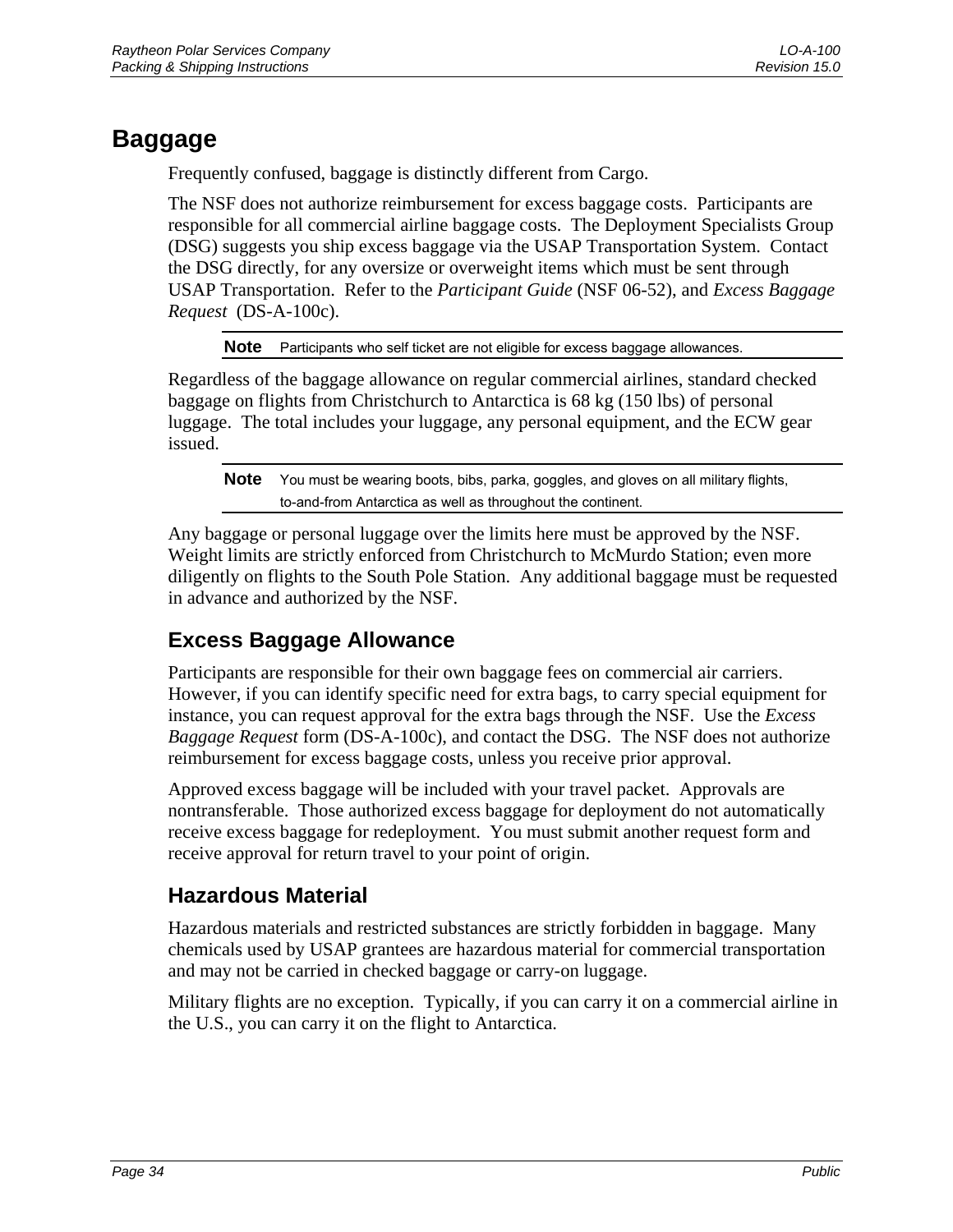# <span id="page-40-0"></span>**Retrograde Movement**

Retrograde movement is any material moving from Antarctica to other off-continent destinations. Supplies may be returned, special equipment coming back at the end-ofseason, samples or product moving back, is all in retrograde movement.

Retrograde cargo consists of those specimens, equipment, and personal gear which are being returned from Antarctic research sites. Grantees and participants must package and mark their own retrograde cargo. Materials for packaging retrograde cargo, including boxes, stenciling tools, and labels, can be obtained from cargo personnel on the Ice.

**Note** The Peninsula Area and Palmer Station must meet all the same requirements. Later in this chapter, there are additional requirements described for the Peninsula Area and Palmer Station.

In general, USAP Cargo will coordinate all cargo delivery, including retrograde. Be advised that international shipping charges beyond the port of entry are the responsibility of the PI and that science group. **Each participant group is responsible for their own cargo and transportation costs from Port Hueneme to final destination: science groups, SOPP, and military groups are also responsible for transportation costs**.

**Note** Payment must be arranged in advance with the Manager, New Zealand Operations for shipments from Christchurch to destinations other than Port Hueneme NBVC.

Each science group is responsible for getting their own permits. Refer to the earlier section on Customs and Inspections. Then refer to the same government web sites for returning gear, or *importing* high-value technical equipment. This is especially important for cargo and samples shipping to countries other than New Zealand or the United States. Consult with Customs agents of the destination country to determine if additional permits or documentation are required for your shipment.

**Note** Science samples are under the same requirements as any other material being imported.

Once cargo is packed, it must be inspected and manifested by cargo personnel on the Ice before being shipped.

Keep accurate and numbered lists as your retrograde is packed. To process through Customs, you will need complete descriptions, nomenclatures, manufacturers, countries of origin and declared value. Specific contents and dollar value must be provided with documentation for all retrograde cargo. This information is required by U.S. and foreign Customs inspections. Failure to comply with Customs regulations could result in substantial delays in delivery.

**Note** Scientific specimens should be listed as having "No Commercial Value."

The Port Hueneme Operations Manager will receive all cargo as the port of entry for USAP Cargo. Once cleared, Port Hueneme Operations will call and/or e-mail the POC and alternate listed on the retrograde cargo form. They verify the ship-to address and destination information. Cargo is then forwarded to consignees on a freight collect basis (C.O.D.) or using the consignee's account number and preferred freight carrier. To expedite shipment, you should provide a FedEx or UPS account number or other shipping agent.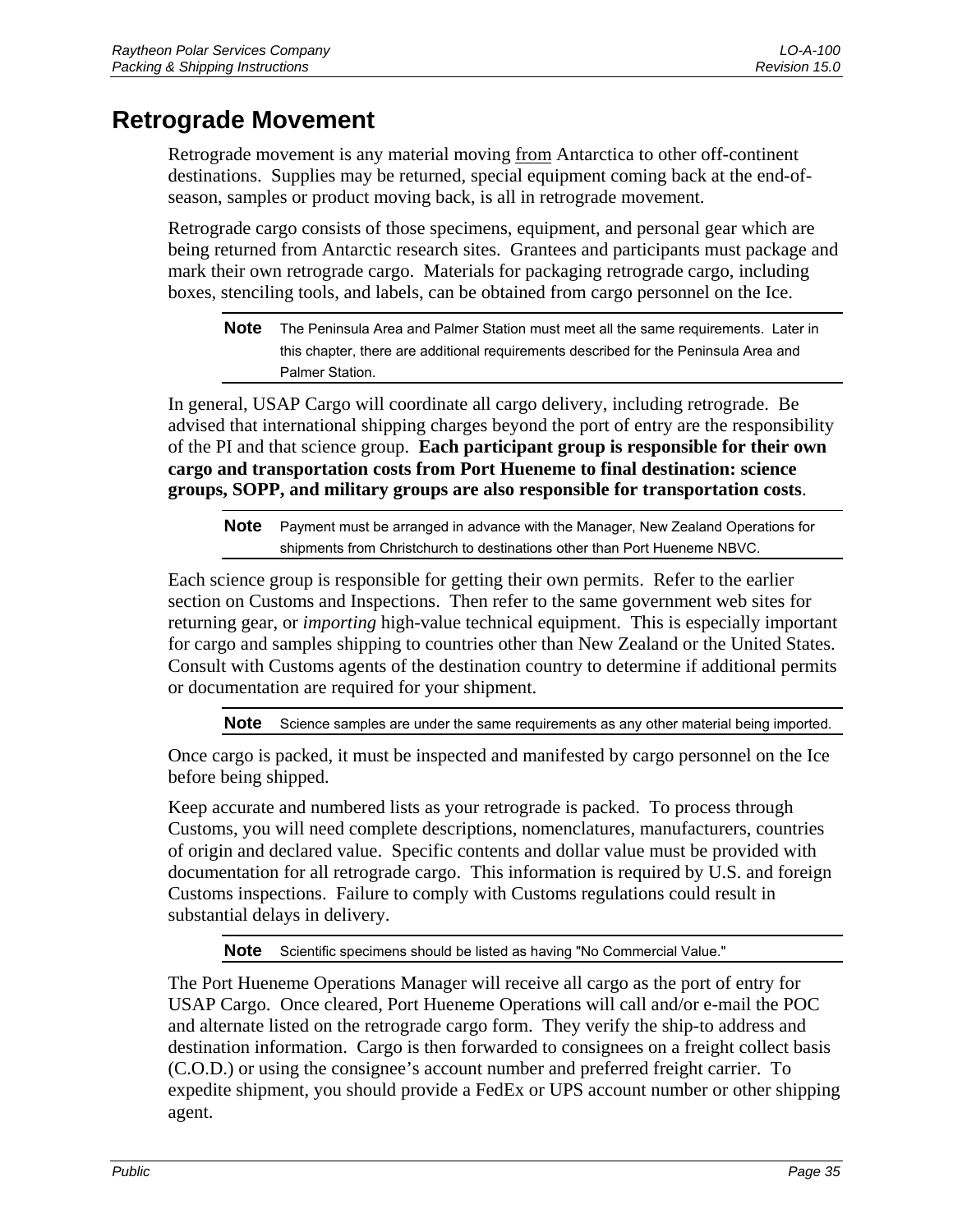<span id="page-41-0"></span>Be aware that UPS and FedEx have different modes of transport based on weight and dimensions and may require a ground specific or freight specific account number. Refer to the list of frequently used shipping agents later in this document. You may arrange for your own cargo transport if coordinated with the Port Hueneme Operations Manager at least two weeks in advance.

**Note** Make certain you specify any special handling requirements and the desired method of shipment on the retrograde cargo form.

### **Government Owned Equipment**

Do not retrograde government owned equipment without specific written permission from an authorized representative of the NSF Office of Polar Programs (OPP). All shipments are subject to inspection by various government agencies.

### **Hazardous Material**

Hazardous materials intended for retrograde movement must be presented to USAP Cargo personnel at least five (5) days in advance of your departure. The hazardous cargo Regulatory Specialist must check packaging and labeling requirements for your cargo.

| <b>CAUTION</b> | You must disclose all hazardous or potentially hazardous goods and materials. |
|----------------|-------------------------------------------------------------------------------|
|                | Provide complete information to USAP Cargo personnel, in order to forward     |
|                | hazardous material to your destination.                                       |

Hazardous materials cannot be packed in checked baggage or carry-on luggage. Once in the commercial system, hazardous material might be detained for safety or compliance reasons, and may include fines or penalties.

When presenting hazardous cargo for shipment from McMurdo Station or the South Pole, do not pack your own cargo. Bring your material to the USAP Cargo office to discuss requirements. They might pack it for you.

## **Packing for Retrograde**

**Note** Some of the requirements explained below, you may have to bring with you on deployment in order to provide on your return. Double check with USAP Cargo, or your local logistics support on station. Also refer to *Shipping Retrograde Cargo* (LO-A-109) for complete details.

Cargo should be presented for shipping in sturdy containers or packed into suitable boxes. Remove old shipping labels and stickers. Cover old marks with a neutral paint or heavy permanent marker. Two coats are usually needed to cover stencil ink.

Several small boxes being shipped to the same destination may be boxed together or palletized and banded to make a single unit. Use steel straps or cordstraps to band cargo where possible. Assign a different TCN to each box or pallet of banded cargo.

**Note** Cover old marks on boxes with a neutral paint or heavy permanent marker.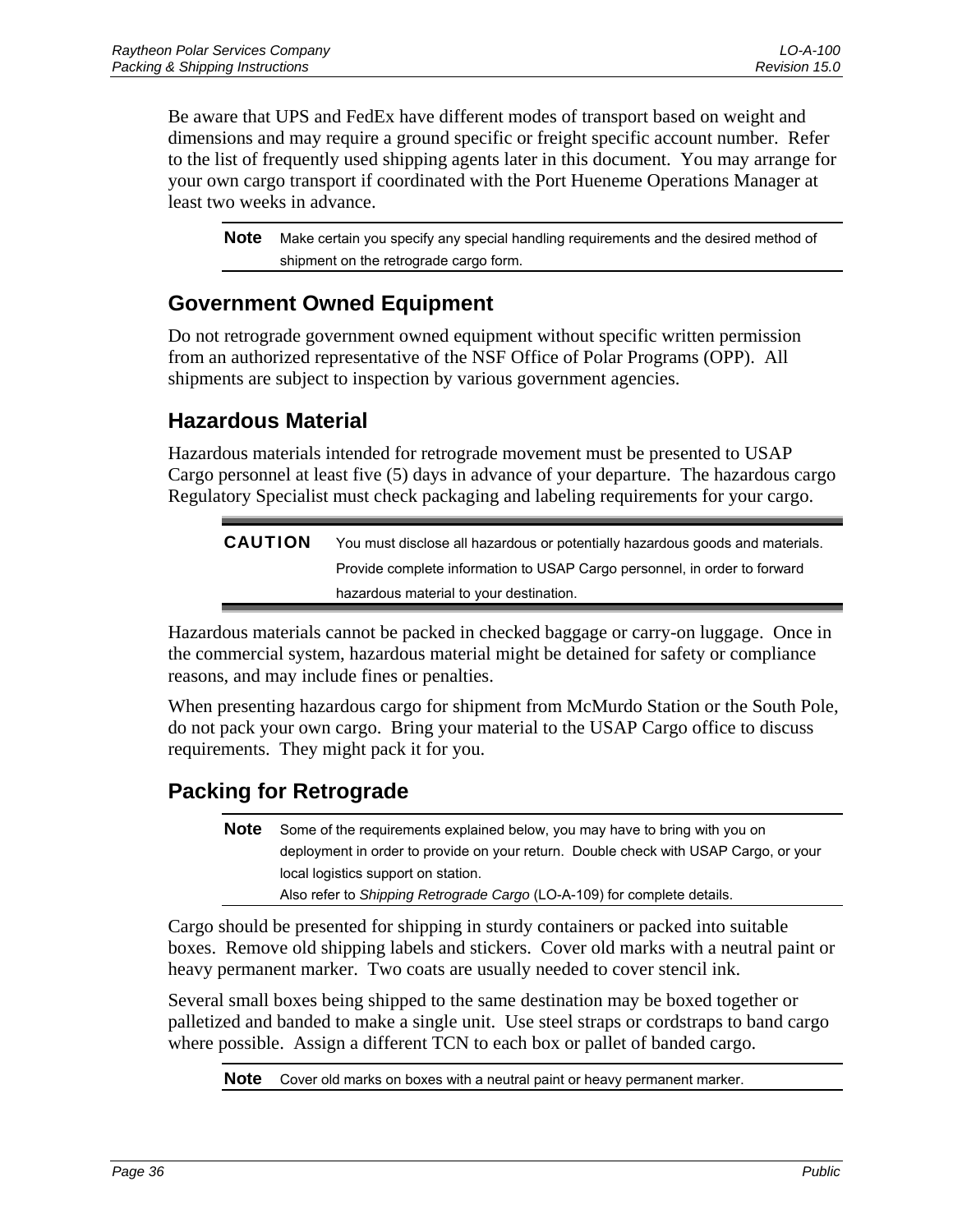<span id="page-42-0"></span>Use sufficient padding to cushion contents. It is better to pack tight, than to leave spaces. Fill any vacant spaces or voids with more packing material to prevent contents from shifting. Boxes are often exposed to weather and rain during transit, or stored outside. Use waterproof sealing, and water-proof or wrapping with a moisture barrier.

Apply special handling labels as appropriate on at least two sides, and secure with staples or adhesive.

### **McMurdo Station & the South Pole**

Cargo to be retrograded from McMurdo Station and South Pole Station must be packed and labeled by the persons generating the cargo — grantees, contractors, or employees. A unique TCN must be assigned to each piece of cargo. TCNs are only assigned by cargo personnel on station. Be sure to save a list of your own TCNs, with the list of contents as your equipment is packed.

From McMurdo Station and the South Pole all cargo being retrograded to the U.S. should move via the annual resupply vessel. Loaded in a freight container reduces the risk of damage during shipment. The vessel moves from McMurdo Station in February, arriving at Port Hueneme in March.

**Note** Retrograde via COMAIR must have NSF approval prior to shipping. Moving by COMAIR also involves more handling, and increases the risk for cargo damage.

### **Peninsula Area & Palmer Station**

Cargo to be retrograded from Palmer Station or the research vessels must be packed by the persons generating the cargo — grantees, contractors, or employees. A unique TCN must be assigned to each piece of cargo. TCNs are generated by the grantee, contractor, or employee, from within the MOCA database. Be sure to save a list of your own TCNs, with the list of contents as your equipment is packed.

Develop packing lists while packing containers throughout the season. They should be accurate and complete. Identify returning articles of foreign manufacture. Include on the completed packing list the following statement:

Science equipment was used in Antarctica to conduct research for the United States Antarctic Program, National Science Foundation.

The MPC can help prepare retrograde cargo and shipping documents. However, each grantee is responsible for packing and documenting their own containers.

**Note** Single items on a single Airway Bill need a U.S. Customs form 3299.

Retrograde cargo sent COMAIR must have NSF approval. Retrograde cargo on research vessels must be turned over to the MPC at least 48 hours before arrival.

**Note** Biological samples presented as cargo through New Zealand, must have a copy of the permit from the New Zealand Ministry of Agriculture and Forestry (MAF). Be sure to note this in MOCA.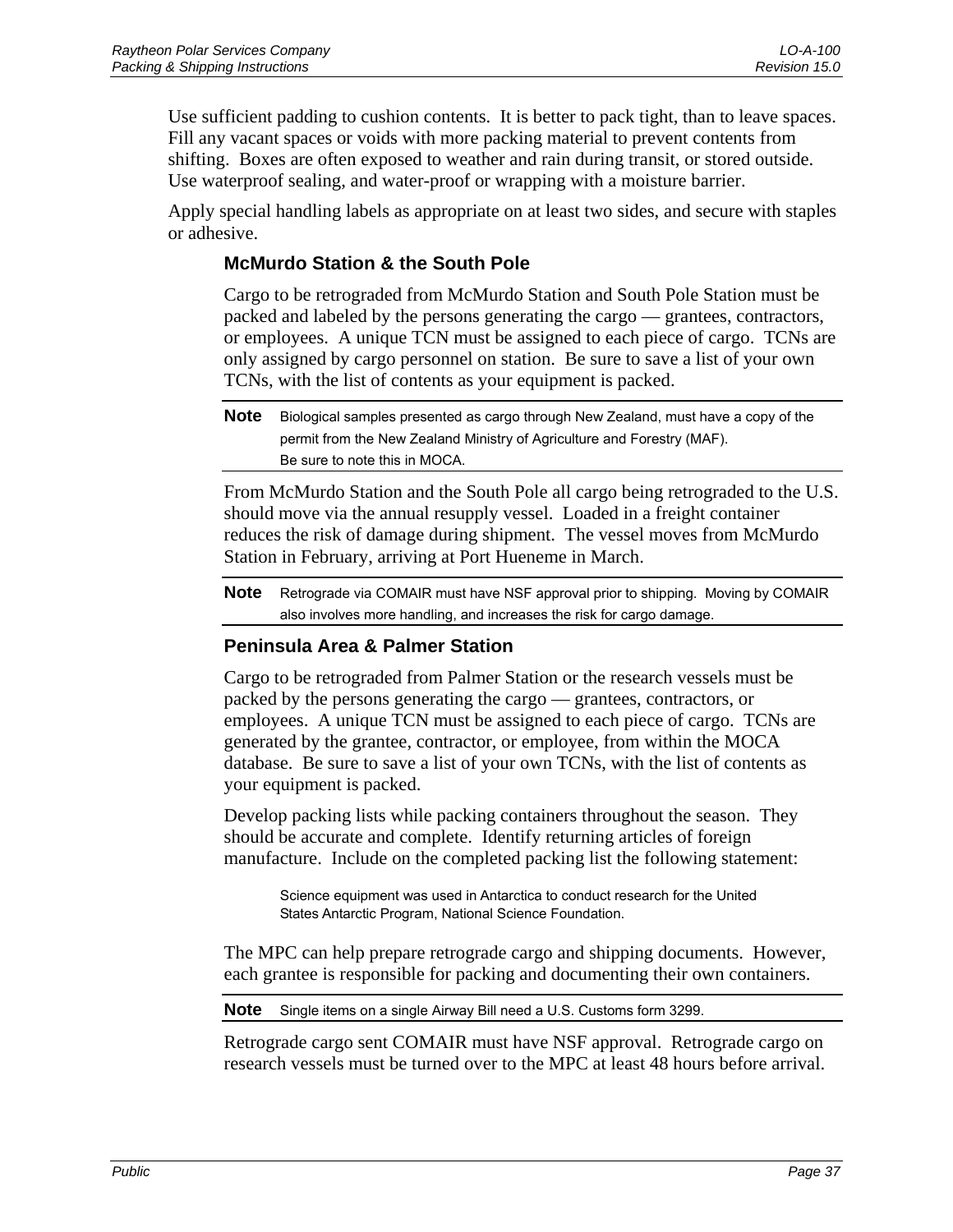## <span id="page-43-0"></span>**Science Samples through McMurdo Station**

Science samples enter the cargo stream using a Sample Shipment Worksheet. All samples presented for shipping must have the following:

- include all applicable permits
- complete the *Unaccompanied Sample Shipment Worksheet* (from MOCA)

**Note** Use an *Unaccompanied Sample Shipment Worksheet* for all sample shipments. Be sure to make note on that If your sample is LIVE or needs priority handling.

- list at least one alternate contact authorized to receive the shipment
	- name and phone number
	- e-mail address
	- date when available for accepting delivery of the sample
- contact number for institutes, facilities, or receiving departments where applicable
- submit to cargo personnel at least 72 hours before redeployment

**Note** The Peninsula Area and Palmer Station must meet the following requirements for special cargo, in addition to the requirements for their area.

### **Geological**

The term "Geological Samples" is insufficient for clearing Customs.

Be specific when describing geological samples. Provide type and origin; like, "freshwater un-consolidated rock." Vague terms for geological samples often alert Customs authorities to x-ray, microwave, or examine samples, which can compromise samples during shipment.

### **Biological**

Shipments described as "Biological Specimens" must be accompanied by a letter, on university letterhead, which addresses the following points:

- source of the product (animal, plant, synthetic)
	- animal, describe type and origin
- if the product contains any animal by-products

Further, add this information when shipping birds (alive or dead):

- both common and scientific names
- migratory birds
	- confirm registration with U.S. Department of Agriculture to receive birds imported to the U.S.

For shipments of biological specimens, you must provide a letter to the U.S. Department of Agriculture (USDA). Use the following format for content letters should be on letterhead from your home university or parent organization.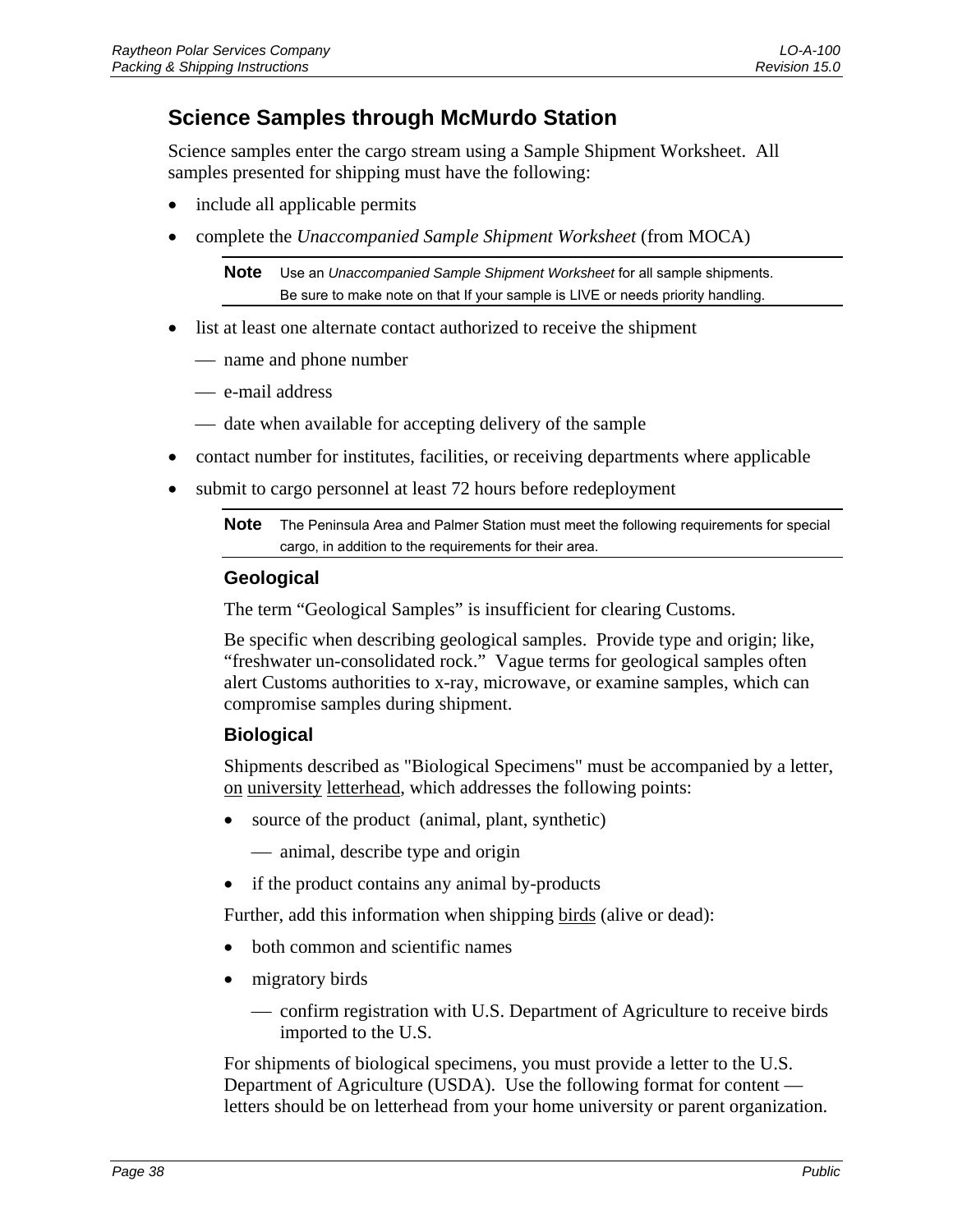<span id="page-44-0"></span>The format and content has been created for inspectors with the Department of Homeland Security (DHS), to standardize letters from USAP participants and ease clearance through U.S. Customs.

### **Science Samples from Peninsula Areas**

Science samples enter the cargo stream using the Marine Operations Cargo Application (MOCA) program. Science samples must be accompanied by complete documentation. Forms handled by the logistics team and MST are forwarded to AGUNSA, for government permissions to transport though Chile. All samples submitted must include the following information:

- all applicable permits
- 3 copies of the US Department of Homeland Security (DHS) letter with the original signature in ink
- 1 copy of the Instituto Antartico Chileno (INACH) Chile Antarctic Institute permit letter with the original signature in ink

All letters should be written university or organization letterhead and include the following information:

- science sample originates from a U.S. research program in Antarctica (*U.S. National Science Foundation, Office of Polar Programs*)
- where and when the sample was collected
- list genus and species (if genus unknown use "Genus spp")
- how many samples? give quantity of sample (if sample is microbial, use volume )

**Note** SAG and *Sernapesca* letters are no longer required. These have been replaced by a single letter to INACH (Chile Antarctic Institute)

- at least one alternate contact authorized to receive the shipment
	- name and phone number
	- e-mail address
	- date when available for accepting delivery of the sample
- contact number for institutions or receiving departments where applicable
- submit to cargo personnel at least 72 hrs before leaving the station or research vessel

**Note** The Science Planning Summary will be provided, annually, to INACH. INACH will use this to verify the validity of NSF sponsored research when import permits (INACH letters) are requested by grantees. Permits should be requested in advance of the planned port date.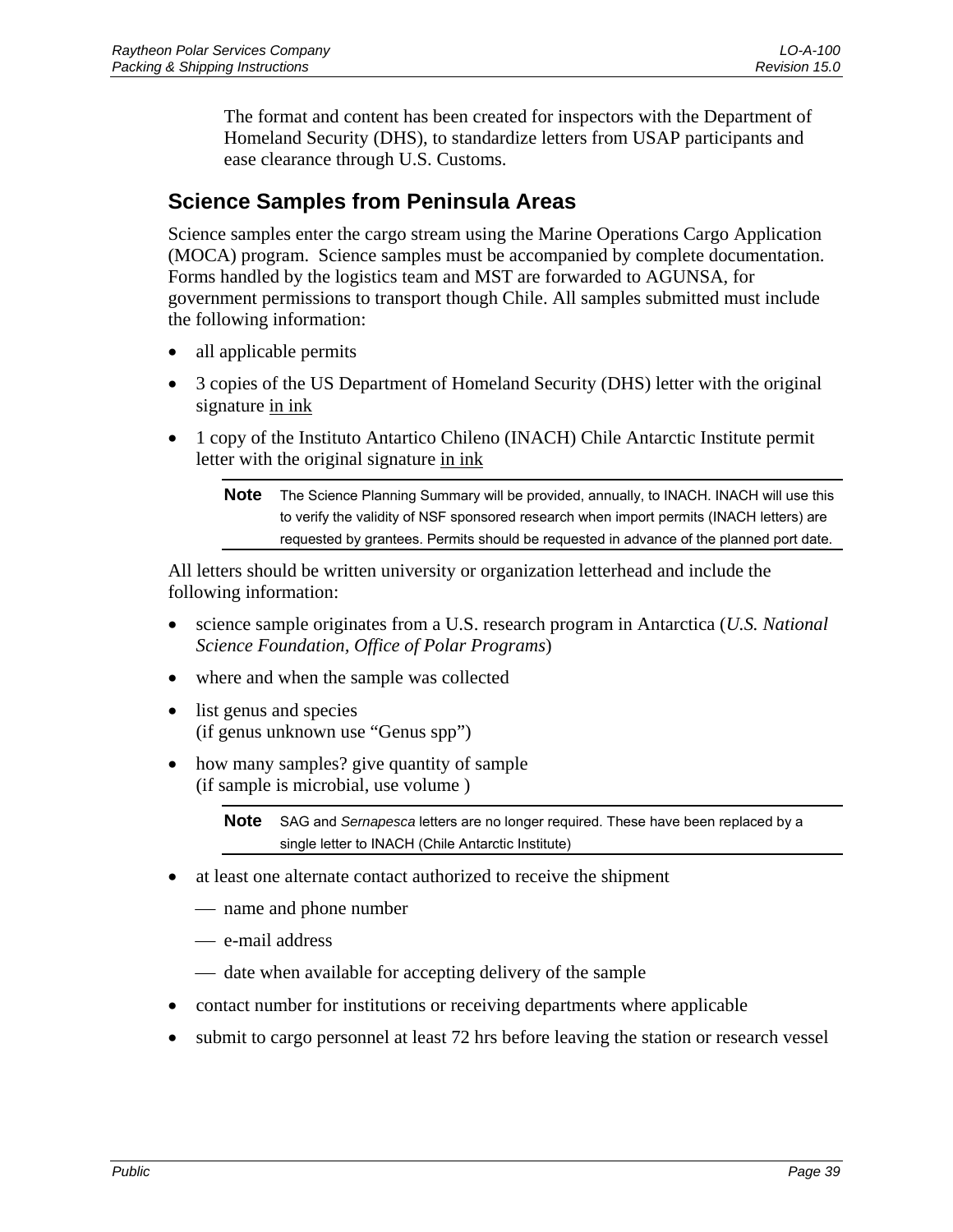### *Seawater Samples*

Water samples being shipped through Chile require the following documentation included with the packing list:

- 3 copies of the US Department of Homeland Security (DHS) letter with the original signature in ink
- 1 copy of the Instituto Antartico Chileno (INACH) Chile Antarctic Institute permit letter with the original signature in ink

### *Oceanographic Samples*

Oceanographic samples being shipped through Chile require the following documentation included with the packing list:

- 3 copies of the US Department of Homeland Security (DHS) letter with the original signature in ink
- 1 copy of the Instituto Antartico Chileno (INACH) Chile Antarctic Institute permit letter with the original signature in ink
- copy of CITES permit from country of origin, if required

### *Agricultural Samples*

Agricultural samples being shipped through Chile require the following documentation included with the packing list:

- 3 copies of the US Department of Homeland Security (DHS) letter with the original signature in ink
- 1 copy of the Instituto Antartico Chileno (INACH) Chile Antarctic Institute permit letter with the original signature in ink
- If samples originate from bird species, a letter with original signature in ink, must be included that verifies the sample was not collected in Norfolk or Suffolk counties, England.
- copy of CITES permit from country of origin, if required
- copy of U.S. Dept. of Agriculture permit (or equivalent)

**Note** If a CITES permit is required, AGUNSA must have all necessary documentation in time to clear Customs — at least two (2) weeks before shipping the sample. If a CITES permit is not required, the request must be submitted no later than one (1) week before shipping.

### *Geological Samples*

Geological samples being shipped through Chile require the following documentation included with the packing list:

- 3 copies of the US Department of Homeland Security (DHS) letter with the original signature in ink
- 1 copy of the Instituto Antartico Chileno (INACH) Chile Antarctic Institute permit letter with the original signature in ink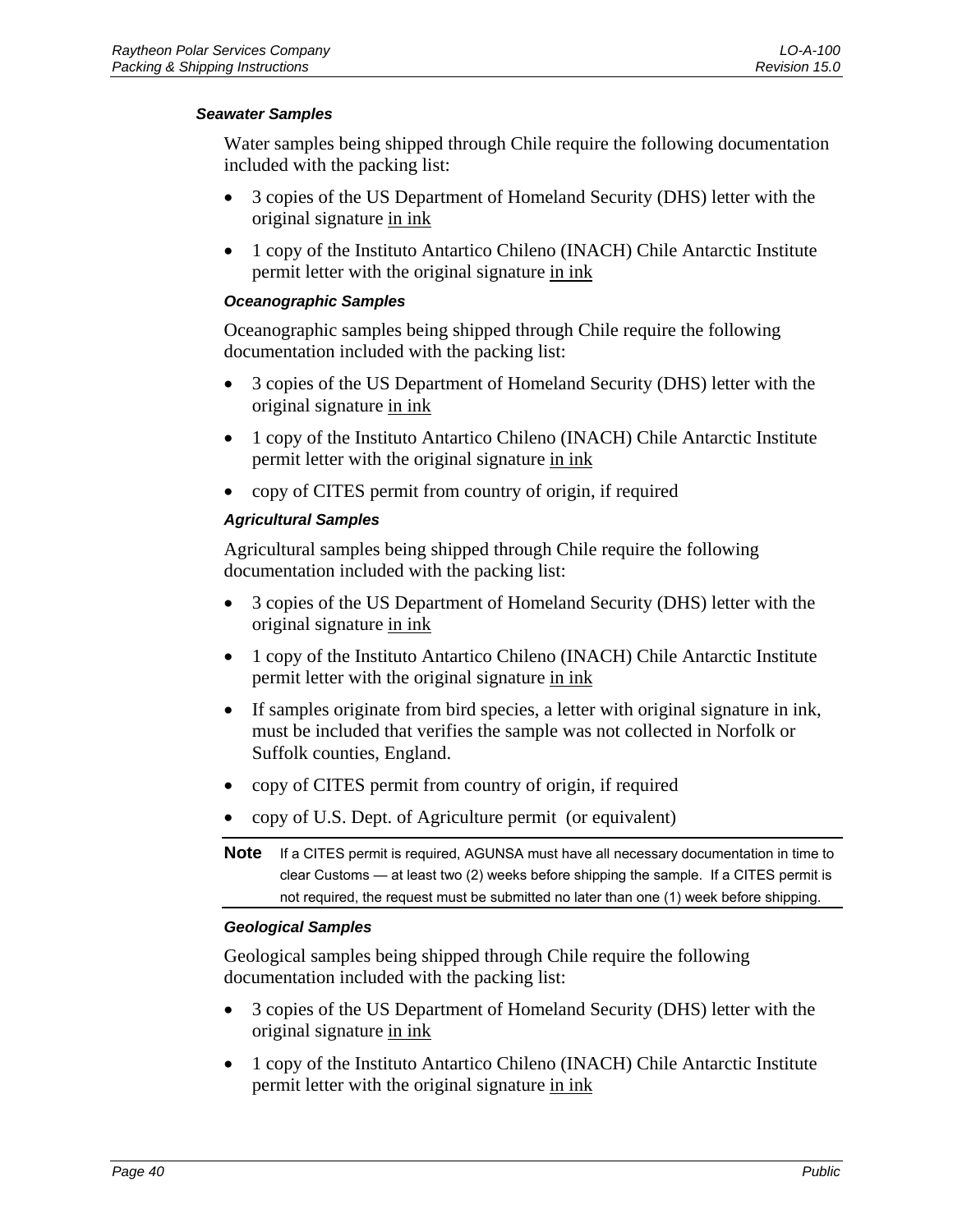### *Paleontological Samples*

Paleontological samples being shipped through Chile require the following documentation included with the packing list:

- 3 copies of the US Department of Homeland Security (DHS) letter with the original signature in ink
- 1 copy of the Instituto Antartico Chileno (INACH) Chile Antarctic Institute permit letter with the original signature in ink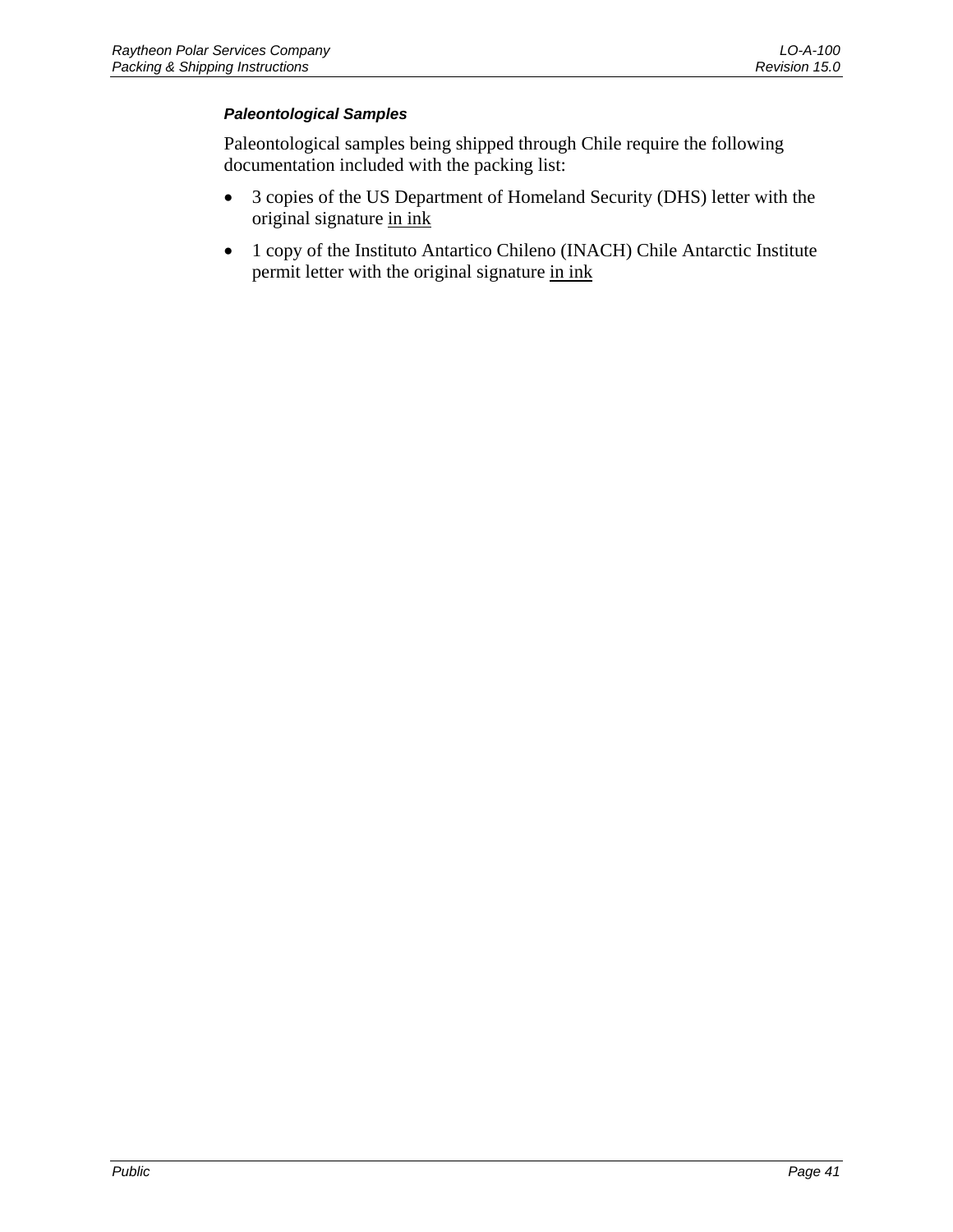<span id="page-47-0"></span>

**Figure 1:** Sample Letter, on university letterhead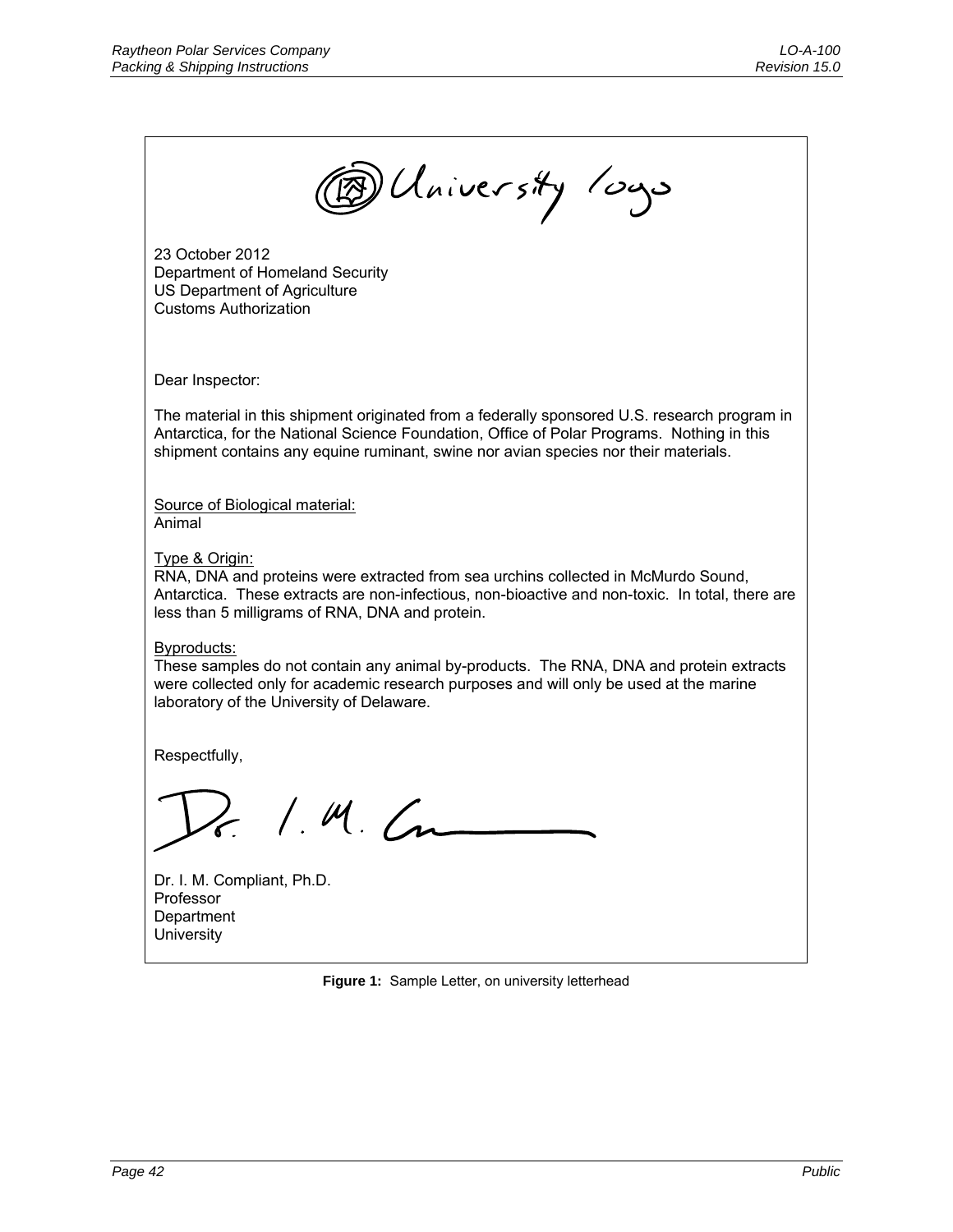# <span id="page-48-0"></span>**Temperature Sensitive Shipping**

Temperature sensitive cargo and science cargo must be clearly marked.

- Keep Chilled
- Keep Frozen

| <b>Note</b> | Temperature sensitive science cargo to-and-from McMurdo Station and the South Pole |
|-------------|------------------------------------------------------------------------------------|
|             | should be shipped on the resupply vessel in February.                              |
|             | Details are included in the body of this document.                                 |
|             | From station, check with USAP Cargo or logistics support personnel for details.    |
|             |                                                                                    |

The most reliable method of temperature control is in refrigerated containers on the vessel. Temperature sensitive shipments using these containers have very few temperature variations during transport:

| Keep Chilled: | $+4$ °C $(+39$ °F)              |
|---------------|---------------------------------|
| Keep Frozen:  | $-20^{\circ}$ C $(-4^{\circ}F)$ |

Participants are responsible for notifying USAP Cargo about any temperature sensitive cargo. You must inform USAP Cargo about ultra-low temperature requirements before submitting cargo for shipping. The same responsibility applies to time sensitive samples or cargo returning from Antarctica.

**Note** Sample shipments which require temperatures colder than -20°C (-4°F) or those which degrade within 30 days should be shipped via COMAIR using methods described below.

If storage is required at Port Hueneme, you must state the temperature at which it is to be stored and coordinate for storage with the Port Hueneme Operations Manager before the sample leaves the station.

### **COMAIR**

All cargo or science samples shipped via COMAIR require prior NSF approval. Remember, COMAIR is the most expensive mode of transport, and costs will be transferred accordingly. Even shipping COMAIR, frozen cargo takes 10 to 15 days for freight forwarding and processing through Customs. Grantees are responsible for getting clearances through Customs for New Zealand or Chile, *and the United States* for samples returning from Antarctica.

Once cleared, science cargo and samples can be forwarded to your institution. Grantees must make arrangements to have cargo received at the destination within the time frame they describe in order to avoid delays which could compromise or damage samples.

**Note** Frozen samples shipped via COMAIR from South America might be delayed more than 15 days because of limited cargo space and limited flight availability.

### **Keep Chilled**

You are responsible for temperature controls with hand carried or accompanied baggage while in transit. With advance notice, contract representatives working for USAP Cargo might be able to help you get more ice. If resupply will be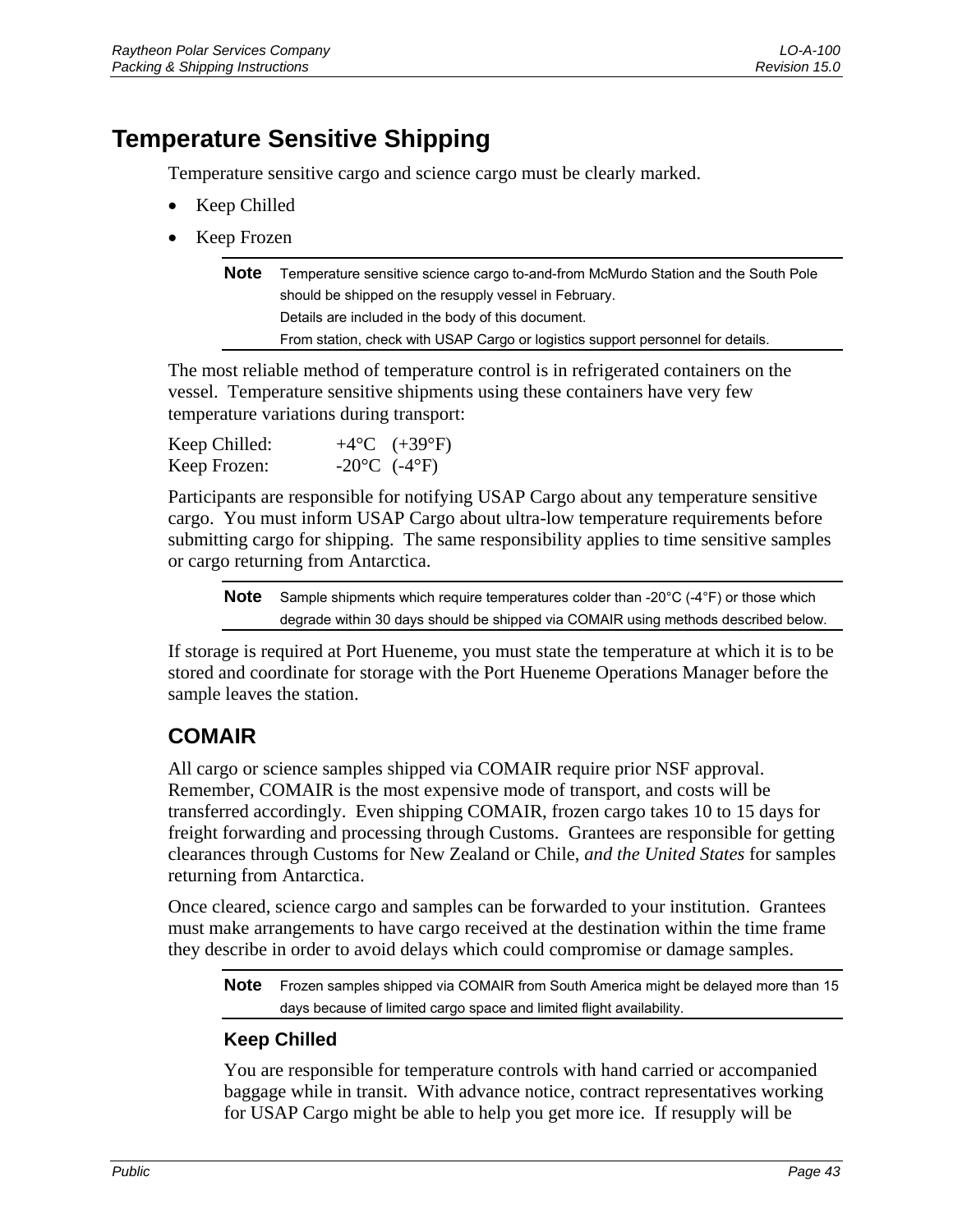<span id="page-49-0"></span>necessary at any port of entry, contact USAP Cargo no less than three (3) days before leaving. They have to know what refrigerant you need: blue ice, green ice, or dry ice.

KEEP CHILLED samples hand carried to Christchurch can **not** be placed in the cargo stream in Christchurch. They do not have the material or personnel to package temperature controlled samples for COMAIR shipment. Material requiring COMAIR shipment should be submitted to USAP Cargo at McMurdo Station, or the MST aboard your research vessel. Hand carried samples are nontransferable; they must travel with the same person to the final destination.

For McMurdo Station, South Pole Station, and New Zealand cargo, the resupply vessel is the best opportunity to truly maintain KEEP CHILLED temperatures for material shipments. The alternative is COMAIR, using eutectic ice.

Samples or cargo which must be shipped via COMAIR and kept chilled will be packed with a cooling agent to help keep packages cool. Chilled samples are packed in *Thermosafe* containers using eutectic ice. The eutectic ice can be replaced or replenished before international flights from Christchurch, Los Angeles, and Punta Arenas.

When using eutectic ice for KEEP CHILLED samples (green ice), science samples may be exposed to temperature change, warming, perhaps to ambient temperature by the time you arrive. To stay chilled, you must keep an insulating layer of plastic bubble wrap between the samples and the eutectic ice. This prevents actual freezing, and helps assure samples stay chilled for the duration of your flight.

Within the USAP Transportation system, samples marked KEEP CHILLED are held in temperature controlled facilities, only where available: Los Angeles, Port Hueneme, Christchurch, or AGUNSA in Chile. There is no guarantee that refrigerated facilities can be located anywhere else. Grantees would have to make their own arrangements through their own air carrier for accompanied baggage.

### **Keep Frozen**

In the Continental Area (McMurdo Station and South Pole Station), it is recommended that Keep Frozen samples be shipped on the resupply vessel because the refrigerated sea containers can be set to the desired temperature. With USAP Cargo, samples marked KEEP FROZEN are maintained in temperature controlled facilities.

However, frozen science samples can also be shipped in a *ThermoSafe*. These are close-celled polyurethane foam containers. They are kept cold with a refrigerant, either dry ice  $(CO<sub>2</sub>)$ , blue ice, or green ice (eutectic ice). You need to replenish the refrigerant before each international flight to keep samples frozen.

• large *ThermoSafe*

inside dimensions 26.5" x 18.5" x 26.5" (67 cm x 47 cm x 67 cm)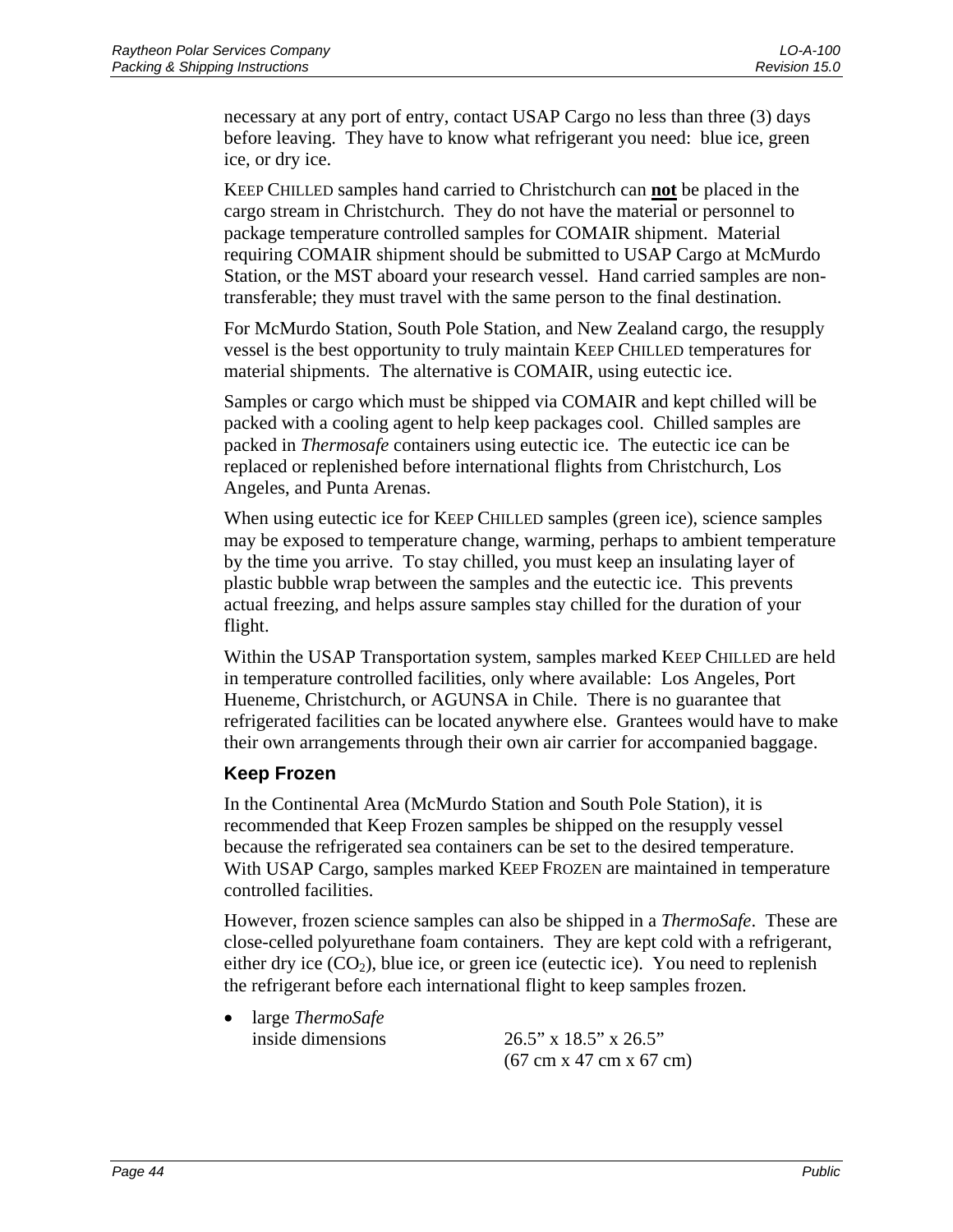<span id="page-50-0"></span>• medium *ThermoSafe* inside dimensions 19.5" x 13.5" x 13.5"

(49.5 cm x 34 cm 34 cm)

Because dry ice is classified as a hazardous substance, delays can occur when using commercial airlines. In the event of such a delay, freight forwarding agents can monitor and resupply dry ice as necessary. Therefore, USAP Cargo may delay shipment at the point-of-origin (on station), maintain temperature control, and keep samples frozen until suitable transport can be found via COMAIR.

**Note** Do not use dry ice if the sample will be compromised by CO<sub>2</sub> gas, or *extreme* cold.

Retrograde science samples which must be kept frozen are packed with refrigerant unless other needs are identified. If dry ice  $(CO<sub>2</sub>)$  will compromise the sample, other arrangements can be made.

# **Samples in Hand-Carry or Checked Baggage**

Specific arrangements for replenishing ice can be made, but you must make those arrangements at least three days before departure. From McMurdo Station you can hand carry containers for dry ice or eutectic ice when returning with KEEP FROZEN OR KEEP CHILLED samples as baggage. Delays can occur on commercial airlines. In the event of such a delay, RPSC has contract agents who might be able to resupply dry ice in some locations. Replenishment can only occur with prior notice.

There are very few restrictions using eutectic ice for samples. However, dry ice is considered a dangerous substance. The International Air Transport Association (IATA), USAF, and Federal regulations state that only 2.5 kg (5 pounds) of dry ice is allowed.

**Note** A total of 2.5 kg dry ice is allowed total per passenger. You can *not* have 2.5 kg in one package, with 2.5 kg in another. You can *not* have 2.5 kg in checked baggage, and another 2.5 in your carry-on.

The weight limit is per passenger; you can not consolidate individual dry ice allowances into one package. Individuals who exceed the weight limit are required to ship the excess as cargo. You can only enter cargo into the USAP transportation system from on station or Port Hueneme, not later at the airport.

Dry ice as baggage requires advance approval from the airline. Grantees and researchers are responsible for getting their own permissions from the airline.

**Note** Each package containing dry ice must be marked as DRY ICE or CARBON DIOXIDE SOLID. Each package must be marked with the net weight of dry ice.

Dry ice must be packed in porous containers. Law prohibits non-porous containers such as hard plastic *Coleman* coolers. You must allow a minimum of three hours between commercial flights in order to schedule replenishment. If you do not have three hours, rearrange your flight plans to include a three hour layover, to meet with contract representatives who might be able to resupply dry ice.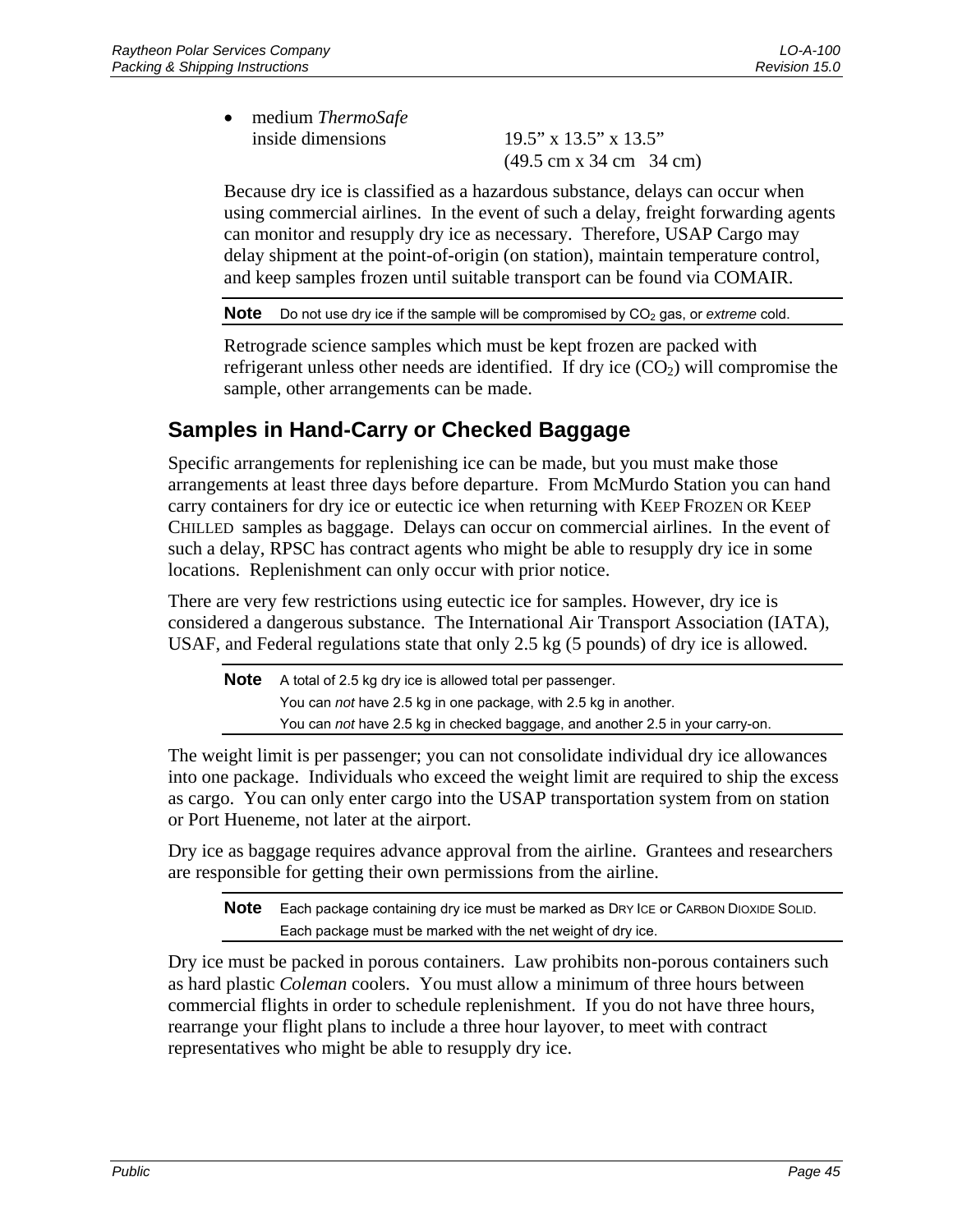# <span id="page-51-0"></span>**Dry Shippers**

Dry shippers are insulated packages using liquid nitrogen  $(LN_2)$  as the refrigerant, fully absorbed in a porous material. Dry shippers are intended for science samples kept at a very low temperature.

**Note** There should be absolutely no free liquid inside.

### WARNING Liquid nitrogen (LN<sub>2</sub>) can destroy human tissue on contact.

Grantees must follow all guidelines regulating dry shippers during commercial transport. As checked baggage or carry-on luggage, dry shippers are permitted only on some passenger aircraft. Grantees must receive approval from the operator. *Even when previously approved by the airline*, individual carriers (pilots, boarding agents, etc) have the right to refuse transport at any time they feel their aircraft is threatened, for whatever reason. Neither USAP Cargo nor the DSG is able to countermand those decisions.

**Note** Dry shippers should be the last resort when shipping frozen samples. Consult with USAP Cargo personnel before using a dry shipper to transport your samples.

It is possible that one airline may allow the dry shipper, but the next plane may not. For example, one might board an airplane in Chicago, fly to Los Angeles and be denied boarding — not as carry-on, not as checked baggage, even on the same airline. The dry shipper might be denied through Customs at the port of entry, or any change of plane.

Failure to meet any requirement set forth by U.S. federal, military or international regulations risks severe penalties and fines:

- civil penalty up to \$100,000
- criminal prosecution: maximum fine of \$250,000 and up to 10 years

All participants and grantees are responsible for their own penalties and fines. To help prevent any violation, have USAP Cargo personnel inspect the dry shipper:

- assure the integrity of the dry shipper, that it meets packaging requirements.
- contact the airline and receive approval (from the airline) for dry shipper before attempting to board the aircraft.
- inspect dry shipper and verify no free liquid is present in container.
- mark the dry shipper with orientation arrows pointing up
- mark the dry shipper with special handling instructions: KEEP UPRIGHT, DO NOT DROP, and NON-REGULATED SUBSTANCE

Recommended additional marking and documentation for dry shippers:

- label each dry shipper with your name and destination address
- include a hardcopy of IATA documentation (Section 5, *Packaging Instructions 202*) attached to the package, and another carried with you
- indicate weight and cube on outside of container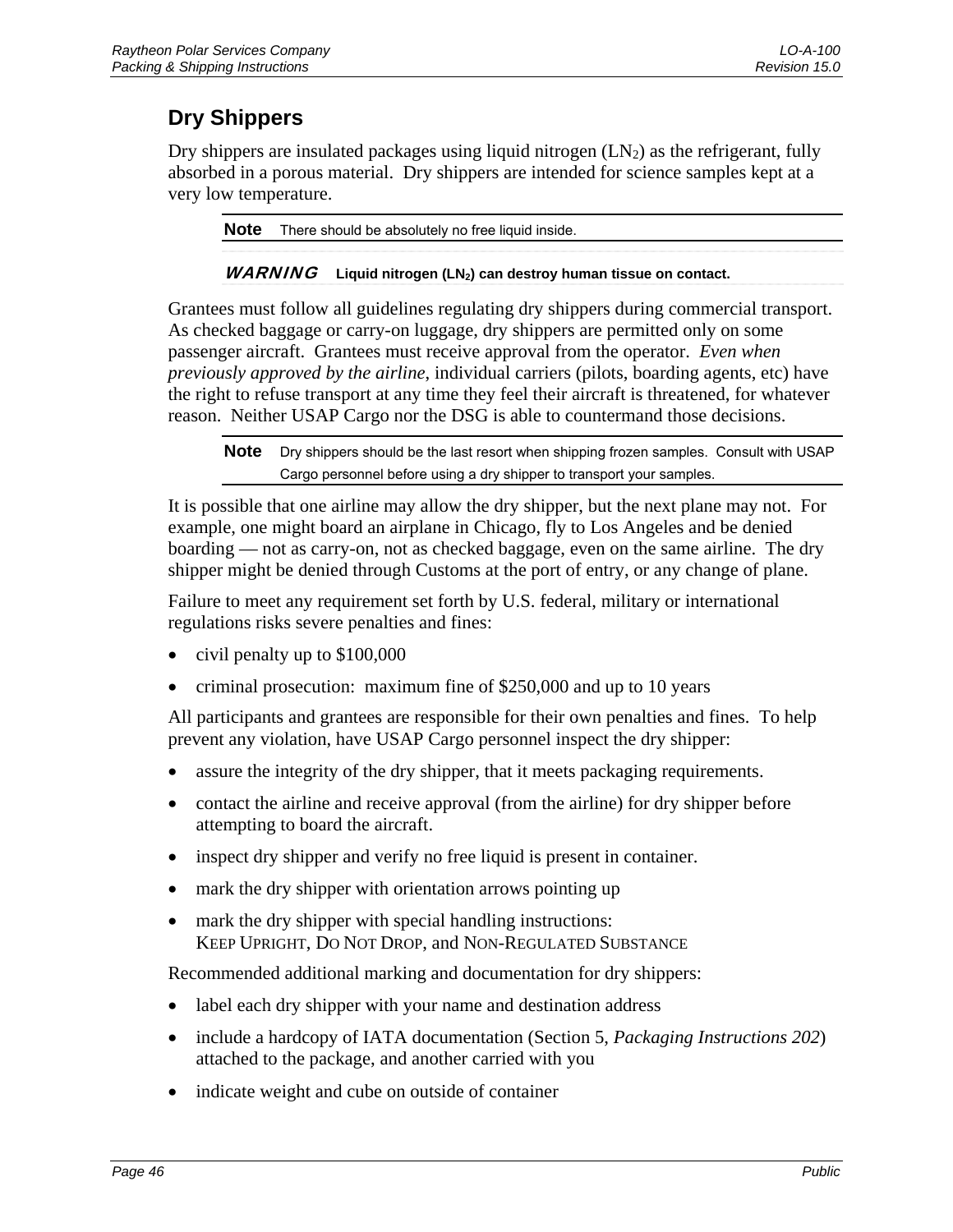# <span id="page-52-0"></span>**Peninsula Area & Palmer Station**

Shipping from the Peninsula Area and Palmer Station must meet the same requirements (above) as shipping from other locations. They may have other forms to submit, using MOCA online. Permits and packaging is still the responsibility of the grantee, although the logistics team can provide hands-on assistance if needed.

For the Peninsula Area and Palmer Station, KEEP FROZEN science cargo is shipped through regular cargo procedures and does not accompany the grantee. For KEEP FROZEN samples, request shipping through the Peninsula Logistics Supervisor, or MPC at least two weeks before departure. In that request, give the volume and weight for your *contents* — they determine the best container and packaging. The vessel MPC will coordinate with AGUNSA as needed.

Allow space for the coolant, whether dry ice or eutectic blue ice. Packaged samples should not exceed one-third of the inner volume. Provide all information for shipping:

- the environment the sample shipment requires
- temperature for storage at Port Hueneme, before forwarding
- requested arrival date
- container type the container with your sample in it
- shipping address
- alternate contact on arrival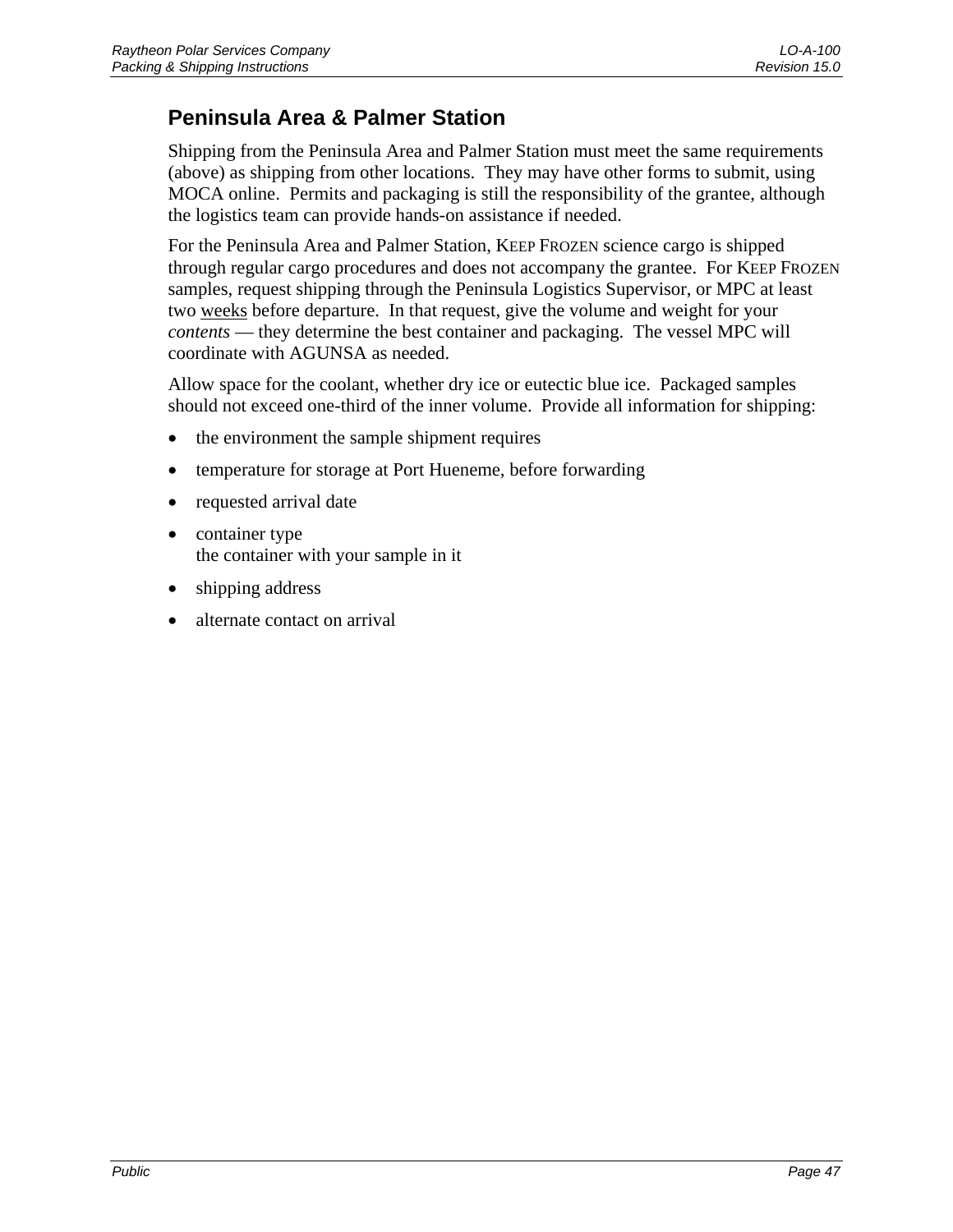# <span id="page-53-0"></span>**Feedback & Contacts**

In order for us to better serve you, we encourage feedback about our logistics system. Positive feedback tells us what satisfies our customers and meets their needs. Constructive critique highlights problem areas that may provide opportunities for improvement, and improve grantee support. We ask for both.

These are the points of contact (POCs) for issues concerning Supply Chain Management:

- Supply Chain Management Director
- USAP Logistics Manager
- Port Hueneme Operations Manager
- Antarctic Terminal Operations (ATO) Manager
- USAP Cargo Supervisor

We all wish you the best in your Antarctic research.

**Note** These are contacts for shipping cargo and equipment. For postal mailing addresses, refer to the *Participants Guide* (NSF 06-52).

### **Port Hueneme**

Freight:

National Science Foundation c/o Raytheon Polar Services Naval Base Ventura County Building 471, North End Port Hueneme, CA 93043

Correspondence:

National Science Foundation c/o Raytheon Polar Services P.O. Box 338 Port Hueneme, California 93041

Telephone:

805-985-6851 800-688-8606

x33608, x33619, x33601

### FAX:

805-984-5432

### e-Mail:

### **PH-CargoOps@usap.gov**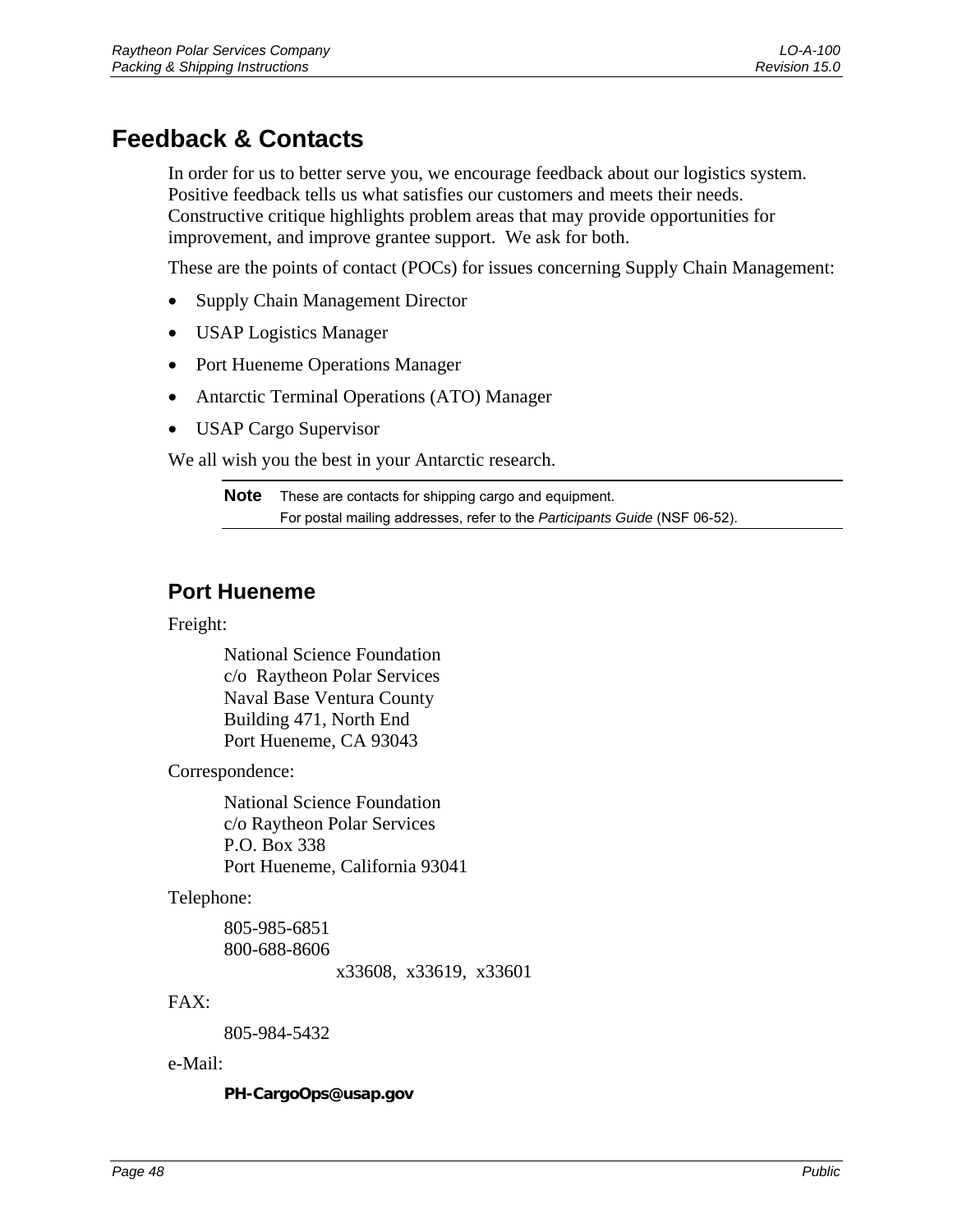# <span id="page-54-0"></span>**U.S. Customs**

U.S. Customs Office Treasury Department 2100 K Street, N.W. Washington, D.C. 20037

# **U.S. Freight Carriers**

These are contact numbers for freight forwarders in the USAP Transportation system.

| Carrier                        | <b>Phone</b> |
|--------------------------------|--------------|
| ABF Freight systems, Inc.      | 800.610.5544 |
| Con-way Freight                | 800.755.2728 |
| <b>FedEx Express</b>           | 800.463.3339 |
| FedEx Freight                  | 866.393.4585 |
| Old Dominion                   | 800.610.6500 |
| <b>UPS Freight</b>             | 800.333.7400 |
| <b>UPS Domestic</b>            | 800742.5877  |
| YRC.<br>(Yellow-Roadway Corp.) | 800.775.2728 |

**Table 5:** Freight Carrier Contact Numbers

## **New Zealand**

National Science Foundation c/o Raytheon Polar Services (NZ) Ltd. Gate 1, Orchard Road North Christchurch International Airport **Christchurch** New Zealand

| Tel: | $+64-3-358-8139$ |
|------|------------------|
| FAX: | $+64-3-358-1479$ |

## **Chile**

Manager, Punta Arenas Operations AGUNSA Deposito Franco Zona Antarctica Agencias Universales S.A. Punta Arenas, Chile

| Tel: | $+56-61-247-503$ |
|------|------------------|
| FAX: | $+56-61-226-095$ |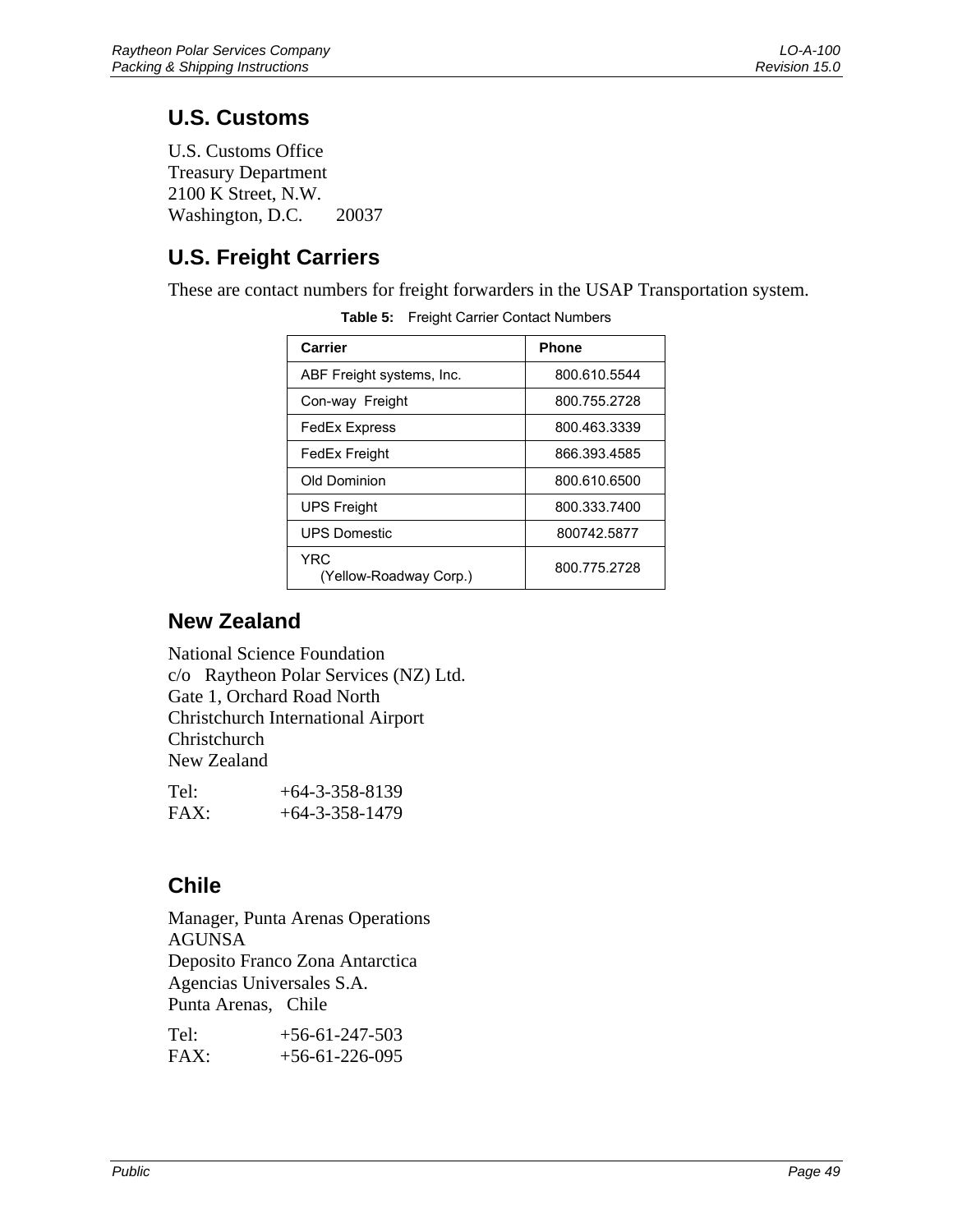# <span id="page-55-0"></span>**Appendix 1: Methods for Shipping Cargo**

Unless otherwise directed by the NSF, RPSC will determine the mode of transport based on when the cargo is received, and what is available at the time. To meet the Port Hueneme cargo cut-off dates, consider the shipping mode and transit time.

# **Resupply Vessel**

The USAP charters one container ship each year to move cargo between Port Hueneme, CA and McMurdo Station. That often includes a stop at Port Lyttelton, New Zealand. Often referred to as "The Vessel," it leaves from Port Hueneme, CA, and arrives at McMurdo Station in February. Considering all methods of transport to Antarctica, the annual resupply vessel is most cost effective.

The vessel returns to Port Hueneme for retrograde offload in mid-March. The onward shipment of scientific materials and samples is first priority. Shipping via the resupply vessel should be the first option considered, for cost *and* the ability to support temperature sensitive cargo.



# **Commercial Shipping**

Commercial surface shipping (COMSUR) moves cargo via ocean going surface vessel. Cargo that arrives at Port Hueneme by the RDD is containerized and shipped COMSUR to New Zealand or Chile. This is a primary and cost effective transportation mode. There are two major COMSUR shipments to New Zealand each year. For Punta Arenas, Chile, COMSUR shipments depart at regular intervals throughout the year, depending on cargo volume.

Cargo that cannot arrive at Port Hueneme by the RDD must be flown by commercial air (COMAIR), if that is the only way to meet the ROS date. Shipping COMAIR is costly, and not recommended. Also, it requires prior approval from the NSF.

# **USAP Airlift**

Special Assignment Airlift Mission (SAAM) flights are USAF cargo planes chartered by the USAP to transport oversized or perishable cargo, like helicopters and liquid helium. SAAM flights typically start at the beginning of the austral summer. Special coordination is required for all SAAM flights, and they are expensive. Do not plan to send cargo by SAAM; there is no guarantee a SAAM flight will be available.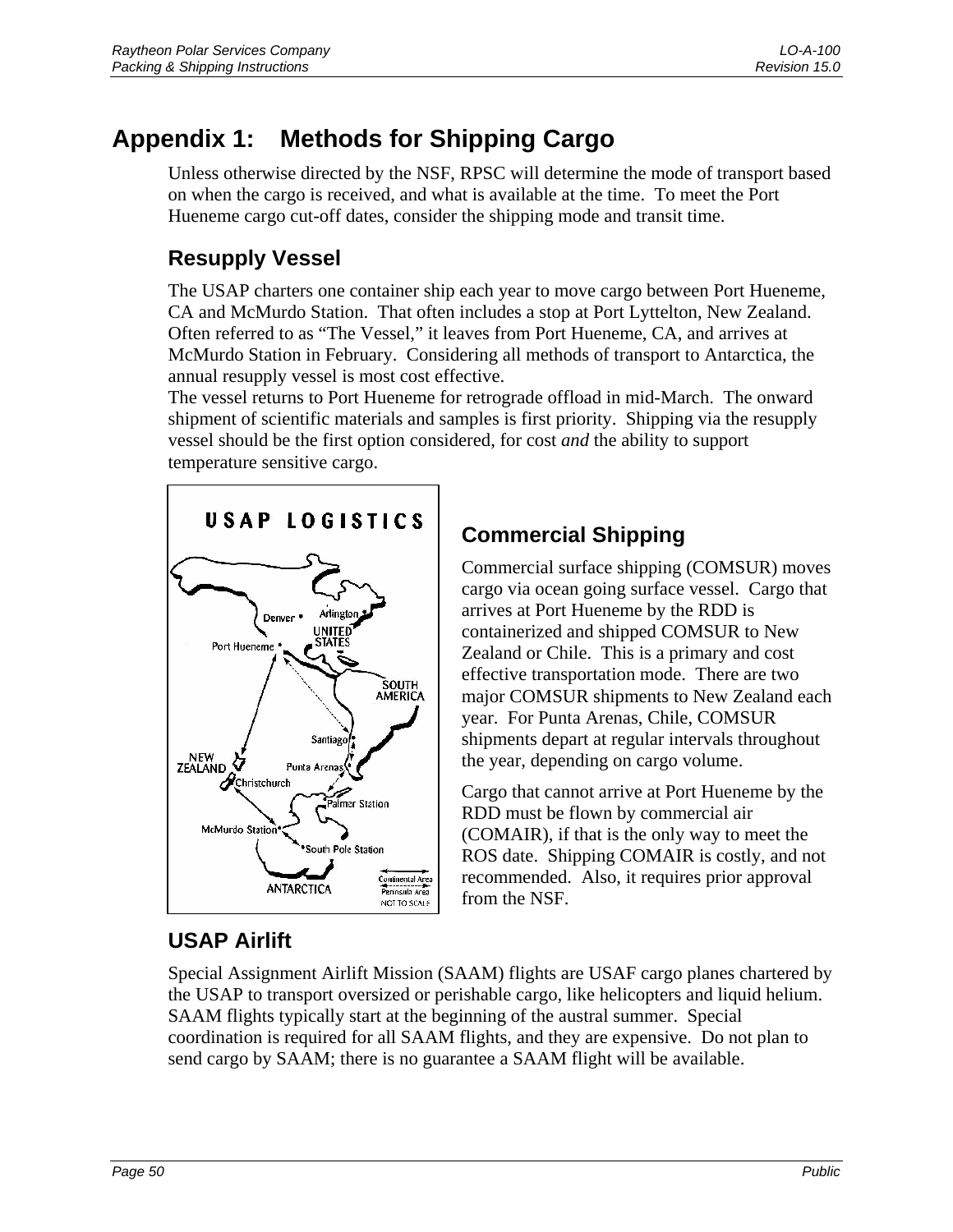# <span id="page-56-0"></span>**Appendix 2: Transportation Costs and Planning**

Acquisition planning schedules provide timelines for moving cargo to Antarctica. Plan ahead and use the lowest cost options as shown in the table. Contact the Manager, Port Hueneme Operations, with any questions about lead times for special handling.

| <b>Transport Mode</b>                                                                                                                                                                                  | TO:                               | <b>Transit Time</b>                                                                                         | Cost                          | <b>Lead Time</b>                                                 | Advantage                                                                                                                                 |                                                                                                                        |
|--------------------------------------------------------------------------------------------------------------------------------------------------------------------------------------------------------|-----------------------------------|-------------------------------------------------------------------------------------------------------------|-------------------------------|------------------------------------------------------------------|-------------------------------------------------------------------------------------------------------------------------------------------|------------------------------------------------------------------------------------------------------------------------|
|                                                                                                                                                                                                        |                                   |                                                                                                             |                               |                                                                  |                                                                                                                                           |                                                                                                                        |
| <b>COMSUR</b><br>Container ship.<br>Break-bulk cargo<br>too large for<br>containers.                                                                                                                   | Christchurch,<br>New Zealand      | 25 Days                                                                                                     | <b>US\$ 1.22</b><br>per pound | 45 days<br>Due in<br>Port Hueneme<br>35 days before<br>ROS date. | Cost is less than other modes.<br>Still more expensive than the<br>Resupply vessel.                                                       |                                                                                                                        |
|                                                                                                                                                                                                        | Punta Arenas.<br>Chile            | 45 Days                                                                                                     |                               | 65 Days<br>Due in<br>Port Hueneme<br>65 days before<br>ROS date. |                                                                                                                                           | Schedule based on vessel cut-<br>off dates.<br>Oversized cargo can be<br>delayed in Santiago, Chile, up<br>to 14 days. |
|                                                                                                                                                                                                        |                                   |                                                                                                             |                               |                                                                  |                                                                                                                                           |                                                                                                                        |
| <b>COMAIR</b><br>Commercial airline<br>Cargo moved by<br>freight handler,<br>or as freight on<br>regular flights.                                                                                      | Christchurch.<br>New Zealand      | 2 to 6 days                                                                                                 | <b>US\$ 3.56</b><br>per pound |                                                                  | 7 to 10 days<br>Due<br>Port Hueneme<br>7 to 10 days<br>before CHCH.                                                                       | Most expensive shipping.<br>Quickest delivery. Provides<br>goods on short notice.<br>Outsized items sometimes go       |
|                                                                                                                                                                                                        | Punta Arenas.<br>27 days<br>Chile |                                                                                                             |                               | 30 days                                                          | thru Chicago, and can take<br>weeks as air freight.                                                                                       |                                                                                                                        |
|                                                                                                                                                                                                        |                                   |                                                                                                             |                               | Due to<br>Port Hueneme<br>30 days                                | Hazardous cargo can only<br>move as air freight.                                                                                          |                                                                                                                        |
|                                                                                                                                                                                                        |                                   |                                                                                                             |                               |                                                                  |                                                                                                                                           |                                                                                                                        |
| <b>Resupply Vessel</b><br>Chartered vessel<br>moving from<br>Port Hueneme, CA<br>to Lyttelton, NZ.<br>to McMurdo Sta.<br>South Pole cargo<br>moved later from<br>McMurdo Sta.<br>(airlift or overland) | Port Lyttelton,<br>New Zealand    | 17 days                                                                                                     | <b>US\$ 0.45</b><br>per pound |                                                                  | Most cost effective shipment.<br>Move containers & bulk cargo<br>at same time.<br>Move outsized and overweight<br>cargo at no added cost. |                                                                                                                        |
|                                                                                                                                                                                                        | McMurdo Sta.<br>South Pole Sta.   | 5 to 6 days<br>(23 days, to<br>McMurdo Sta)<br>Movement to<br>South Pole by<br>air or land.<br>next season. |                               | ALL DUF<br>Port Hueneme<br>1 December                            |                                                                                                                                           |                                                                                                                        |
| Vessel offloads<br>cargo at McMurdo,<br>loads retrograde<br>and recycle for<br>return trip.                                                                                                            | Retrograde to<br>Port Lyttelton   | 6 to 10 days<br>depending on<br>reload                                                                      | <b>US\$ 0.30</b><br>per pound | ALL DUE                                                          | Most cost effective return<br>shipment.<br>Most assured for temperature                                                                   |                                                                                                                        |
|                                                                                                                                                                                                        | Retrograde to<br>Port Hueneme     | 17 days                                                                                                     |                               | McMurdo Sta.<br>31 January                                       | controlled samples.<br>Most secure for containers and<br>bulk samples on return.                                                          |                                                                                                                        |
|                                                                                                                                                                                                        |                                   |                                                                                                             |                               |                                                                  |                                                                                                                                           |                                                                                                                        |

**Table 6:** Costs & Planning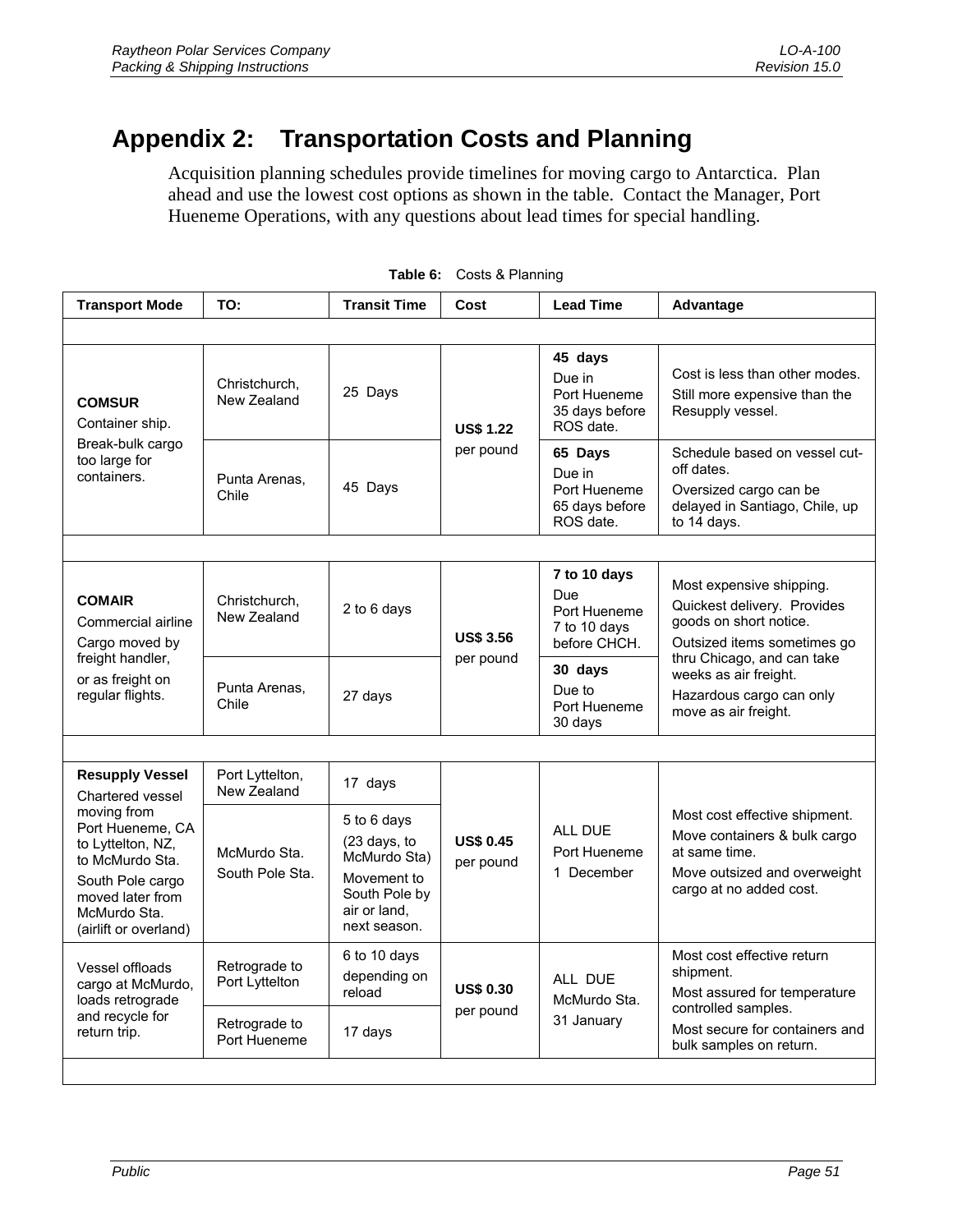| <b>Transport Mode</b>                                                                                     | TO:                          | <b>Transit Time</b>                     | Cost                              | <b>Lead Time</b>                                                               | Advantage                                                               |
|-----------------------------------------------------------------------------------------------------------|------------------------------|-----------------------------------------|-----------------------------------|--------------------------------------------------------------------------------|-------------------------------------------------------------------------|
| <b>USAP Airlift</b><br>Contract airlift<br>NZ to McMurdo<br>then to South Pole<br>and<br>deep field camps | McMurdo<br>Station           | $6 - 8$ hrs<br>depending on<br>aircraft | N/A<br><b>USAP</b><br>subcontract | 7 Days<br>Due in CHCH<br>7 to 10 days<br>before ROS<br>date McMurdo.           | Move passengers (PAX) and<br>cargo between CHCH and<br>McMurdo Station. |
|                                                                                                           | South Pole<br>Station        | $3$ to 4 hrs<br>depending on<br>weather |                                   |                                                                                | 10 Days<br>Due in CHCH<br>10 to 14 days<br>before ROS at<br>South Pole. |
| Retrograde and<br>Redeployment                                                                            | Christchurch.<br>New Zealand | $6 - 8$ hrs<br>depending on<br>aircraft |                                   | 7 Days<br>Due in<br>McMurdo<br>7 to 10 days<br>before flight to<br><b>CHCH</b> | Move PAX and cargo<br>back to NZ, end of season.                        |
|                                                                                                           |                              |                                         |                                   |                                                                                |                                                                         |

The least expensive mode for the continental area (McMurdo Station and South Pole) is the resupply vessel. The least expensive mode for the Peninsula Area it is COMSUR. Both modes require extra lead-time for delivery because of longer transport times.

As a general rule Port Hueneme serves as worldwide shipping hub for the USAP, and all cargo moving to-and-from Antarctica. Hazardous materials may require an additional 15 days transit time. Similarly, oversized cargo may also be delayed *en route*.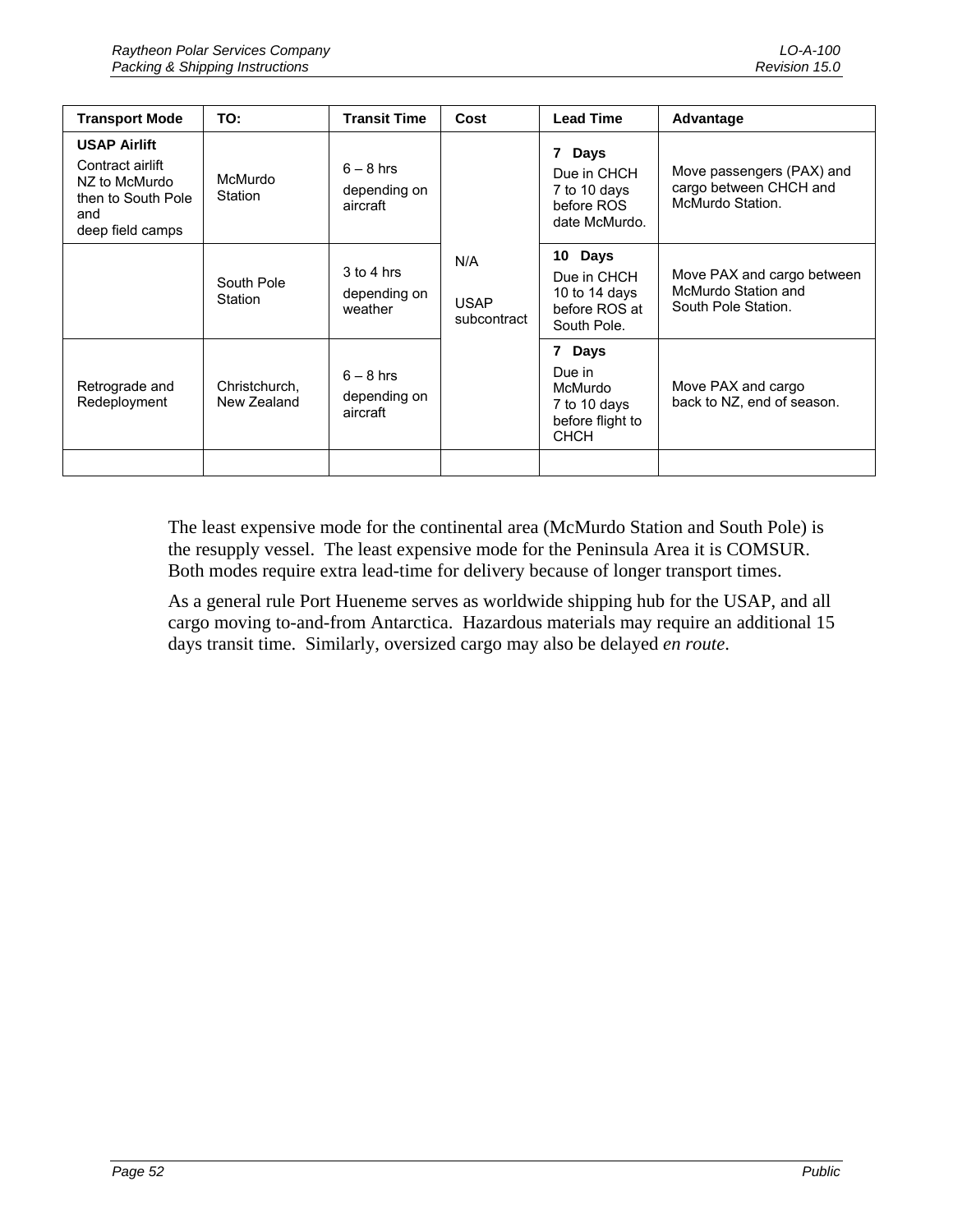# <span id="page-58-0"></span>**Appendix 3: Vessel Required Delivery Dates**

Please refer to the *RDD for Port Hueneme* to determine the date when cargo must be received at Port Hueneme for on-time delivery via COMSUR. Refer to the table below for resupply vessel RDDs. to McMurdo Station.

|                              | <b>RDD Pt. Hueneme</b> | <b>Required On Site</b> | <b>ROS</b> |
|------------------------------|------------------------|-------------------------|------------|
| <b>Resupply Requisition</b>  | 1 September            | 1 February              | 2032       |
| <b>Food Requisitions</b>     | 3 November             | 1 February              | 2032       |
| <b>Construction Projects</b> | 1 December             | 1 February              | 2032       |

**Table 7:** Vessel Delivery Dates

|                               | <b>RDD Pt. Hueneme</b> | <b>Required On Site</b><br>by PRIORITY | <b>ROS</b> |
|-------------------------------|------------------------|----------------------------------------|------------|
| Life, Health, Safety Critical | 1 September            | PRIORITY 1                             | 2121       |
| <b>Food Requisitions</b>      | 2 November             | PRIORITY 1                             | 2121       |
| <b>Mission Critical</b>       | 1 September            | PRIORITY 2                             | 2122       |
| <b>Mission Essential</b>      | 2 September            | PRIORITY 3                             | 2123       |
| Mission Important             | 3 September            | PRIORITY 4                             | 2124       |

**Table 8:** Vessel Delivery Priority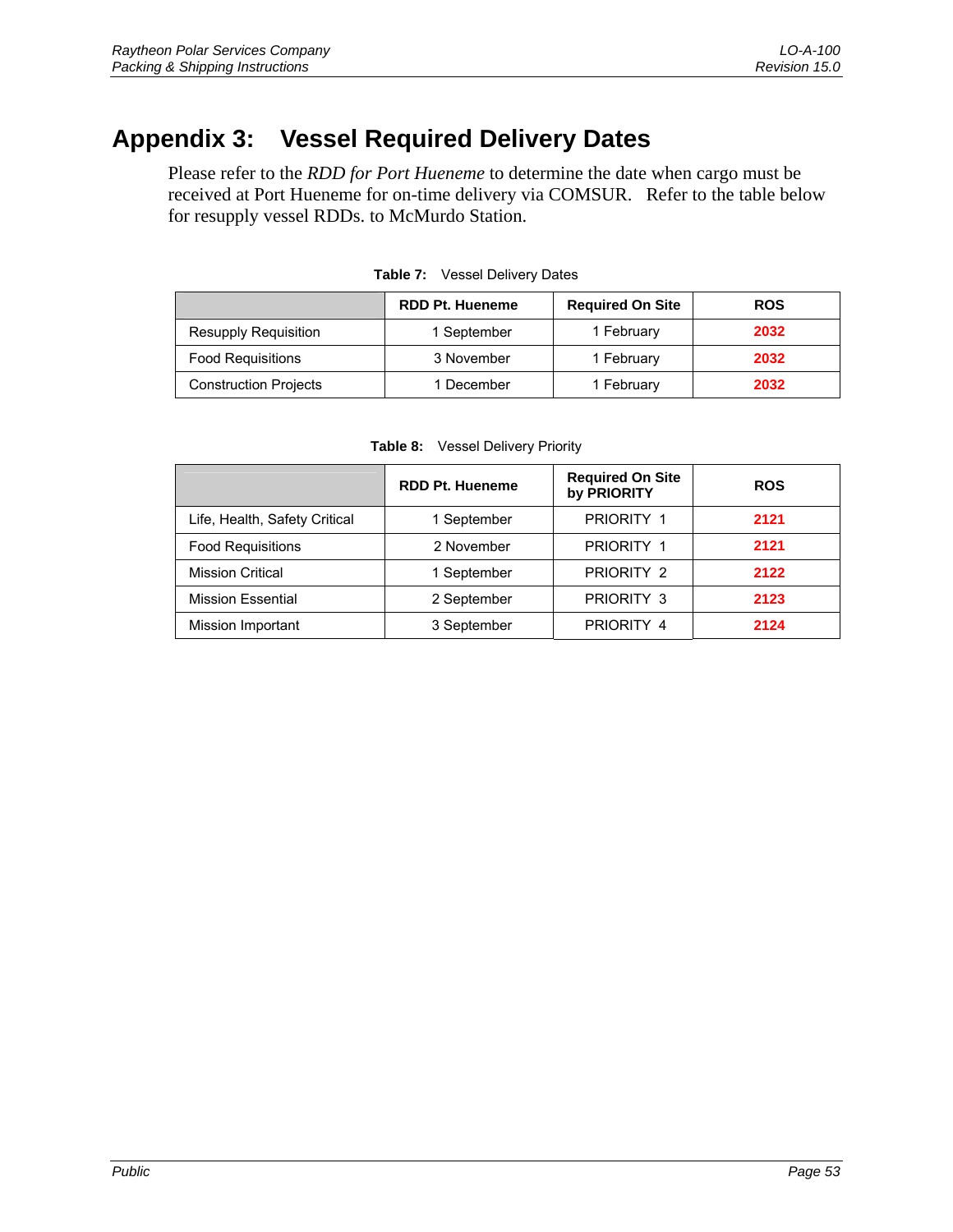# <span id="page-59-0"></span>**References**

List source material or supporting documents, if any.

## **Supporting Documents**

You may also refer to these documents when completing these instructions.

- *Antarctic Conservation Ac*t
	- http://www.nsf.gov/od/opp/antarct/aca/aca.jsp
- *Certificate of Registration of Foreign Manufactured Item*, U.S. Customs form 4455
- *U.S. Customs Transportation Entry* (T&E) U.S. Customs form 7512
- *Declaration for Free Entry of Unaccompanied Articles* U.S. Customs form 3299 http://www.cbp.gov/xp/cgov/toolbox/forms/
- New Zealand Customs Form 33

http://www.customs.govt.nz/

- Ministry of Agriculture and Forestry (MAF) http://www.biosecurity.govt.nz
- NSF 06-52 *Participant Guide*
- NSF form 1368 *Radioisotope Authorization*

## **Standards and Guidelines**

- AFMAN 24-204 *Preparing Hazardous Materials for Military Air Shipments*
- CFR Title 49 *Transportation*
- FAR Part 44 *Government Property*
- GAO *Standards for Internal Control in the Federal Government*
- IATA *Dangerous Goods Regulations*
- IATA *Packaging Instructions 202*
- International Maritime Dangerous Goods (IMDG) Code
- MIL-STD-2073-1 *Packaging Requirement Code* (PRC)
- OMB A-123 *Management's Responsibility for Internal Control*
- USC, Title 49 *Parts 100-185 Hazardous Materials Regulations*

### **Related Internal Documents**

• DS-A-100c *Excess Baggage Request*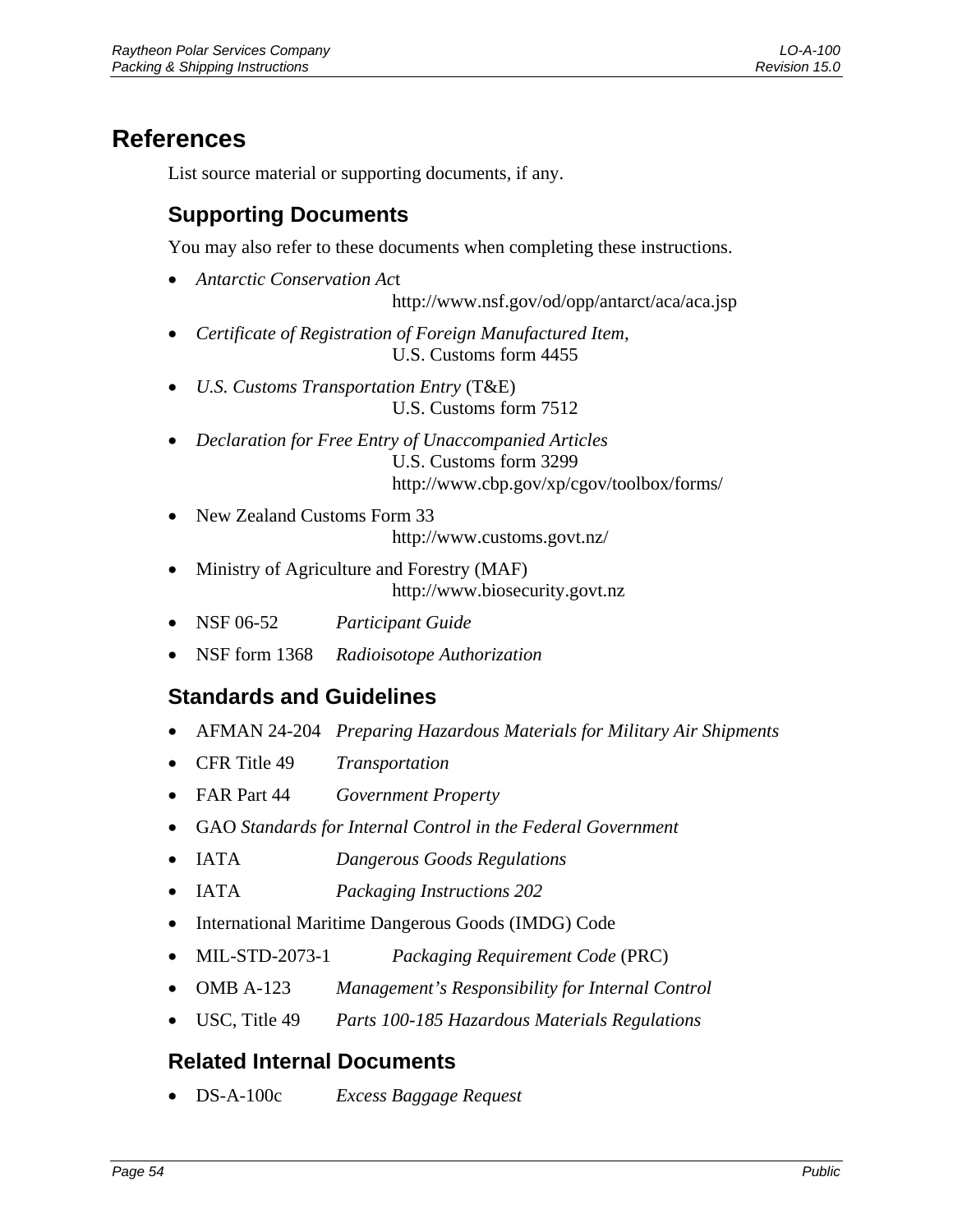- <span id="page-60-0"></span>• FI-A-017 *Temporary Property Hand Receipt*
- LO-A-108 *Cargo Disposition Reporting*
- LO-A-109 *Shipping Retrograde Science Cargo*
- LO-H-500 *Port Hueneme Operations*

# **Glossary**

Refer also to the list of approved terms in the Glossary.

### **AFMAN**

Air Force Joint Manual

### **AFMC**

USAF Material Command

### **AGUNSA**

Agencias Universales de Sud America The South American logistics support agent contracted by USAP.

### **AIL**

Antarctic Infrastructure and Logistics Division for the NSF

#### **ANT**

Antarctic Sciences Division of the NSF

#### **APHIS**

Animal and Plant Health Inspection Service of the U.S. Department of Agriculture

#### **AR/SV**

Antarctic Research & Supply Vessel

### **ATO**

Antarctic Terminal Operations

### **Cargo Resupply Vessel**

A chartered vessel hired to move cargo between Port Hueneme and McMurdo Station. It generally includes a port call at Port Lyttelton, New Zealand. Often referred to as "the Vessel," it is the most cost efficient transport for moving material to McMurdo Station. That cargo is often moved on to inland camps and the South Pole Station.

### **CFC**

chlorofluorocarbon An organic compound damaging to the ozone layer.

### **CFR**

Code of Federal Regulations

### **CHC**

### **CHCH**

Cheech Slang for Christchurch, New Zealand.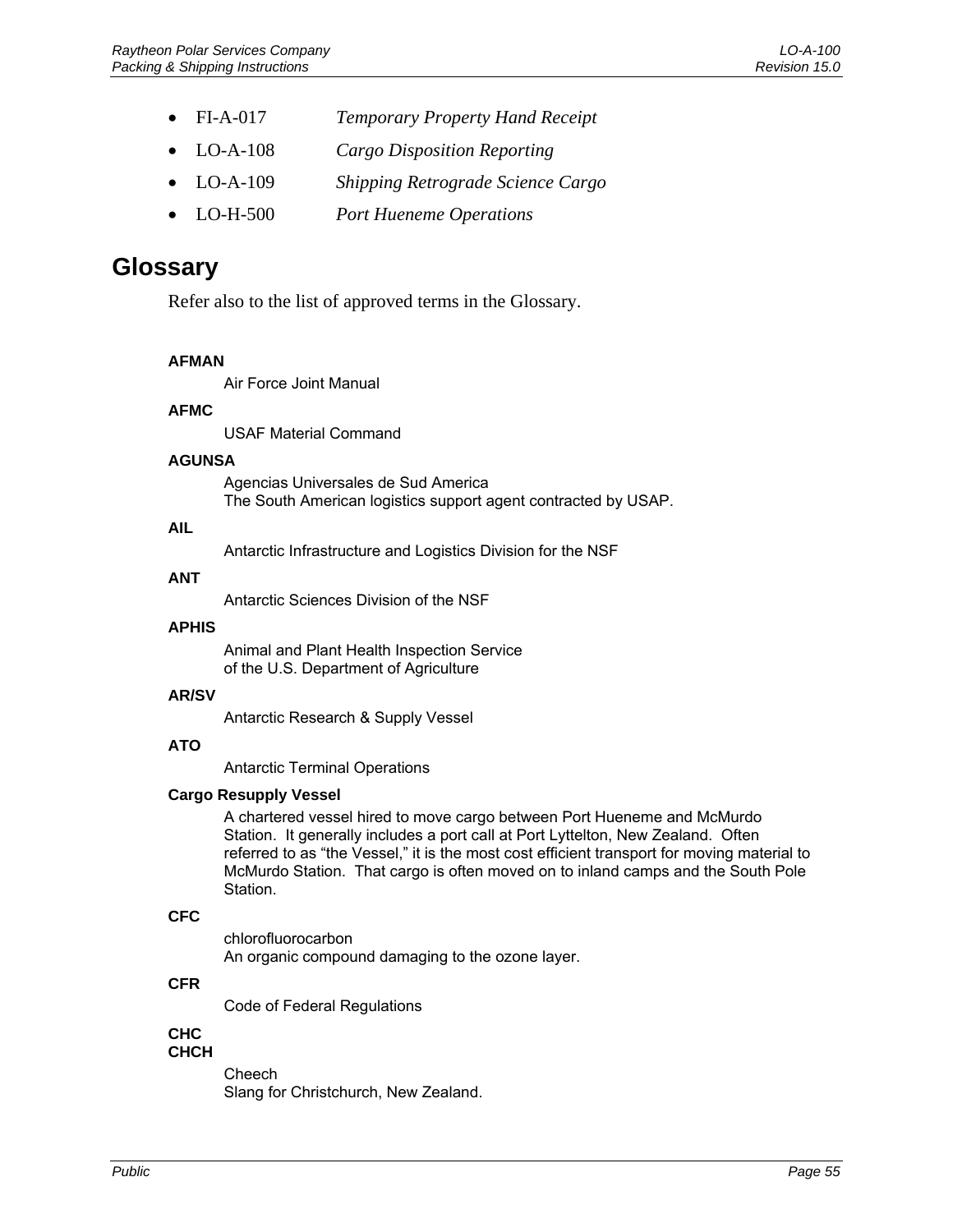#### **Chilean Territory**

Generally the area around the country of Chile. May also refer to the area between 50° and 90° East latitude.

#### **CITES**

Convention on the International Trade in Endangered Species http://www.cites.org/

#### **COMAIR**

Commercial Air Material or supplies transported via commercial aircraft, rather than USAP subcontractor (ANG, Kenn Bork Air Ltd., etc.). This is the most expensive shipping method for the USAP. Please avoid whenever possible. Advance authorization from the NSF is required for all COMAIR shipments.

#### **COMSUR**

Commercial Surface Cargo transported by a commercial shipping line, usually an ocean-going vessel.

#### **Continental Site**

Any USAP site throughout the Antarctic continent. Typically transit through Christchurch, NZ, to McMurdo Station. From there, transit to the South Pole Station, or Inland field camps.

#### **CONUS**

Continental United States

#### **CTS**

Cargo Tracking System

#### **DHS**

Department of Homeland Security

#### **DHQ**

Denver Headquarters

#### **DNF**

DO NOT FREEZE

#### **DOT**

U.S. Dept of Transportation

### **DSG**

Deployment Specialists Group

#### **ECW**

Extreme Cold Weather gear issued for deployment.

#### **eutectic ice**

The solid formed when a mixture of 76% water and 23% salt (by weight) is frozen. It melts at −21°C (-5°F), with about three times the refrigerant effect of dry ice.

### **FAA**

Federal Aviation Administration

#### **FAR**

Federal Acquisition Regulation

### **FAX**

document Facsimile transmission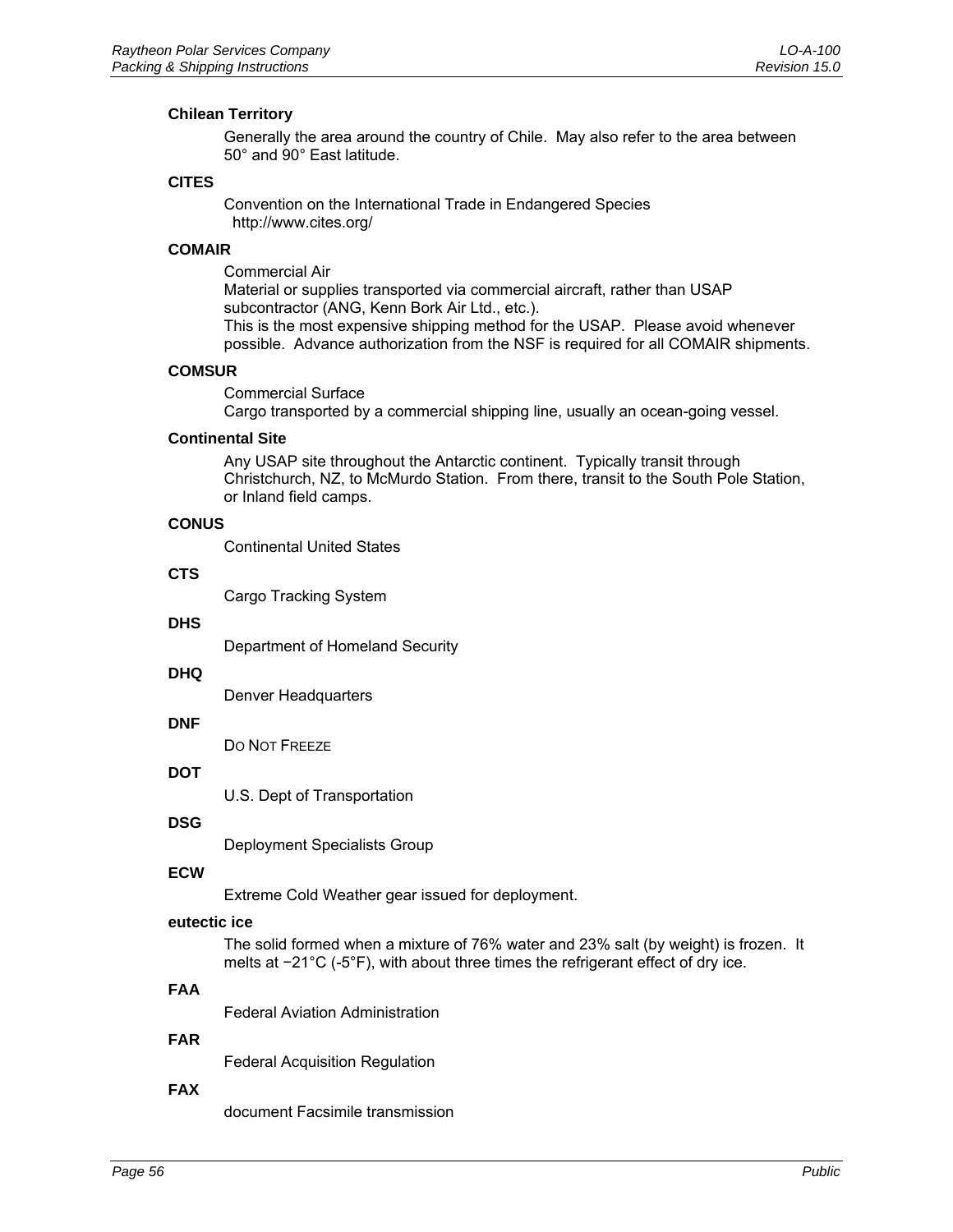#### **GAO**

General Accountability Office

#### **HBCF**

Hydrobromochlorofluorocarbon An organic compound damaging to the ozone layer.

### **HCFC**

Hydrochlorofluorocarbon An organic compound damaging to the ozone layer.

### **IATA**

International Air Transport Association These regulations on dangerous goods govern commercial hazardous material transport.

#### **ICAO**

International Civil Aviation Organization

#### **IMDG**

International Maritime Dangerous Goods

### **INACH**

Instituto Anartico Chileno Chile Government Antarctic Institute Ministry of Foreign Affairs http://www.inach.cl/

#### **IPPC**

International Plant Protection Convention

#### **ISPM**

International Standards for Phytosanitary Measures

#### **LMG**

AR/SV *Laurence M. Gould*

#### **MAF**

Ministry of Agriculture and Forestry, in New Zealand

#### **Mainbody**

Large movement, the period of majority transport to Antarctica for season opening. Same movement occurs in retrograde at station closing.

#### **MAWB**

Master Airway Bill

#### **MOCA**

Marine Operations Cargo Applications Online tool to submit science samples for retrograde shipping. Might be called the McMurdo Operations Cargo Applications, which is the same thing.

#### **MPC**

Marine Project Coordinator

#### **MSDS**

Material Safety Data Sheets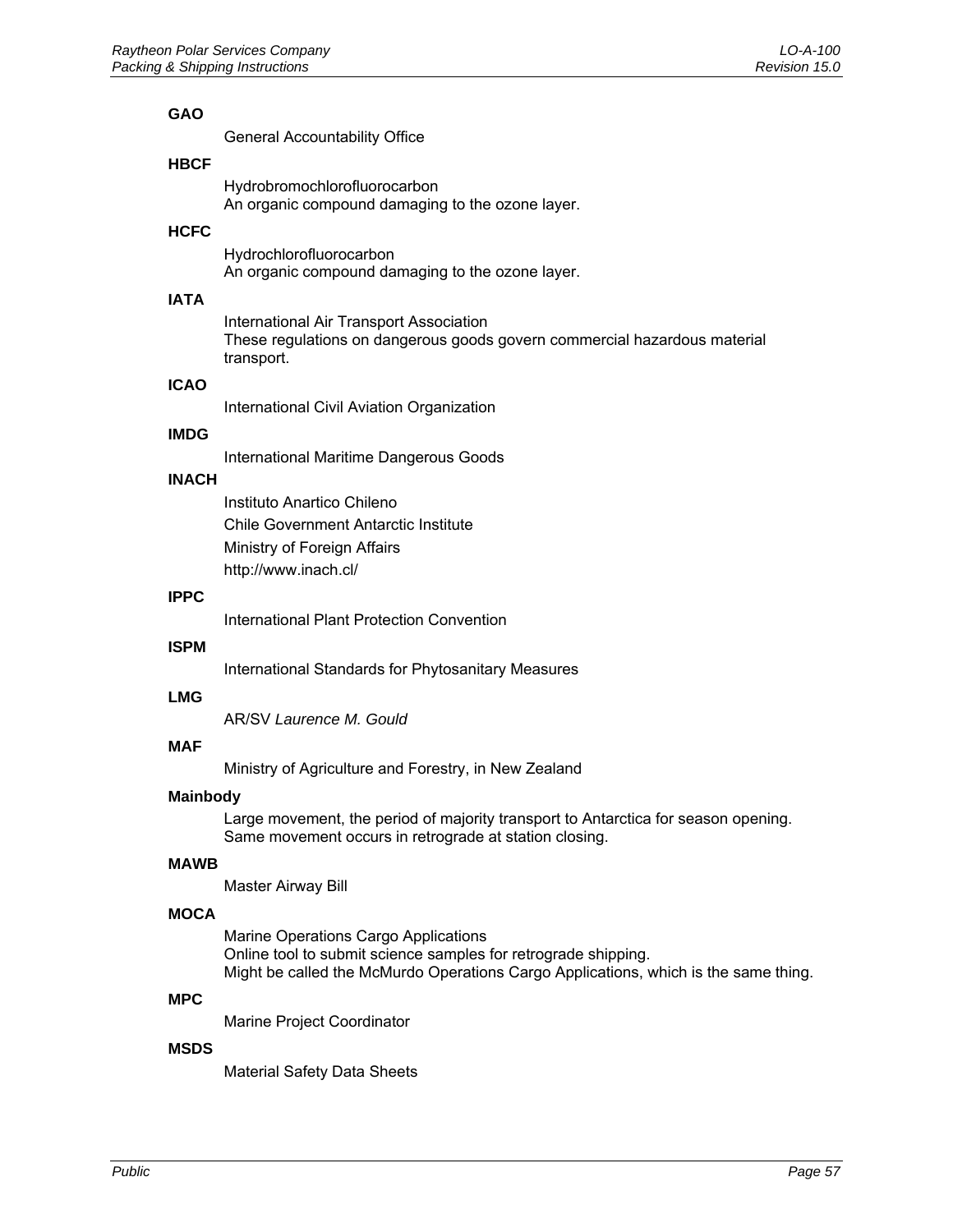#### **MST**

Marine Science Technician

#### **NBP**

RV/IB *Nathaniel B. Palmer*

#### **NBVC**

Naval Base Ventura County Port Hueneme, California

#### **NPX**

National Weather Service airfield designator for South Pole Station.

#### **NRC**

Nuclear Regulatory Commission

#### **NSF**

National Science Foundation

#### **OHS**

*go to* DHS

#### **OMB**

Office of Management and Budget

#### **OPP**

Office of Polar Programs

#### **ORT**

Online Requisition Tracking

#### **Oversized cargo**

Oversized cargo is cargo that cannot be flown on passenger aircraft, or that which exceeds the capabilities of the aircraft available for the proposed route.

Peninsula:

Cargo which is more than 57" L, 43" W, 31" H, with total weight over 265 pounds. Continental:

Cargo which is more than 124" L, 96" W, 62" H. No specific weight limit. However, very heavy items may be moved overland from Auckland to Christchurch without an expedite fee.

#### **PAX**

**Passengers** Walking cargo.

#### **Peninsula Site**

Any USAP site along the Antarctic Peninsula. Many vessel operations, Palmer Station and surrounding field sites fall into this category.

### **PI**

Principal Investigator

### **POC**

Point Of Contact The individual or office used to centralize input and exercise control over a project. For most events, this will be the Science Planning Manager.

#### **PUQ**

Punta Arenas, Chile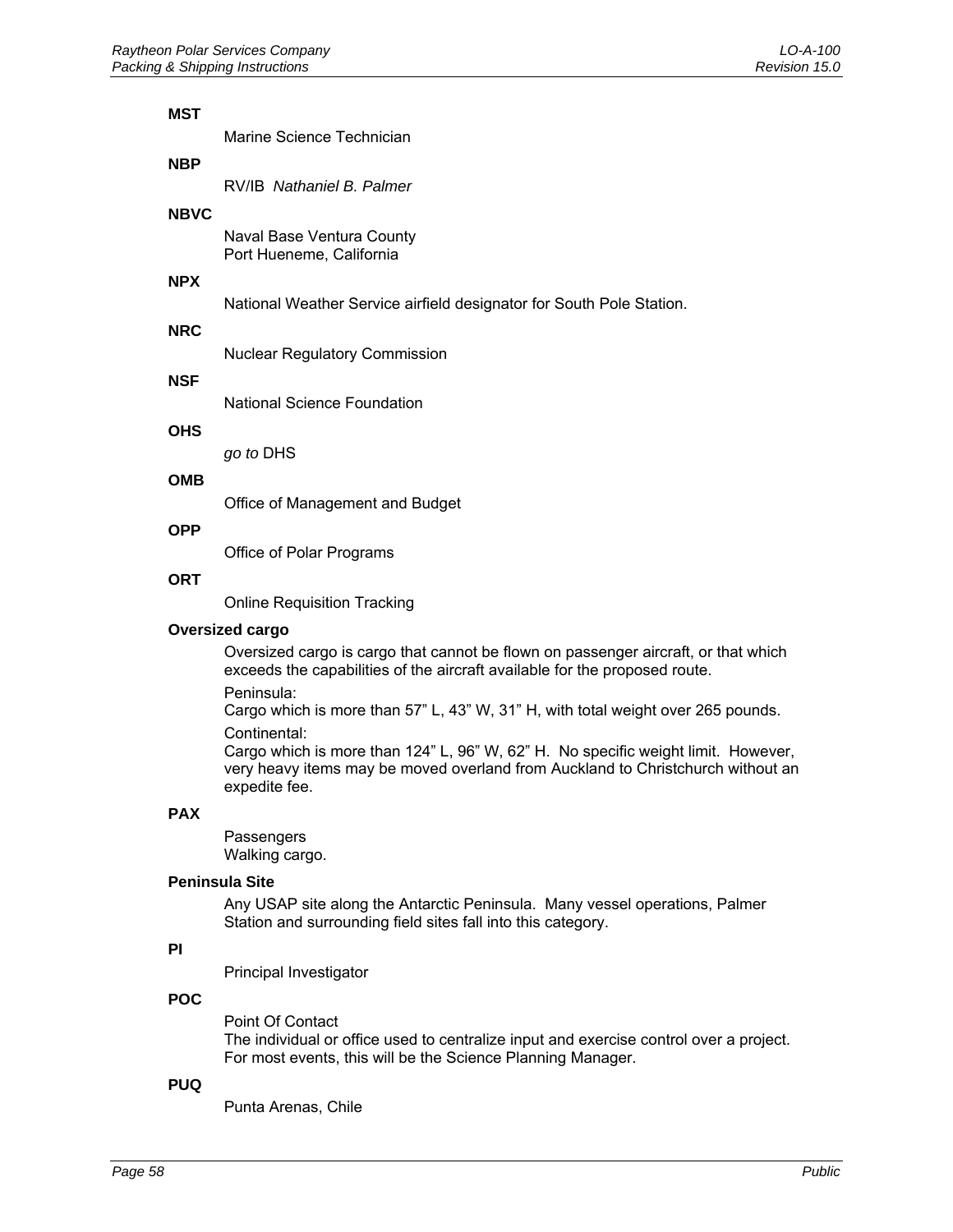#### **RDD**

Required Delivery Date

The deadline for cargo intended to arrive at Port Hueneme, in order to be further shipped via USAP resources.

Please refer to *Required Delivery Dates to Port Hueneme* in this document, to determine the date which cargo needs to be received in Port Hueneme.

### **ROS**

Required On Site

Date when the item is required at the location where it will be used, whether on station, vessel, or field camp.

Computing this date migrates to cargo scheduling, bar codes, flight manifests and on to the destination. Cargo tracking uses the first Saturday following the requested date. Cargo is manifested to reach its site by that Saturday. That date is then converted into a 4-digit number representing the year and Julian date. For Peninsula operations, this is generally understood to be the date the vessel arrives at Punta Arenas, or in some cases when the material must be carried via alternate means.

#### **RPSC**

Raytheon Polar Services Company

#### **RSO**

Radiation Safety Officer

#### **RV/IB**

Research Vessel, Ice Breaker

#### **SAAC**

South American Air Cargo This is COMAIR cargo moving to Punta Arenas, Chile, for deployment to Palmer Station or USAP research vessels.

#### **SAAM**

Special Assignment Airlift Mission

### **SAV**

South American Vessel cargo This is COMSUR cargo traveling to Punta Arenas for deployment to Palmer Station or USAP research vessels.

#### **SCUBA**

Self Contained Underwater Breathing Apparatus

### **SIP**

Support Information Package

### **SOPP**

SPAWAR Office of Polar Programs

#### **SPAWAR**

Space and Naval Warfare Systems Command This USN support contractor provides services to the NSF supporting communications, navigation, and air traffic management for the USAP.